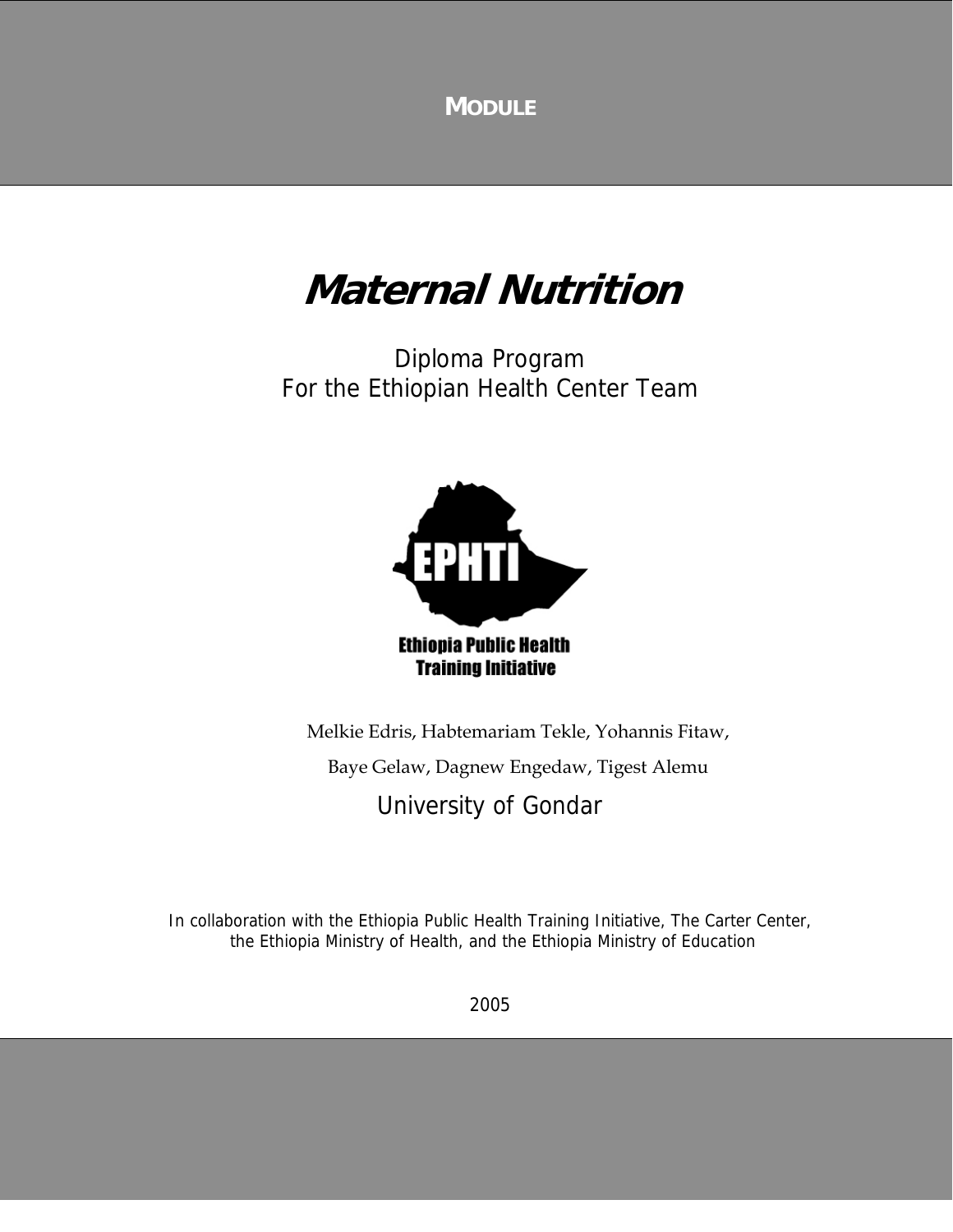

Funded under USAID Cooperative Agreement No. 663-A-00-00-0358-00.

Produced in collaboration with the Ethiopia Public Health Training Initiative, The Carter Center, the Ethiopia Ministry of Health, and the Ethiopia Ministry of Education.

#### **Important Guidelines for Printing and Photocopying**

Limited permission is granted free of charge to print or photocopy all pages of this publication for educational, not-for-profit use by health care workers, students or faculty. All copies must retain all author credits and copyright notices included in the original document. Under no circumstances is it permissible to sell or distribute on a commercial basis, or to claim authorship of, copies of material reproduced from this publication.

#### **©2005 by Melkie Edris, Habtemariam Tekle, Yohannis Fitaw, Baye Gelaw, Dagnew Engedaw, Tigest Alemu**

All rights reserved. Except as expressly provided above, no part of this publication may be reproduced or transmitted in any form or by any means, electronic or mechanical, including photocopying, recording, or by any information storage and retrieval system, without written permission of the author or authors.

*This material is intended for educational use only by practicing health care workers or students and faculty in a health care field.*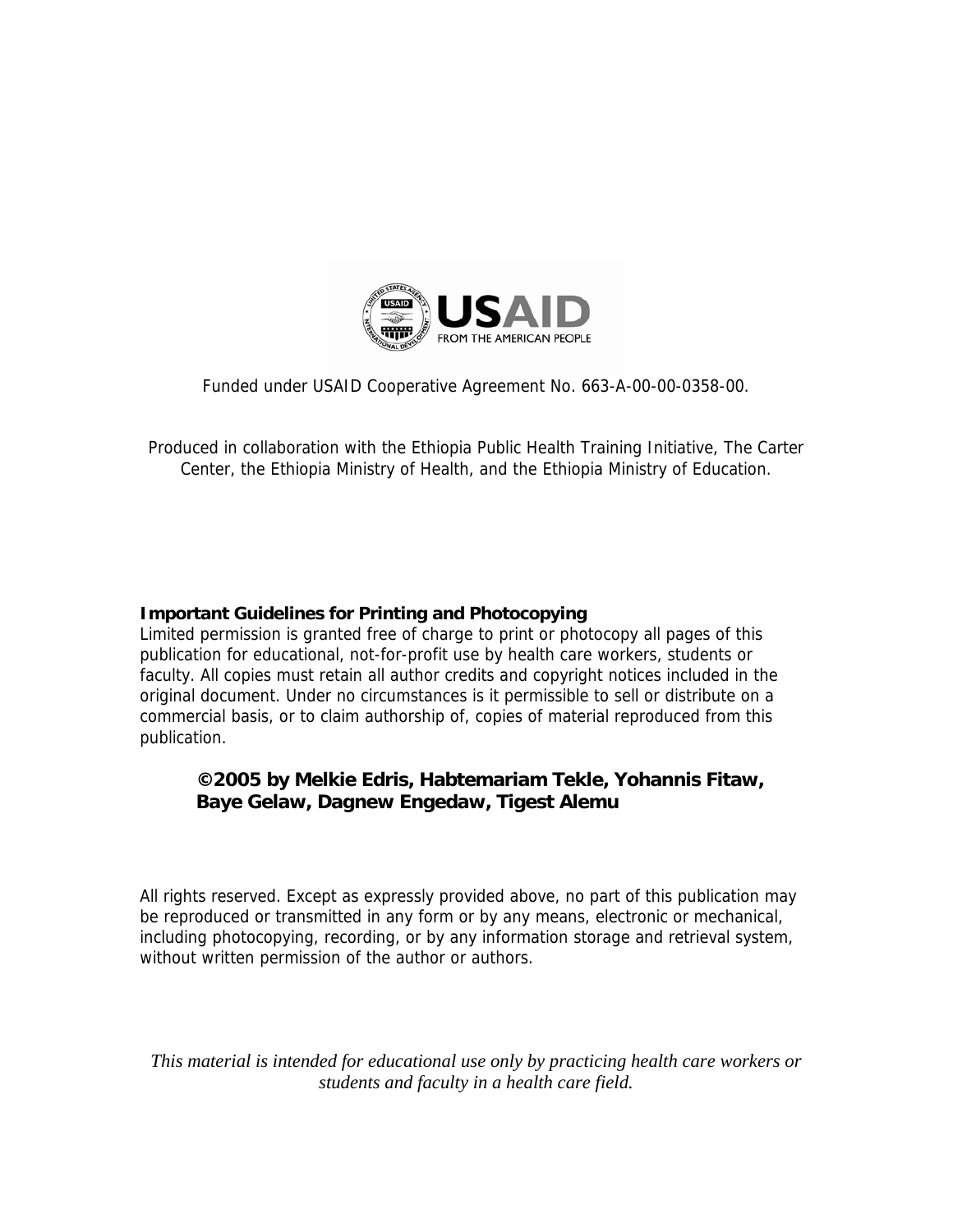#### **Acknowledgement**

This module on "Maternal Nutrition" had gone through various steps to be prepared and developed. Without the encouragement and contributions of the Dean's Office and the teaching staff of the University of Gondar, it would not have materialized.

The contributions made by the EPHTI/Carter Center, Dr. Hailu Yenenh, Ato Aklilu Mulugeta and other staff in the Center were beyond imagination. They followed, encouraged and assisted us in all matters to complete the module.

We would like to thank the Tedda Health Service Management Training Center staff for allowing us to use the facilities of the Center in the development of the module.

We would like to express our sincere gratitude to peer reviewers Dr. Mensur Osman, Dr. Sisay Yifru, Ato Solomon Adugna and Ato Getu Degu for their important contribution for the betterment of this module.

We are greatly indebted to the external reviewers Dr. Zewde W/Gebriel, Dr. Tezera Fisseha, Ns R.W. Austin whose comments helped significantly in the improvement of the content and form of final module

endonus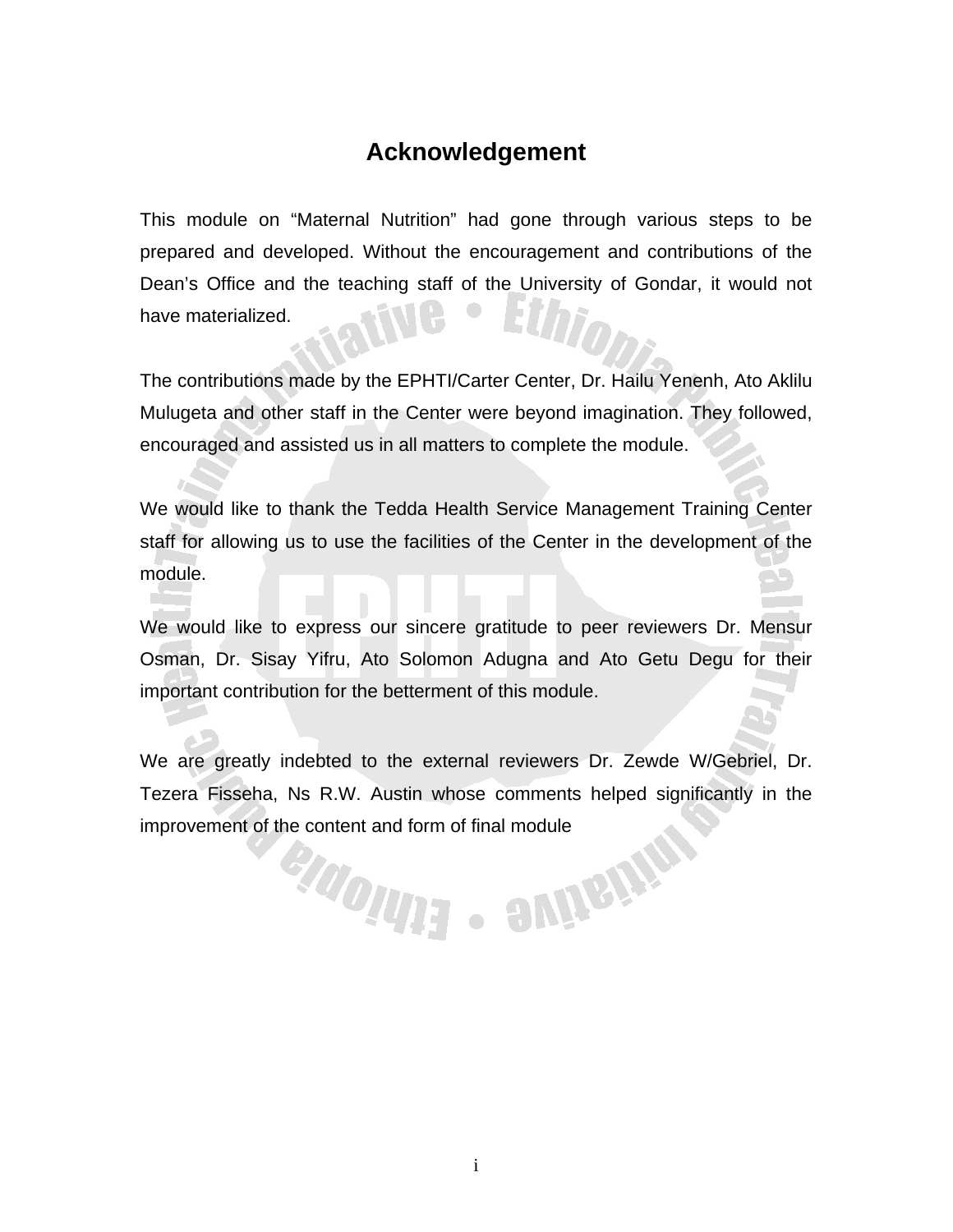### **Abbreviations**

| <b>ABCD</b> | = Anthropometry, biochemical, clinical and dietary methods |
|-------------|------------------------------------------------------------|
| <b>AIDS</b> | = Acquired Immuno Deficiency Syndrome                      |
| <b>BMI</b>  | = Body Mass Index                                          |
| B.M.I.      | = Body Mass Index                                          |
| <b>EDTA</b> | = Ethylenediamine Tetra Acetic acid                        |
| <b>EHO</b>  | DIDIA<br>= Environmental Health Officer                    |
| <b>ENA</b>  | = Essential Nutrition Actions                              |
| <b>HCT</b>  | = Hematocrit                                               |
| <b>HFA</b>  | = Height For Age                                           |
| <b>HIV</b>  | = Human Immune Deficiency Virus                            |
| <b>IDD</b>  | = Iodine Deficiency Disorder                               |
| <b>ICSM</b> | = International council for standardization hematology     |
| IQ          | = Intelligence Quotient                                    |
| <b>IUGR</b> | = Intra Uterine Growth Retardation                         |
| IU          | = International Unit                                       |
| <b>LBW</b>  | = Low Birth Weight                                         |
| <b>PCV</b>  | = Packed Cell Volume                                       |
| <b>PEM</b>  | = Protein Energy Malnutrition                              |
| <b>PEM</b>  | = Protein Energy Malnutrition                              |
| <b>RBCs</b> | = Red Blood Cells                                          |
| <b>SGA</b>  | = Small Gestational Age                                    |
| <b>SD</b>   | = Standard Deviation                                       |
| TВ          | · avüein<br>= Tuberculosis                                 |
| ΤT          | = Tetanus Toxoid                                           |
| U.S.        | = United States                                            |
| <b>WFH</b>  | = Weight for Height                                        |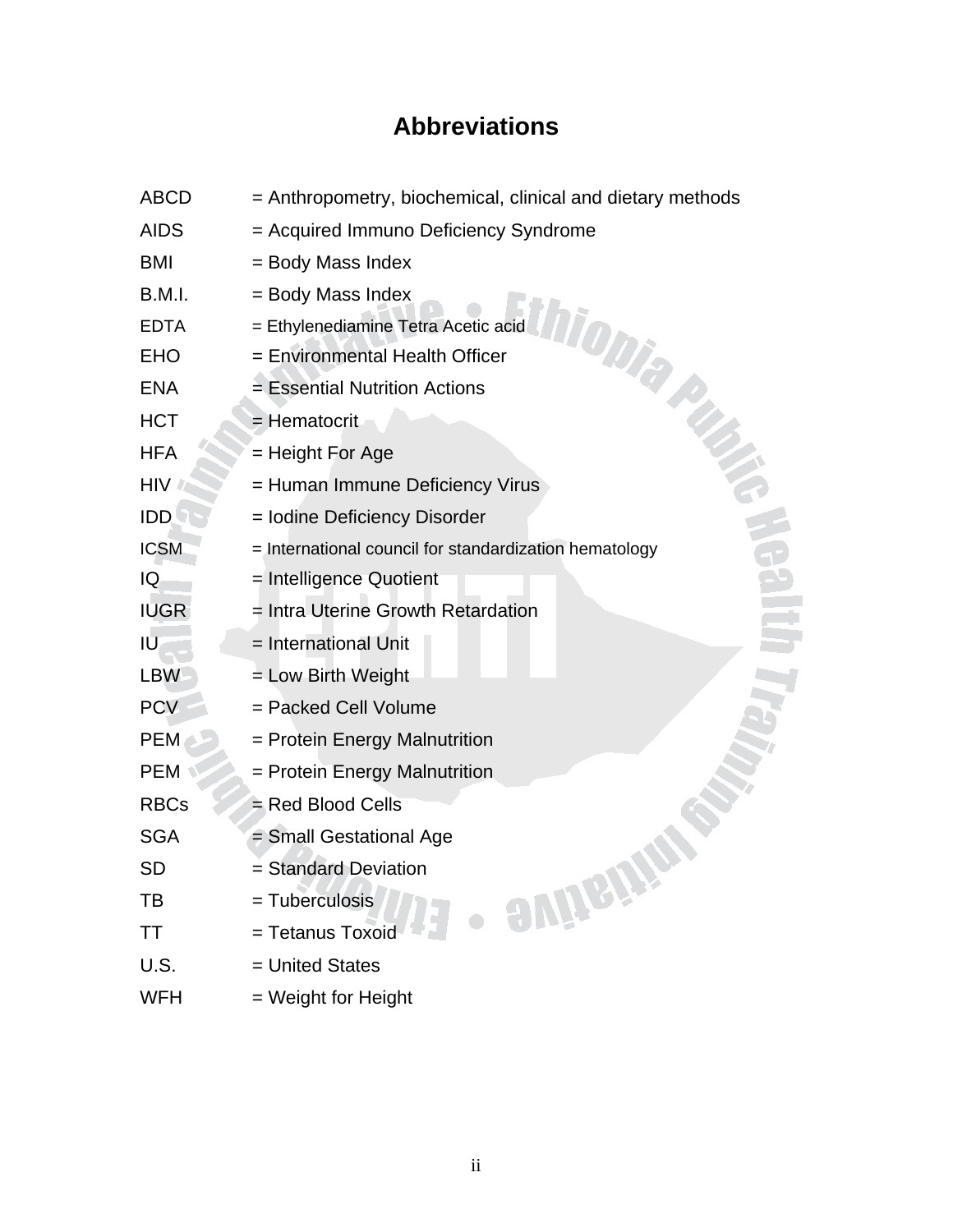# **Table of Contents**

<span id="page-4-0"></span>

| <b>Topic</b><br>Page                                                        |
|-----------------------------------------------------------------------------|
|                                                                             |
|                                                                             |
|                                                                             |
|                                                                             |
|                                                                             |
|                                                                             |
|                                                                             |
|                                                                             |
|                                                                             |
|                                                                             |
|                                                                             |
|                                                                             |
|                                                                             |
|                                                                             |
|                                                                             |
| 2. 7. Common Problems Related to Maternal Nutrition in Pregnancy 12         |
|                                                                             |
|                                                                             |
|                                                                             |
|                                                                             |
|                                                                             |
| 2.13. Control and Prevention of Iodine Deficiency Disorder (IDD) 26         |
| <b>UNIT THREE Satellite Module</b>                                          |
| 3.1 Satellite Module for Health Officer Students on Maternal Nutrition.  27 |
|                                                                             |
|                                                                             |
| 3.1.3. What are the Common Maternal Nutritional Problems?28                 |
|                                                                             |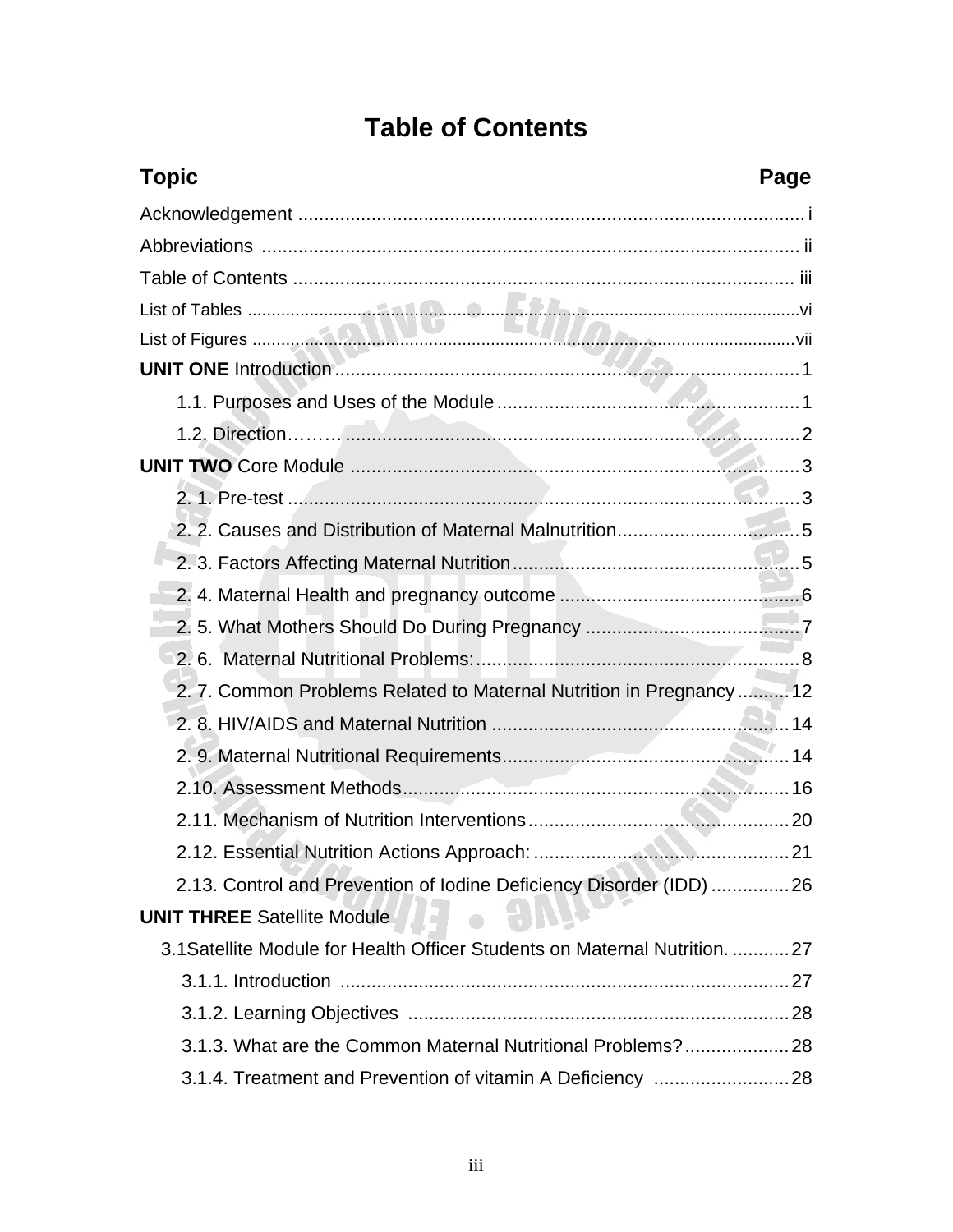| 3.2. Satellite Module for Nurse students On Maternal Nutrition 38            |  |
|------------------------------------------------------------------------------|--|
|                                                                              |  |
|                                                                              |  |
|                                                                              |  |
| 3.2.4. Major Maternal Nutritional Problems of Public Health Significance in  |  |
|                                                                              |  |
| 3.2.5. Factors That Affect Maternal Nutritional Status 41                    |  |
|                                                                              |  |
| 3.2.7. Intervention Against Maternal Nutritional Problems  41                |  |
| 3.2.8. Management of Maternal Nutritional Problems 41                        |  |
| 3.2.9. Managenent of Nutritional Problems in Pregnancy  43                   |  |
|                                                                              |  |
|                                                                              |  |
| 3.3. Satellite Module for Environmental Health Students on Maternal          |  |
|                                                                              |  |
|                                                                              |  |
|                                                                              |  |
|                                                                              |  |
| 3.3.4. The Role of Environmental Health Technician in the Prevention of      |  |
|                                                                              |  |
|                                                                              |  |
| 3.4. Satellite Module For Medical Laboratory Technician Students On Maternal |  |
|                                                                              |  |
|                                                                              |  |
|                                                                              |  |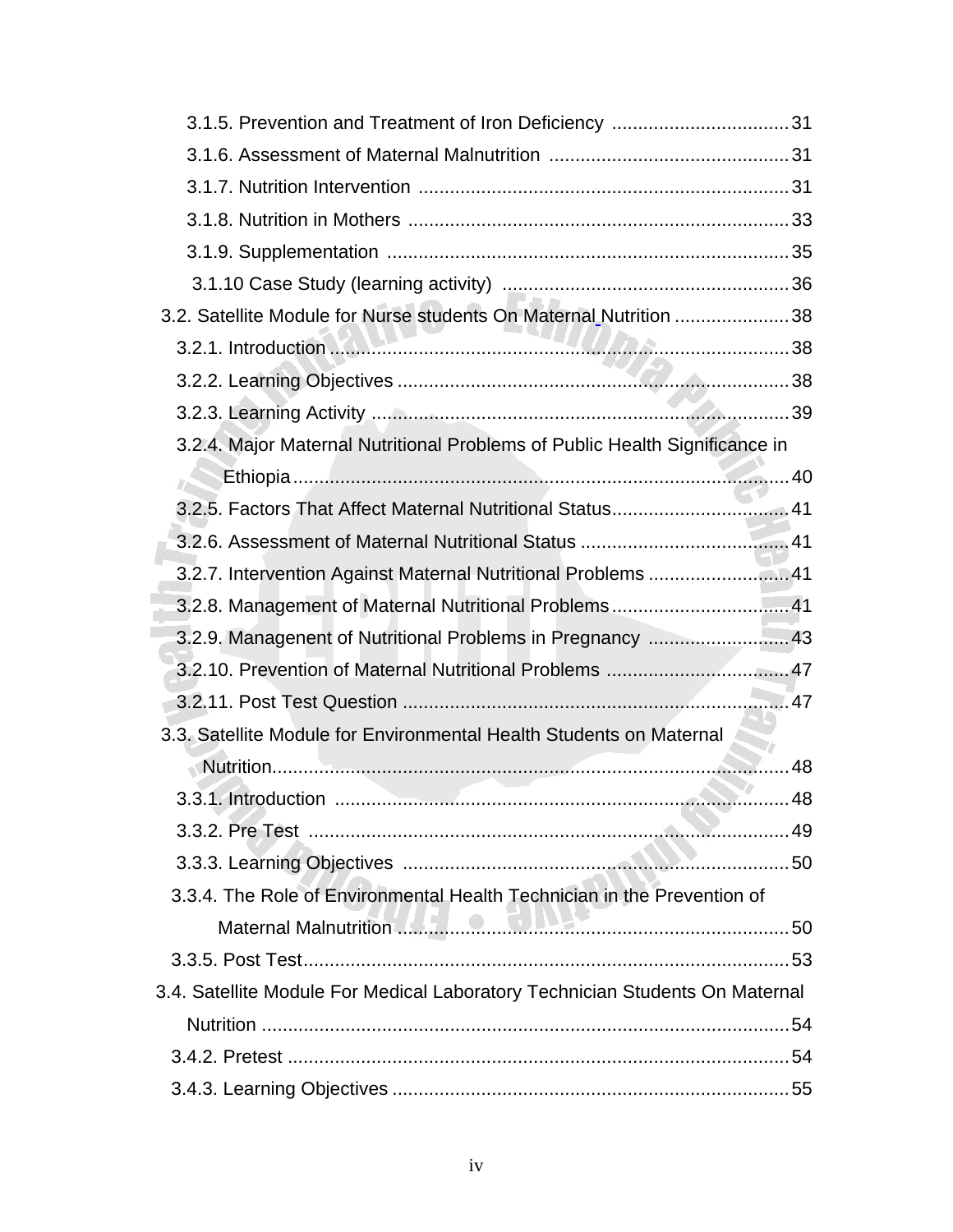| 3.4.5. Laboratory Investigations Associated with Maternal Malnutrition56    |  |
|-----------------------------------------------------------------------------|--|
|                                                                             |  |
|                                                                             |  |
| 3.5. Satelitte Module for Health Extension Package Students on              |  |
|                                                                             |  |
|                                                                             |  |
|                                                                             |  |
|                                                                             |  |
| 3.5.4. Pretest for Health Extension Package Students. 59                    |  |
|                                                                             |  |
|                                                                             |  |
|                                                                             |  |
|                                                                             |  |
| 3.5.9. The Role of Maternal Nutrition in the Promotion of Maternal Health62 |  |
|                                                                             |  |
|                                                                             |  |
|                                                                             |  |
|                                                                             |  |
|                                                                             |  |
|                                                                             |  |
|                                                                             |  |
|                                                                             |  |
|                                                                             |  |
| READING SINGHAM                                                             |  |
|                                                                             |  |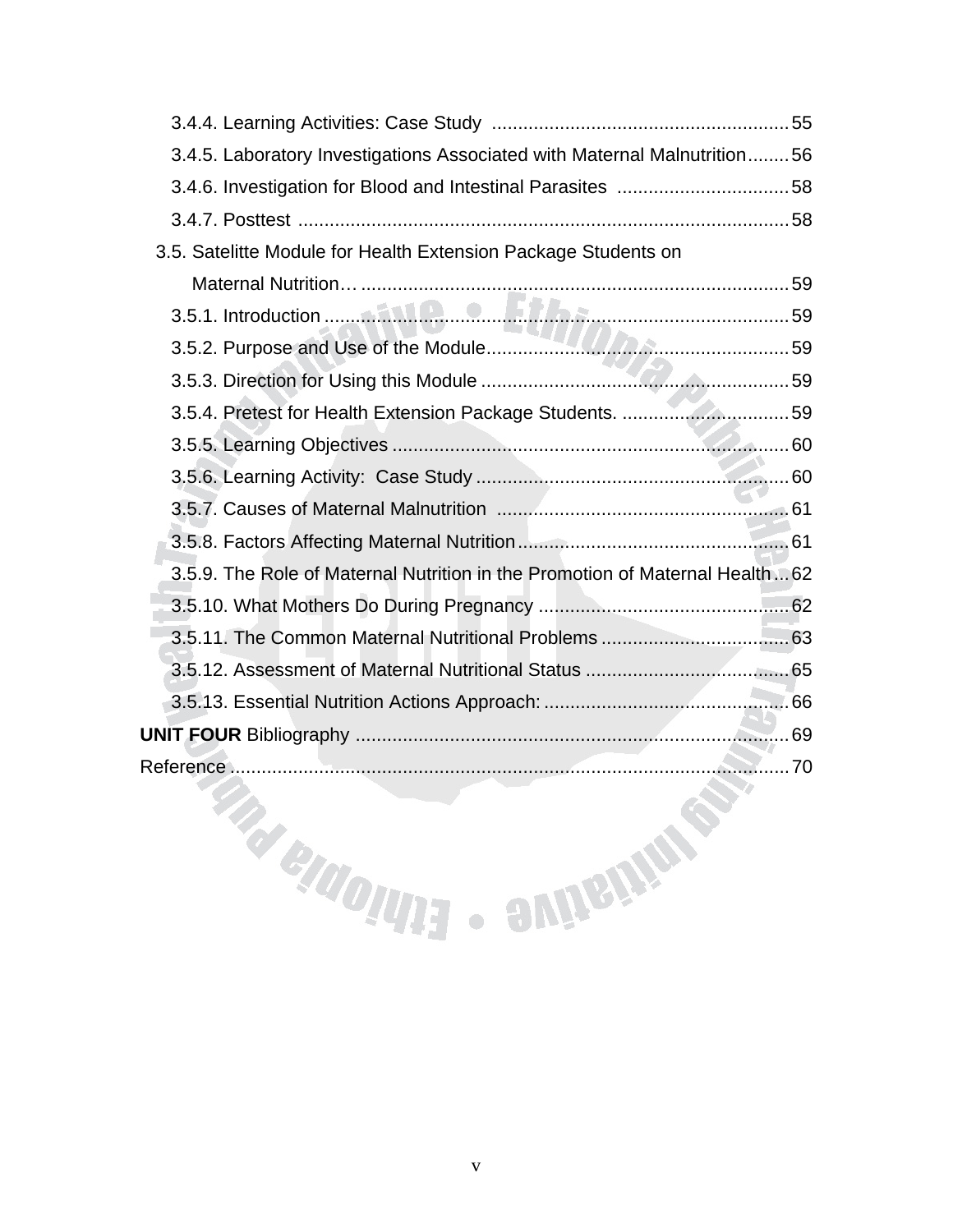# **List of tables**

| Table 1: Recommended Daily Dietary Allowances for Women  14         |     |
|---------------------------------------------------------------------|-----|
|                                                                     |     |
| Table 3: Degree of Anemia and Treatment with Iron and Folic Acid 25 |     |
|                                                                     |     |
| Table 5: Showing the PMI and Recommended Weight Increase During     |     |
|                                                                     | 65. |
|                                                                     |     |

**TAR** 

**aujenine** 

 $\begin{array}{c} \hline \end{array}$ 

**TANGINE** 

ng K

**REAL** 

 $\begin{array}{c} \bullet \\ \bullet \end{array}$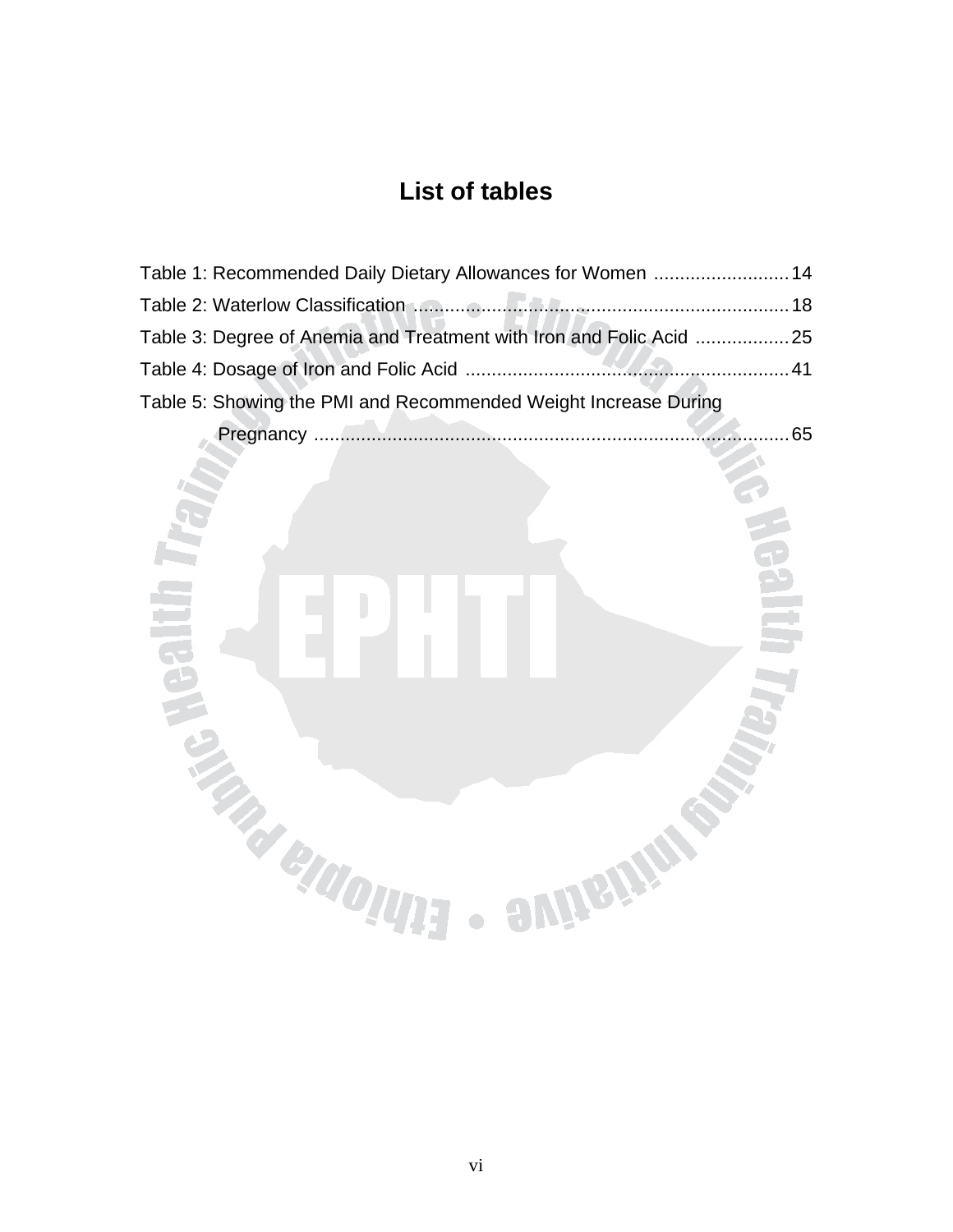# **List of figures**

| Fig. 2. The Vicious Cycle of Malnutrition and HIV Pathogenesis  14 |  |
|--------------------------------------------------------------------|--|

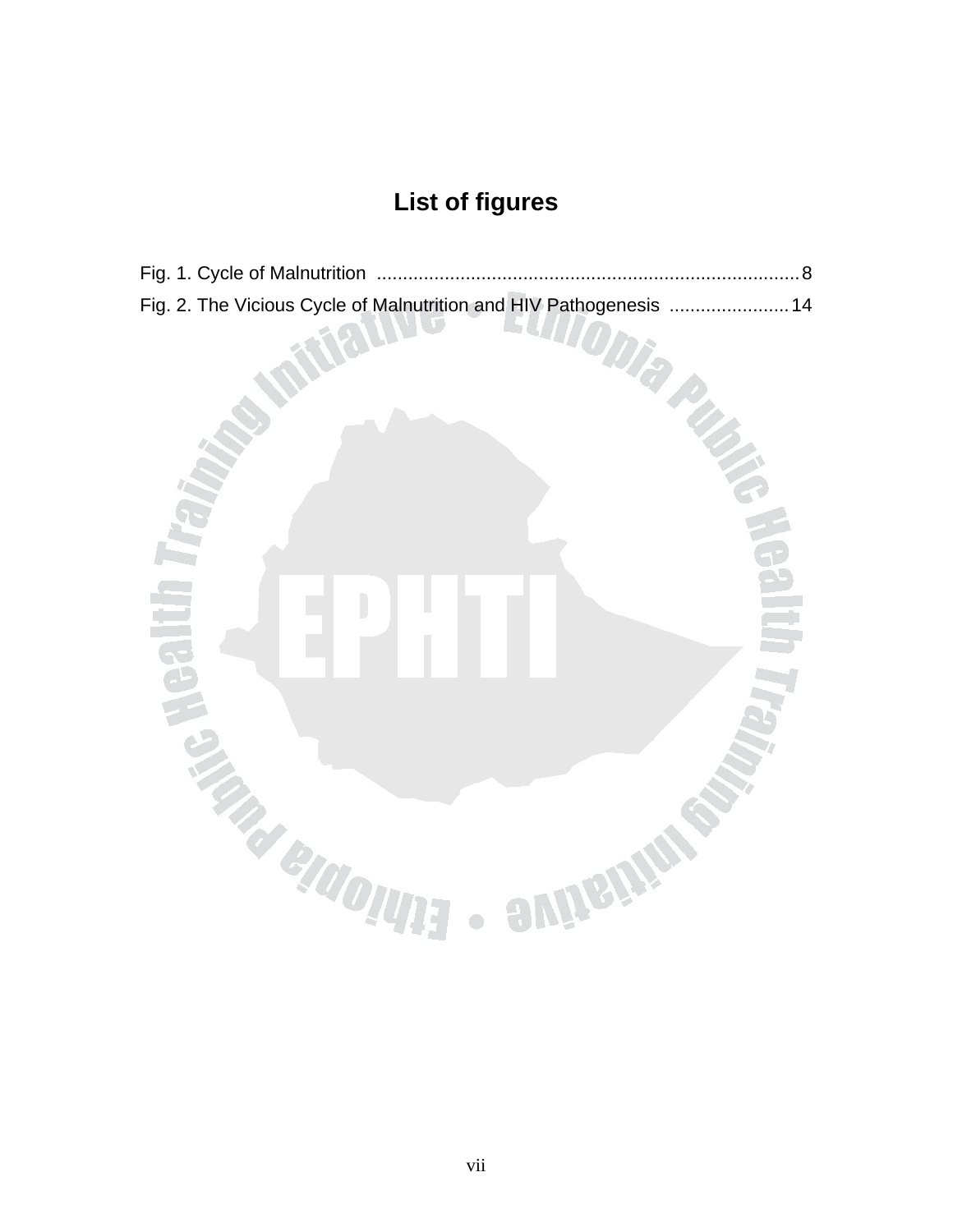# **UNIT ONE INTRODUCTION**

#### **1. INTRODUCTION**

#### **1.1. Purposes and uses of the module**

For many years it has been known that the height of the mother is closely related to birth weight and pregnancy outcome, such as perinatal mortality and stunting due to chronic malnutrition during childhood. Mothers who enter pregnancy with sound reproductive physiology, and who have not suffered ill health or nutritional deprivation in childhood will have larger and healthier infants than mothers who do not have such advantages. Several studies provide evidence for the relationship between adult size reproductive efficiency and socio economic status. In general, the baby of a short woman is lighter and has less vitality and has lower survival than that of a tall woman.

Mothers are often the key care taking persons of the children in the household, community and country. They themselves have to be healthy and need the time, the knowledge and the right environment to carry out their duties.

Studies in the U.S. conducted by the national institute of Health, have shown that mothers who weigh more than 68 kg at conception or who gain more than 12.5 kg in weight during pregnancy tend to have larger and healthier babies with a lower prenatal mortality as compared to mothers who weigh less than or gain less than weight than above.

The major micro nutrient deficiencies of public health importance in Ethiopia are iodine deficiency disorder, vitamin A deficiency and iron deficiency anemia. Other deficiencies, mainly related to thiamine, vitamin C and fluoride are also observed sporadically in some parts of the country. There is however, little or no information related to the sporadic deficiency disease.

1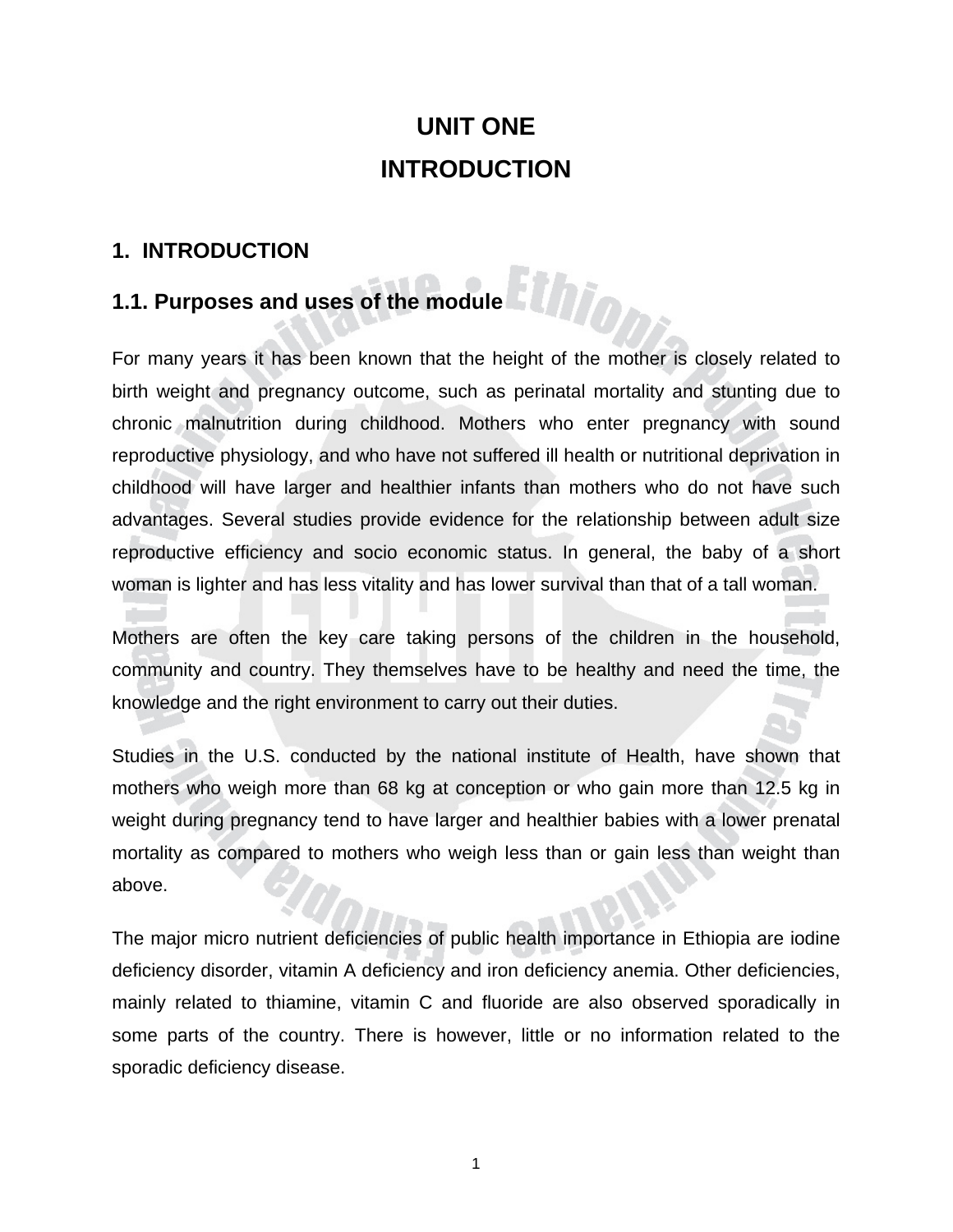Iodine deficiency and mental development, is directly related. The presence of goiter reflects a significant iodine deficiency in a population. Iodine deficiency has long been recognized as a problem of public health importance in Ethiopia. Therefore, health science students, instructors and graduate health professionals attempting to improve the nutrition of mothers, especially during pregnancy and lactation, can use this module.

#### **1. 2. Direction**

- Attempt all the pre test questions.
- Go through the core module and ensure that you have understood the epidemiology, causes, preventive and management aspects of maternal nutrition.

Die

emissine

• Each category of students should:

**TAN BINOITIES** 

- $\triangleright$  Read their respective satellite module
- $\triangleright$  Study and discuss their own specific learning objectives and activities.
- Answer all posttest questions
- Compare your answers of the pretest and posttest by checking against the key given.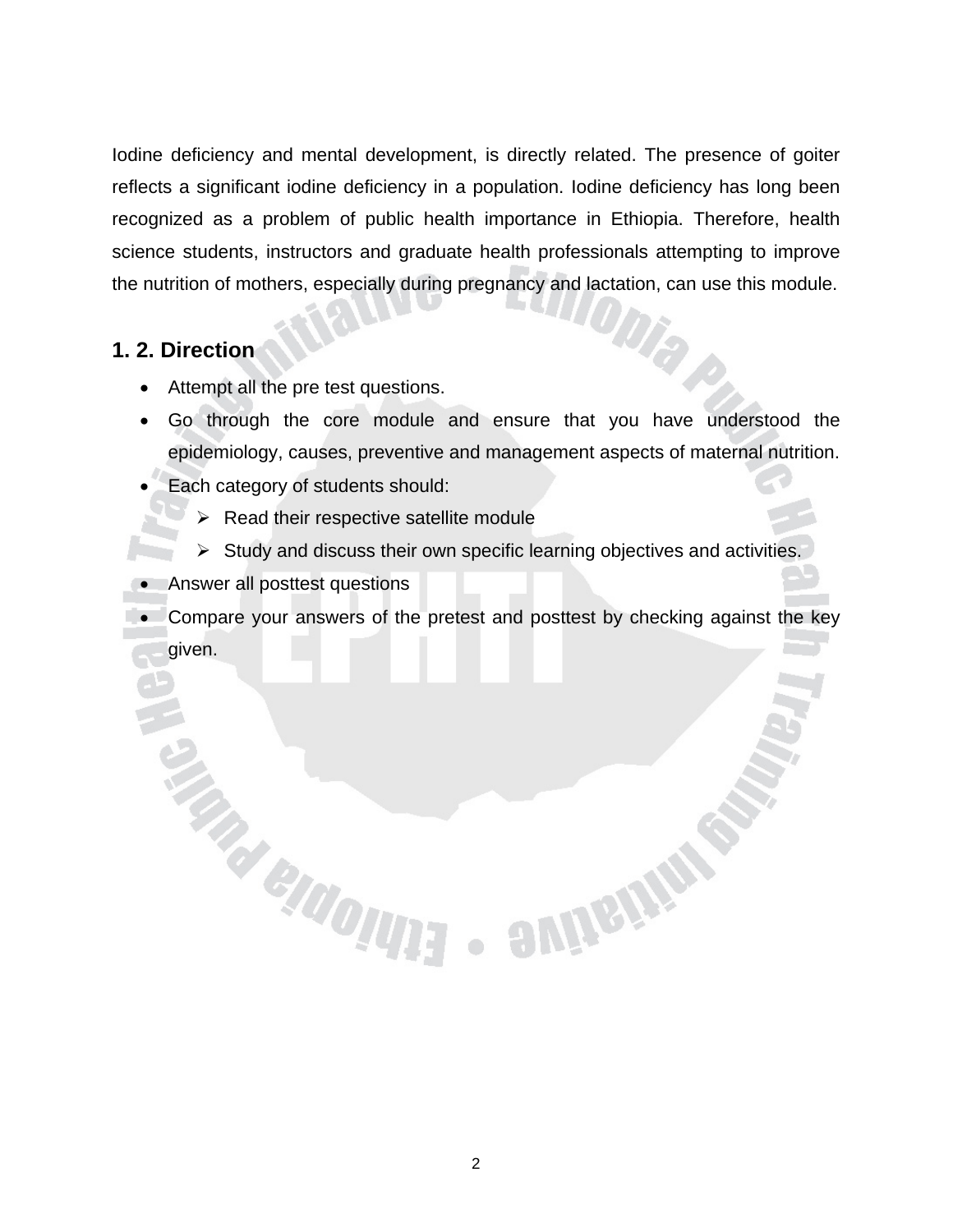# **UNIT TWO CORE MODULE**

#### **2. 1. Pre-test**

- 1. The maternal nutrition is affected by:
	- a) Income c) Heavy physical activities
	-
	- b) Culture d) All of the above
		- e) Non of the above
- 2. One of the following does not affect maternal nutrition
	- a) Race c) Lactation
	- b) Pregnancy d) Digestion
- 
- 3. The pregnant woman should get increased calories more than the non
	- pregnant ladies by:
	- a) 150 kcal/day c) 800 kcal/day
		- b) 350 kcal/day d) A and B
- -
	- a) All of the above
- 4. The important causes of malnutrition in women include the following *except*
	-
	- a) Ignorance c) Infectious disease
	- b) An even distribution d) Insufficient supply
		-
		- e) All of the above
- 5. Insufficient food supply is due to:
	- a) Lack of food production
	- b) The families are not capable to purchase the available food on the market
	- c) Poor communication
	- d) Change of weather condition
	- e) All of the above
	- f) All except C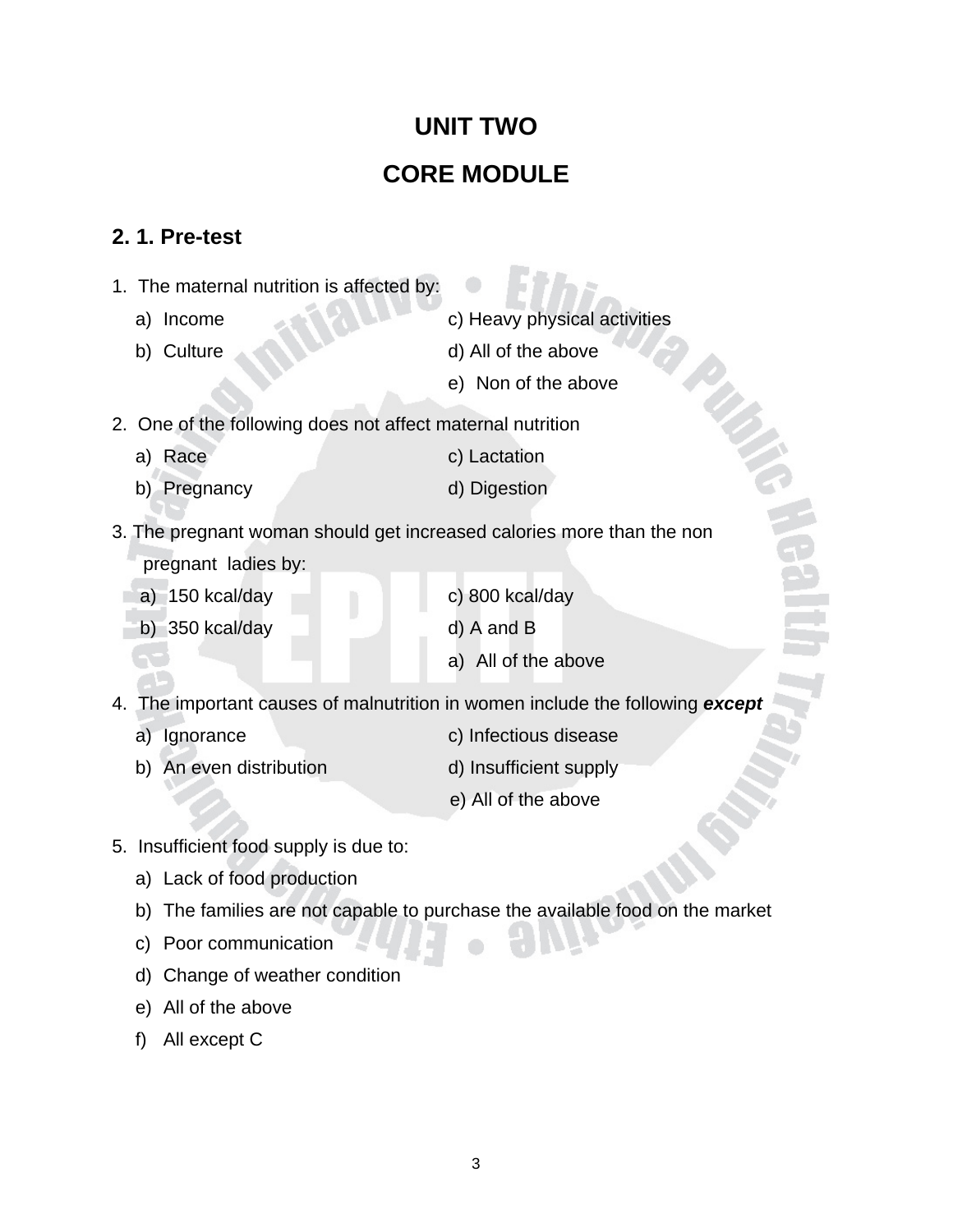- 6. One of the following are underline causes for retarded fetal growth *except*
	- a. Poor maternal nutrition **c.** Acute and chronic illness
	- b. Anemia d. None of the above
- 7. Which method of nutrition intervention is least practiced in Ethiopia?
	- a. Food fortification c. Supplementation b. Price policy **b.** Nutrition education

8. One of the following *is not* anthropometric measurement:

- a. Weight **c.** Skin fold thickness b. Height d. Biochemical tests
- 9. One of the following helps to detect chronic malnutrition (stunting):
	- a. Weight for height c. Weight for age
	- b. Height for age d. All of the above
- 10. Adding a needed nutrient or nutrients to foods which are centrally produced and commonly eaten within a particular society for the purpose of preventing deficiency is:

| a. Fortification   | c. Complementation  |
|--------------------|---------------------|
| b. Supplementation | d. All of the above |

- 11. Iodine deficiency disorder can be prevented at a national level by:
	- a. Iodine capsule supplementation c. Iodine injection
	- b. Universal salt lodization d. All of the above

12. One of the following is not consequence of maternal malnutrition

- 
- b) Lower productivity d) None of the above
- a) Infection c) Decrease immune function
	-
- 13. The causes for anemia includes
	- a. Iron deficiency example a c. Malaria
	-
- 
- b. Hookworm d. All of the above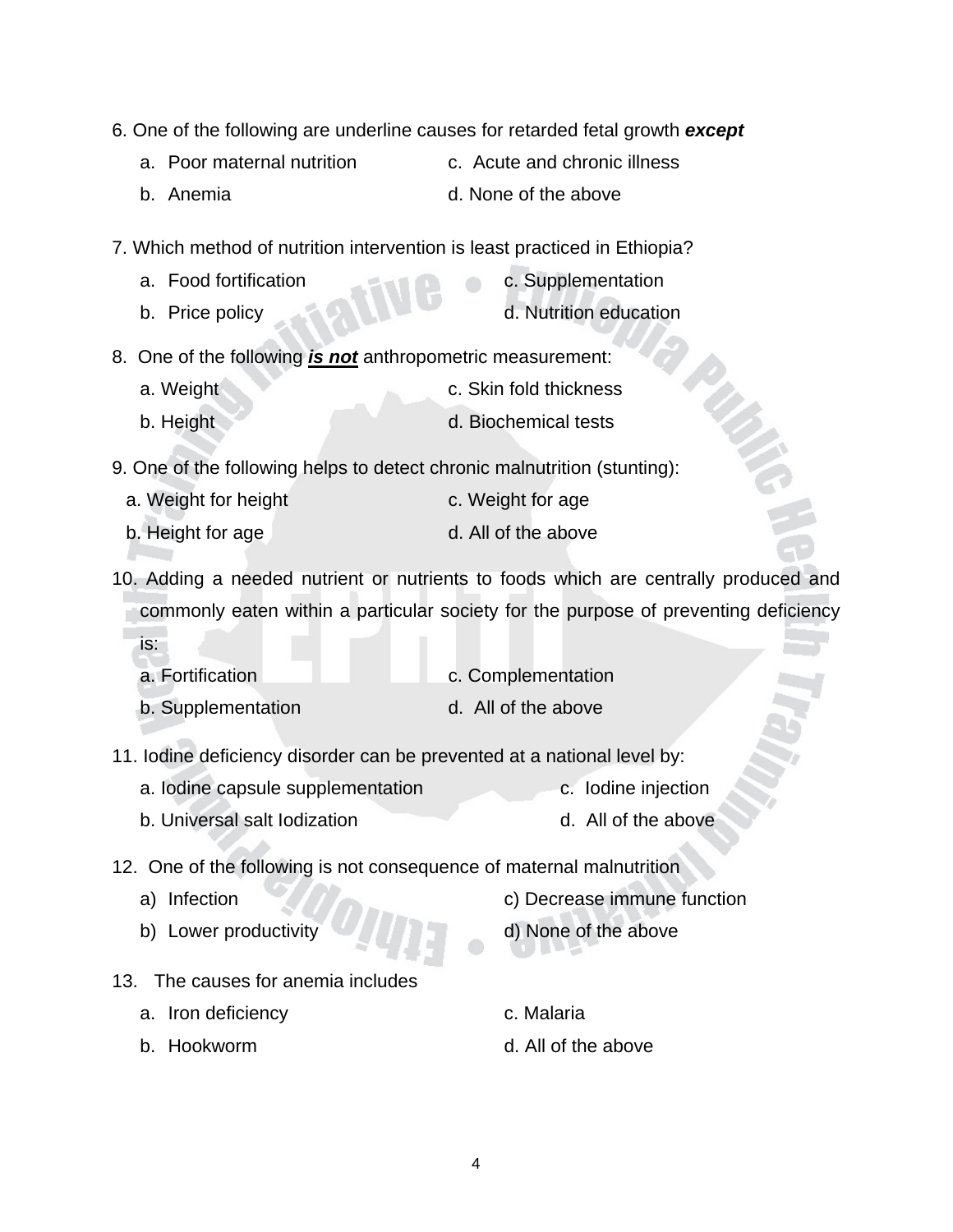- 14. Which of the following statement is/are true about well nourished HIV infected woman
	- a. Delay HIV progression to AIDS d. All of the above
	- b. Maintain body weight and strength
	- c. Enhance response for antiretroviral drugs
- 15. Which statement is true about maternal nutrition?
	- a. Carbohydrate is the only calorie for lactating mother
	- b. The nutritional requirement of lactating women is more than pregnant women.
	- c. Vitamin A should be given routinely to all pregnant women.
	- d. None of the above
- 16. The normal average weight gain in pregnancy is
	- a. 3.5kg c. 10kg
	- b. 8.5kg d. 12.5kg

#### **2. 2. Causes of maternal malnutrition**

- Insufficient supply of the necessary food due to lack of food production or unavailability of food on the market or lack of money to purchase the available food on the market.
- Uneven distribution of the available food with in the household and the community.
- Lack of knowledge about food, nutrition, safe and sanitary way of preparation, and health from individual and community level.
- Infectious disease

# **2. 3. Factors affecting maternal nutrition and half and half and half and half and half and half and half and half and half and half and half and half and half and half and half and half and half and half and half and hal**

#### *Culture and beliefs*

Culture plays a significant role in the types of food eaten and feeling about diet and nutrition.

• During period of fasting, important foods are not consumed, such as animal products.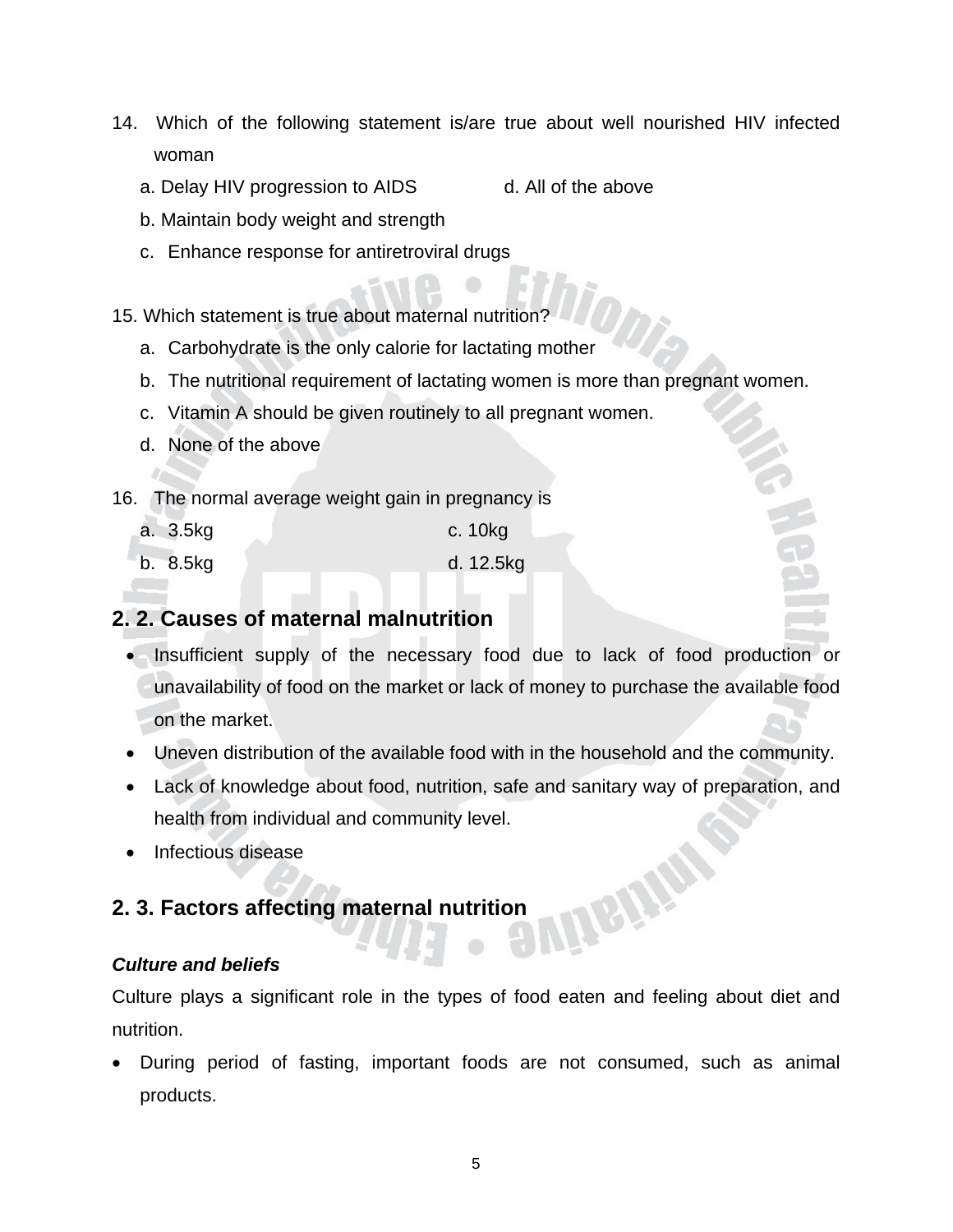- Pork is forbidden for religious and cultural reasons.
- The belief that eating heavy meals during pregnancy would cause big baby resulting delay in labor.
- Fear of evil eye and not exposing infants to sunlight
- Considering vegetables (mainly kale) as a poor man's diet
- Discrimination in feeding among family members, adult males (head of the house hold) before females and feeding of children with left over food.

#### *Economic Resources*

An adequate diet may be related to a person's finances. The lower a person's economic level, the less likely it is that his or her diet is nutritionally adequate. In Ethiopia, mothers are a lower priority due to the cultural influence. They are also economically dependent.

#### *Gender*

Nutritional requirements vary between men and women. To prevent anemia, women need more dietary iron to offset menstrual blood loss.

#### **2. 4. Maternal Health and Pregnancy Outcome**

The state of the mother's physiology, especially reproductive physiology, at the time when pregnancy commences has considerable influence on the growth of the fetus. Several studies provide evidence for the relationship between adult size reproductive efficiency and socio economic status. In general, the baby of a short woman is lighter and has less vitality and lower survival than that of a tall woman. Stunting in the mother cannot be overcome by a good diet in pregnancy and the same applies to reproductive efficiency.

The growth of the fetus can be regarded as a result of the interaction between its genetic potential and the intrauterine environment. Mothers who enter pregnancy with sound reproductive physiology, and who have not suffered ill

health or nutritional deprivation in childhood, will have larger and healthier infants than mothers who do not have such advantages.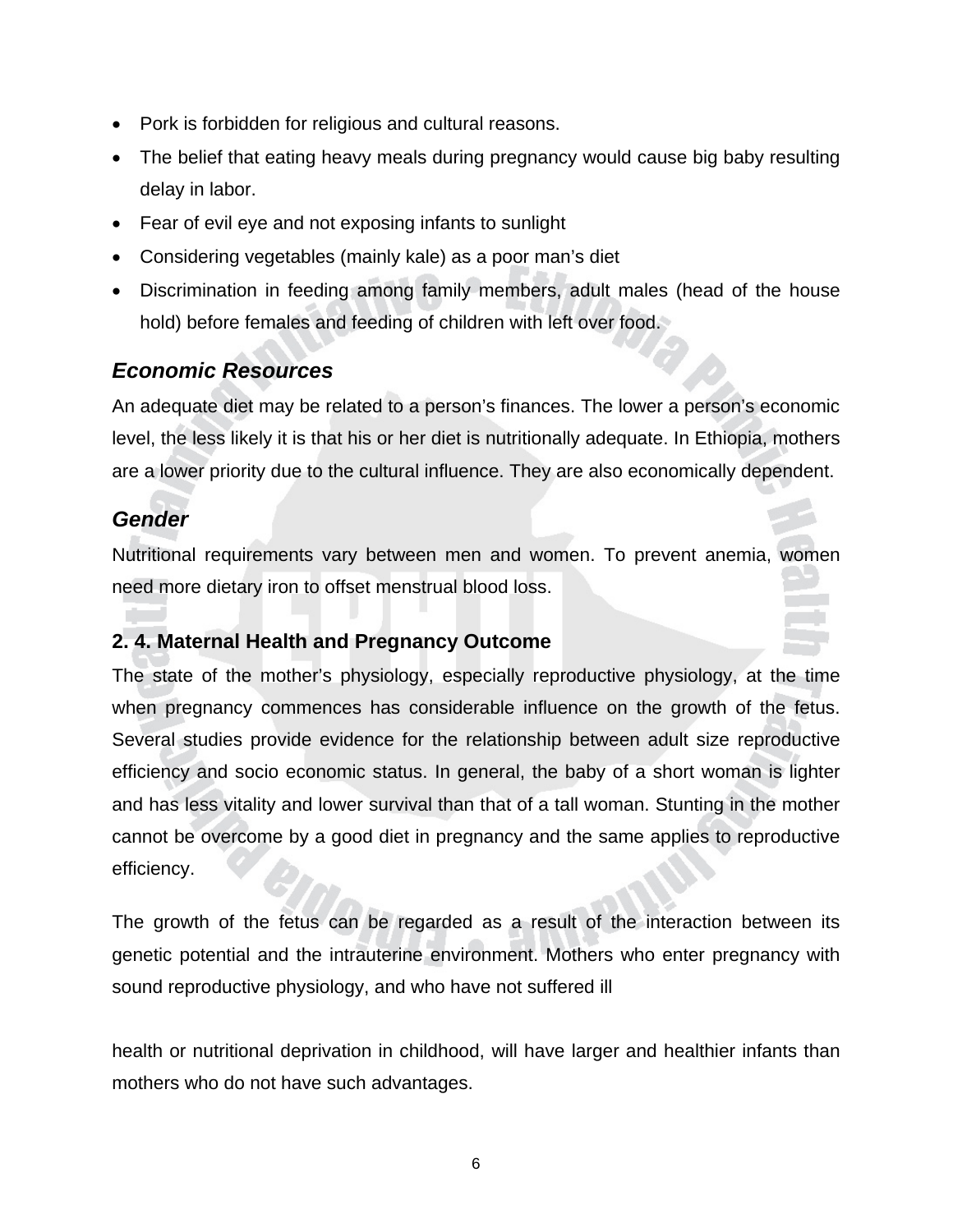There are many short mothers in the lower socio economic groups, which means that inadequate nutrition and illnesses prevent many girls in the social group from achieving optimal physique.

#### **2. 5. What mothers should do during pregnancy**

- Help clients to understand the importance of adequate weight gain during pregnancy. Strongly discourage clients who are obese from attempting to loss weight during pregnancy. Weight gain during pregnancy is recommended.
- Encourage clients to plan meals carefully so that all of the nutrients needed during pregnancy can be included without excess calories using a food guide for pregnancy is helpful. Strongly discourage the pregnant woman from using alcohol.
- Caffeine intake should be limited, instruct client to take only vitamins and minerals prescribed. Excess amount can be harmful.
- Advise clients that skipping meal is a poor practice, especially for the pregnant woman. The fetus needs a steady supply of nutrients.
- Encourage the pregnant mother to use high fiber foods and plenty of fluids to avoid constipation.
- Give priority to helping pregnant teenagers improve their eating habits. Additionally, teenagers need snacks that are nutritious and at the same time acceptable to the teenagers.
- Take advantage of the client's high motivation during pregnancy to provide nutrition education for the family as well as for the pregnant woman.

Alcohol consumption such as liquor, Wine, Beer, Tella, Teje, and Areki should be avoided during pregnancy.

Many factors cause variation in weight at birth, but in developing countries the mother's health and nutritional status and her diet during pregnancy are most important.

One of the reasons for low birth weight is retarded fetal growth and this occurs due to poor maternal nutrition. Moreover, the following factors should be known as causes for low birth or improving birth weight: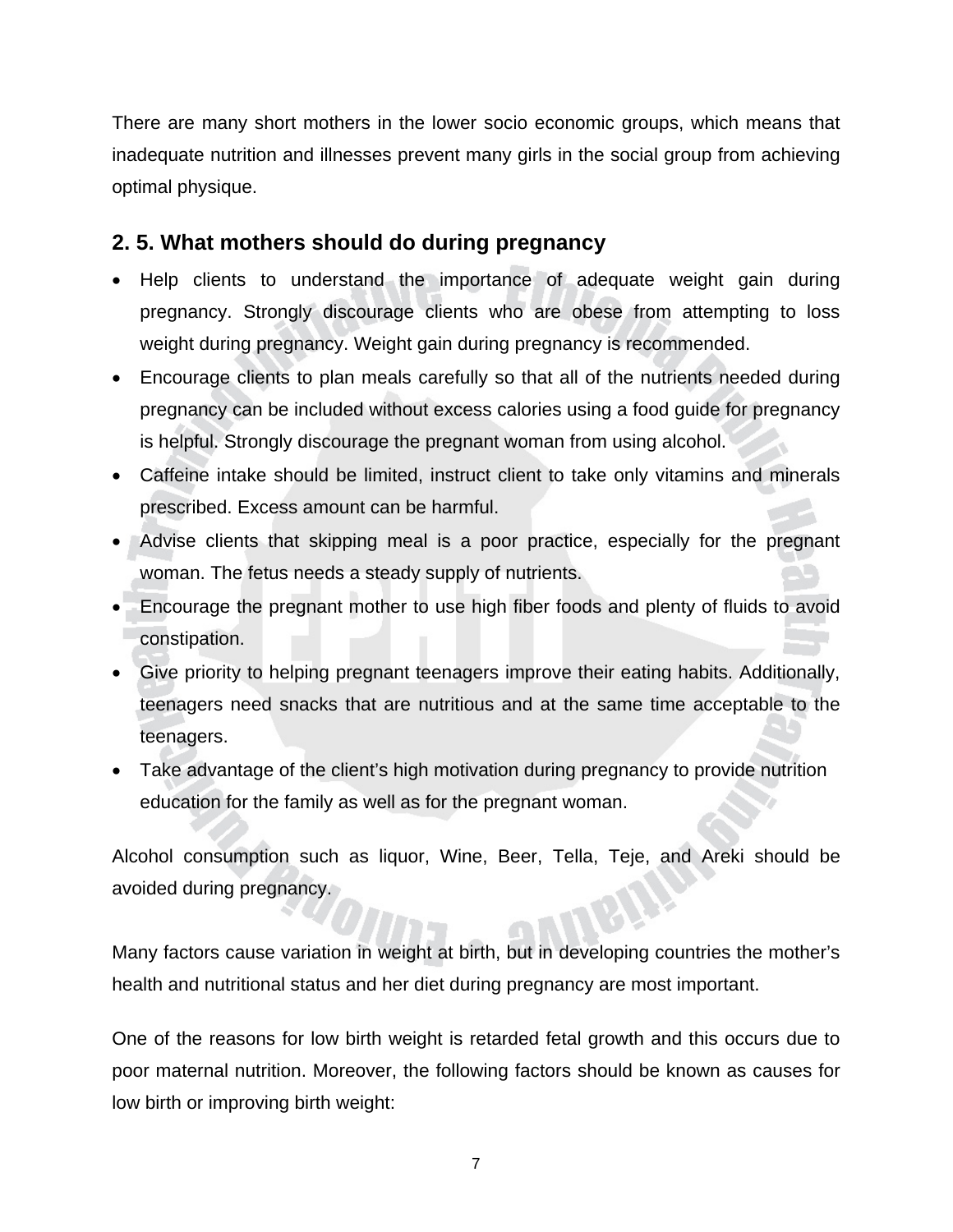- Anemia
- Acute or chronic infection such as TB
- Effort to increase the amount of food available to pregnant and lactating mothers can be the most effective way of improving their health and that of their infants.
- To support lactation and maintain sufficient maternal reserves, most mothers in developing countries will need to eat about 650 additional kilo – calories (the equivalent of one extra meal) everyday.
- Mothers should eat a balanced diet (including fruits and vegetables, animal products, and fortified foods, when possible) by consuming a Variety of foods.
- Community and household members should be informed of the importance of making additional food available to women during pregnancy and lactation, as well as helping them to reduce their workload and obtain adequate rest.

#### **2.6. Maternal Nutritional Problems:**

- 1. Types of malnutrition
	- a) Protein Energy malnutrition
	- b) Micronutrient malnutrition
	- c) Obesity
- 2. The integral cycle of malnutrition



**Figure 1:** *Cycle of Malnutrition*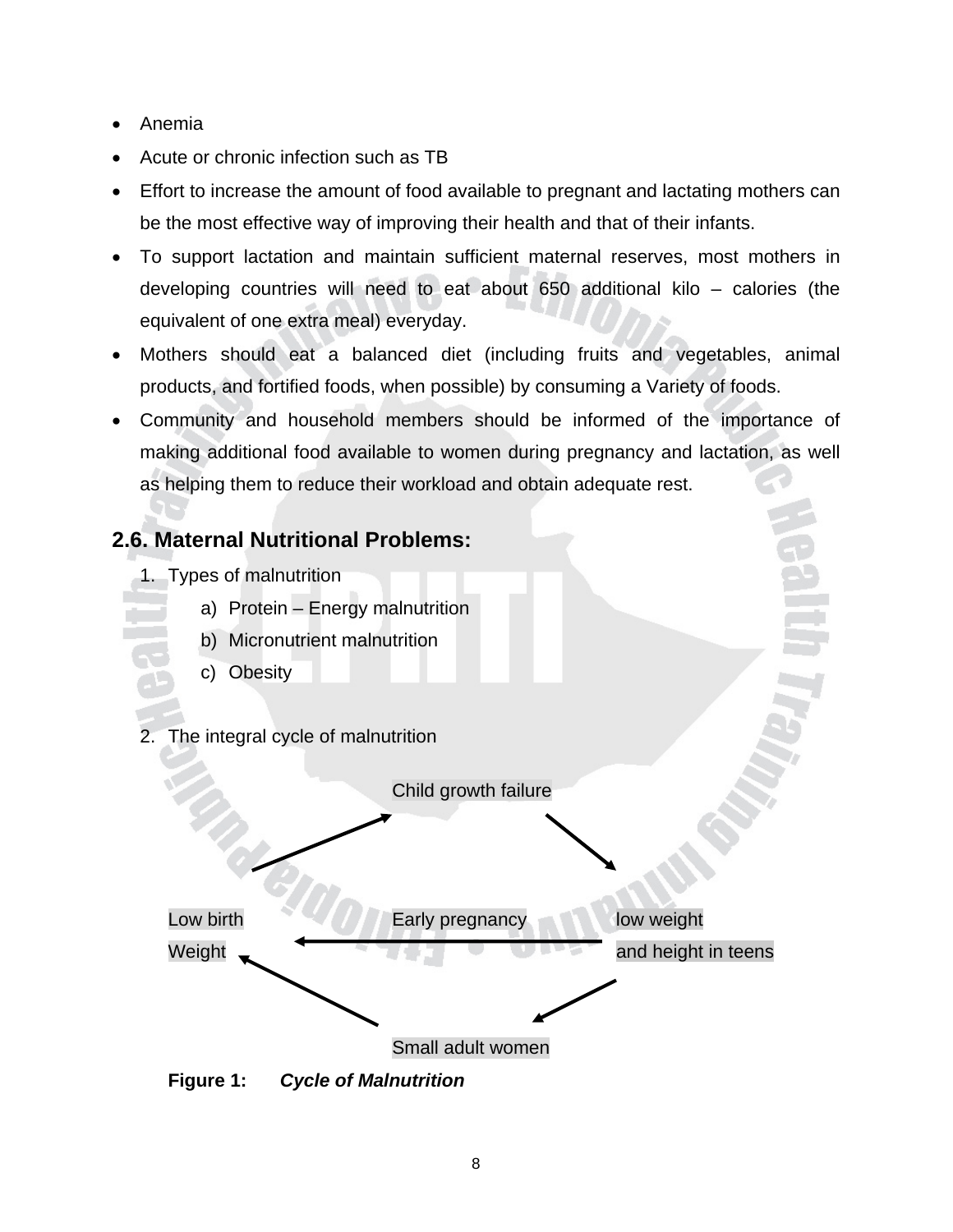- 3. Maternal malnutrition: a life cycle issue
	- $\Rightarrow$  Infancy and early childhood (birth -24 month)
		- $\triangleright$  Sub optimal breast-feeding practice
		- → Inadequate complementary feeding<br>
		→ Infrequent feeding<br>
		→ Frequent infections<br>
		→ hood (2-9yrs)
		- $\triangleright$  Infrequent feeding
		- $\triangleright$  Frequent infections
	- $\Rightarrow$  Child hood (2-9yrs)
		- ¾ Poor Diet
		- Poor health care
		- $\triangleright$  Poor education
	- $\Rightarrow$  Adolescence (10-19 years)
		- Increased nutritional demands
		- Greater iron needs
		- $\triangleright$  Early pregnancy
	- ⇒ Pregnancy and lactation
		- $\triangleright$  High nutritional requirements
		- $\blacktriangleright$  Increased micronutrient intake
		- $\triangleright$  Closely-spaced reproductive cycles
	- Throughout life
		- $\triangleright$  Food insecurity
		- $\blacktriangleright$  Inadequate diets
		- $\triangleright$  Recurrent parasitic infection
		- $\triangleright$  Poor health care
		- $\triangleright$  Heavy work loads
		- $\triangleright$  Gender inequities
- 4. Consequences of maternal malnutrition
	- ⇒ Maternal
		- $\triangleright$  High Maternal Mortality
		- $\triangleright$  Increased infection
		- ¾ Anemia
		- $\triangleright$  Decreased immune functions

**SUITSITE**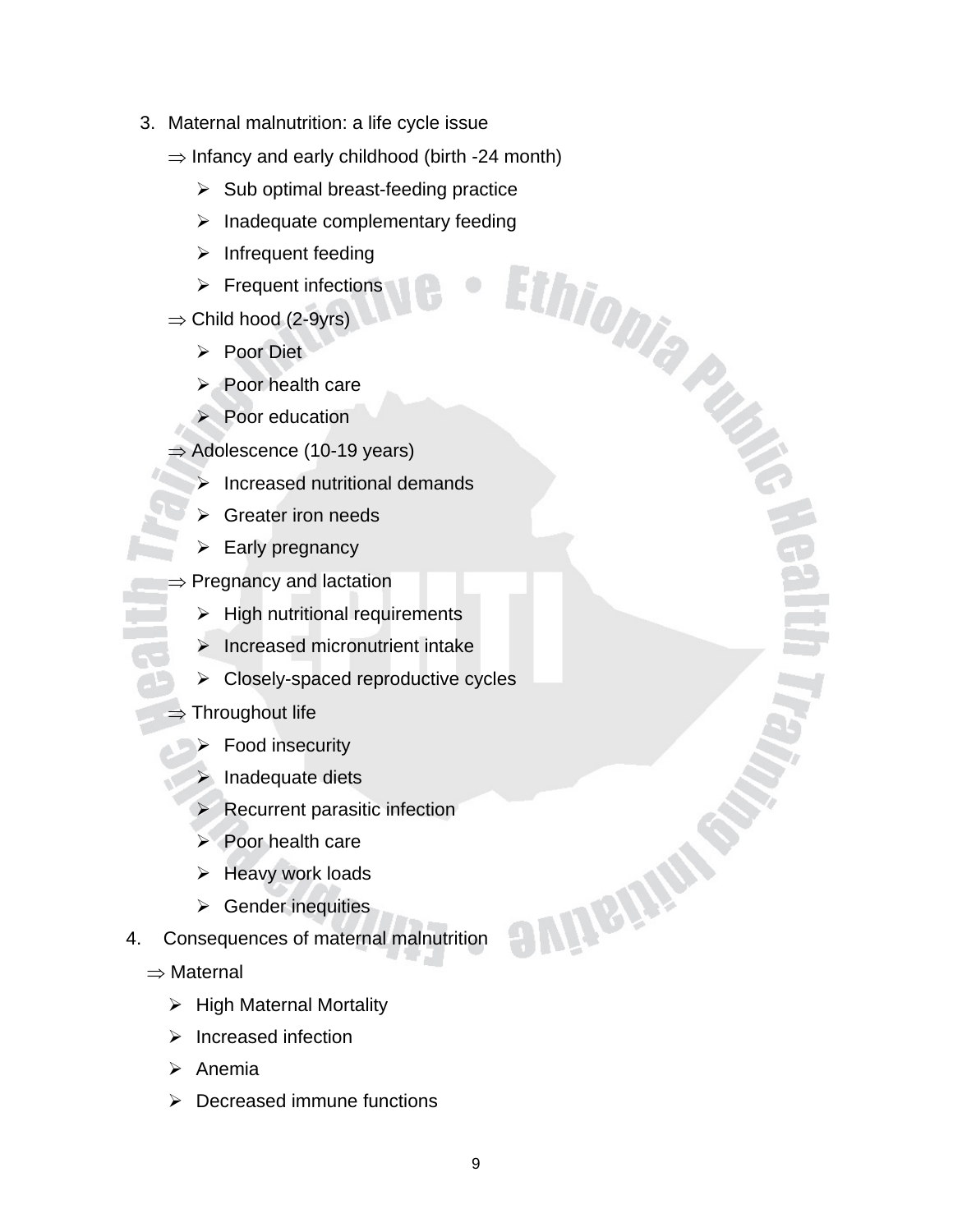- $\triangleright$  Fatigue and weakness
- $\blacktriangleright$  Low productivity
- ¾ Obstructed labor
- ⇒ Infant health
	- $\triangleright$  Increased fetal and neonatal death

Ethiopia Pub

- $\triangleright$  Intrauterine growth retardation
- $\triangleright$  Low birth weight
- $\triangleright$  Pre term delivery
- $\triangleright$  Decreased immune function
- $\triangleright$  Birth defects
- $\triangleright$  Cretinism and decreased IQ
- $\Rightarrow$  To the family and community
	- $\triangleright$  Increased expenditure
	- $\triangleright$  Affect the socio economic condition.
- 5. The common maternal nutritional problems
	- $\triangleright$  Protein energy malnutrition
	- Iron and folic acid deficiency.
	- ¾ Vitamin A deficiency
	- ¾ Iodine deficiency
	- $\blacktriangleright$  Folic acid deficiency
	- $\triangleright$  Zinc deficiency
	- $\triangleright$  Vit. B<sub>6</sub> and B<sub>12</sub> deficiency
	- ⇒ *Protein energy malnutrition*

It is due to deficiency of proteins, fat and carbohydrate<br>Consequences

**Consequences** 

- $\blacktriangleright$  Low resistance to Infection
- ¾ Obstructed labor
- $\triangleright$  High Maternal Mortality
- $\triangleright$  Low birth weight and IUGR
- $\triangleright$  High Neonatal and infant mortality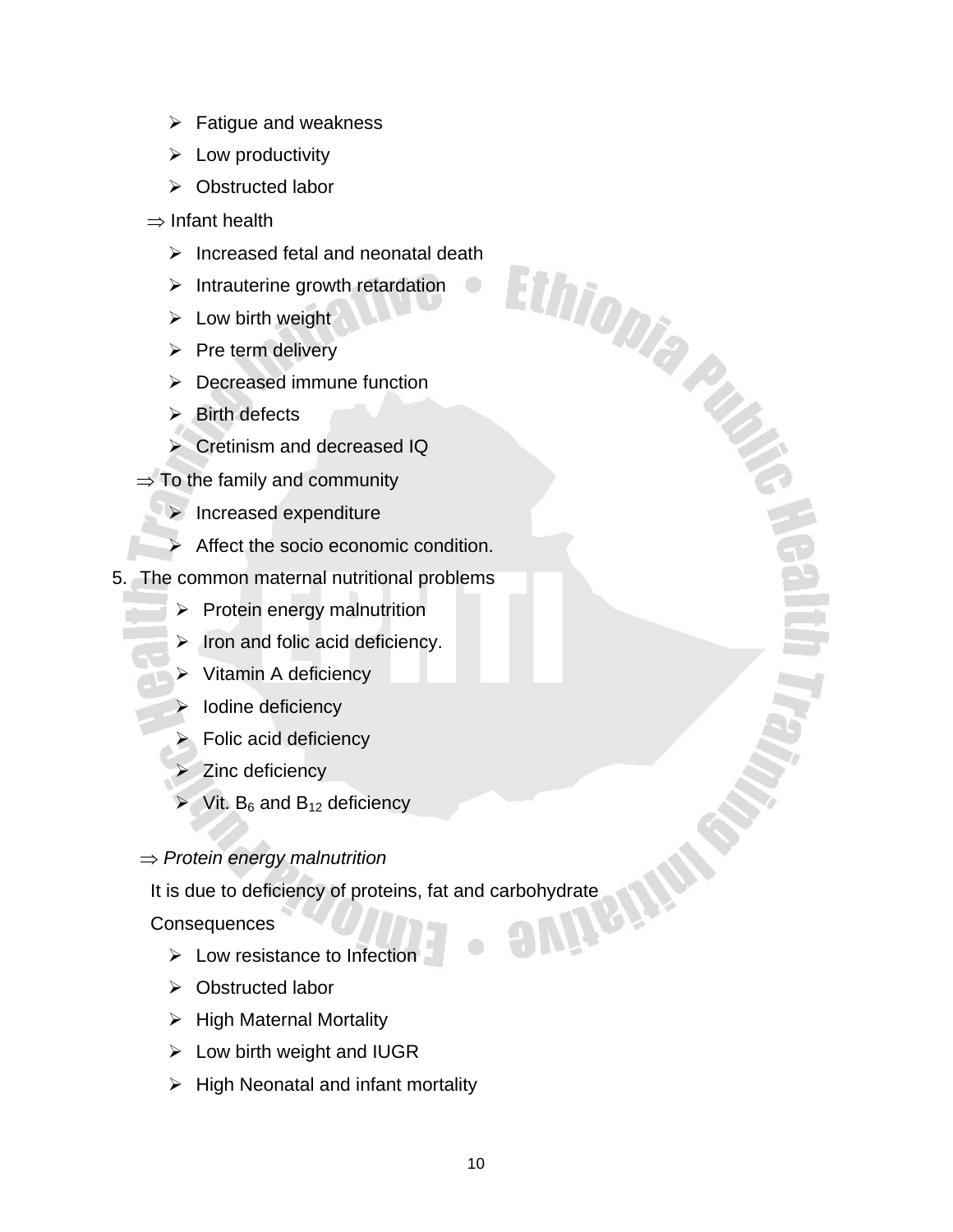- ⇒ *Iron deficiency* 
	- $\triangleright$  It is the most common cause of anemia
	- $\triangleright$  Anemia is defined in first and third trimesters hemoglobin concentration less than 11gm/100ml or Hematocrit less than 33% and in second trimesters hemoglobin less than 10.5gm/100ml or Hematocrit less than 32%<br>Causes of dietary iron deficiency<br>Alexander of the distance of the distance of the distance of the distance of the distance of the distance of the distance of t
	- $\triangleright$  Causes of dietary iron deficiency
		- **Low dietary iron intake**
		- **Low iron bioavailability**
		- **Consumption of iron absorption prohibitors**
	- $\triangleright$  Other causes of anemia parasitic infections and malaria. Parasitic infections like Hookworm
		- Causes blood loss
		- Increase iron loss
		- **Malaria**
		- Destroys red blood cells
		- Leads to severe anemia
		- Increases risk in pregnancy
		- Consequences of maternal anemia
		- Maternal death
		- Reduced transfer of iron to the fetus
		- Low birth weight
		- Neonatal mortality
		- Reduced physical activity and productivity<br>
		Impaired cognition<br>
		A deficiency<br>
		uses<br>
		Inadequate in the contract of the contract of the contract of the contract of the contract of the contract of the contract of the contract
		- **Impaired cognition**
- ⇒ *Vitamin A deficiency* 
	- $\triangleright$  Causes
		- **Inadequate intake**
		- Recurrent infection
		- **Reproductive cycle**
	- ¾ Consequences
		- Night blindness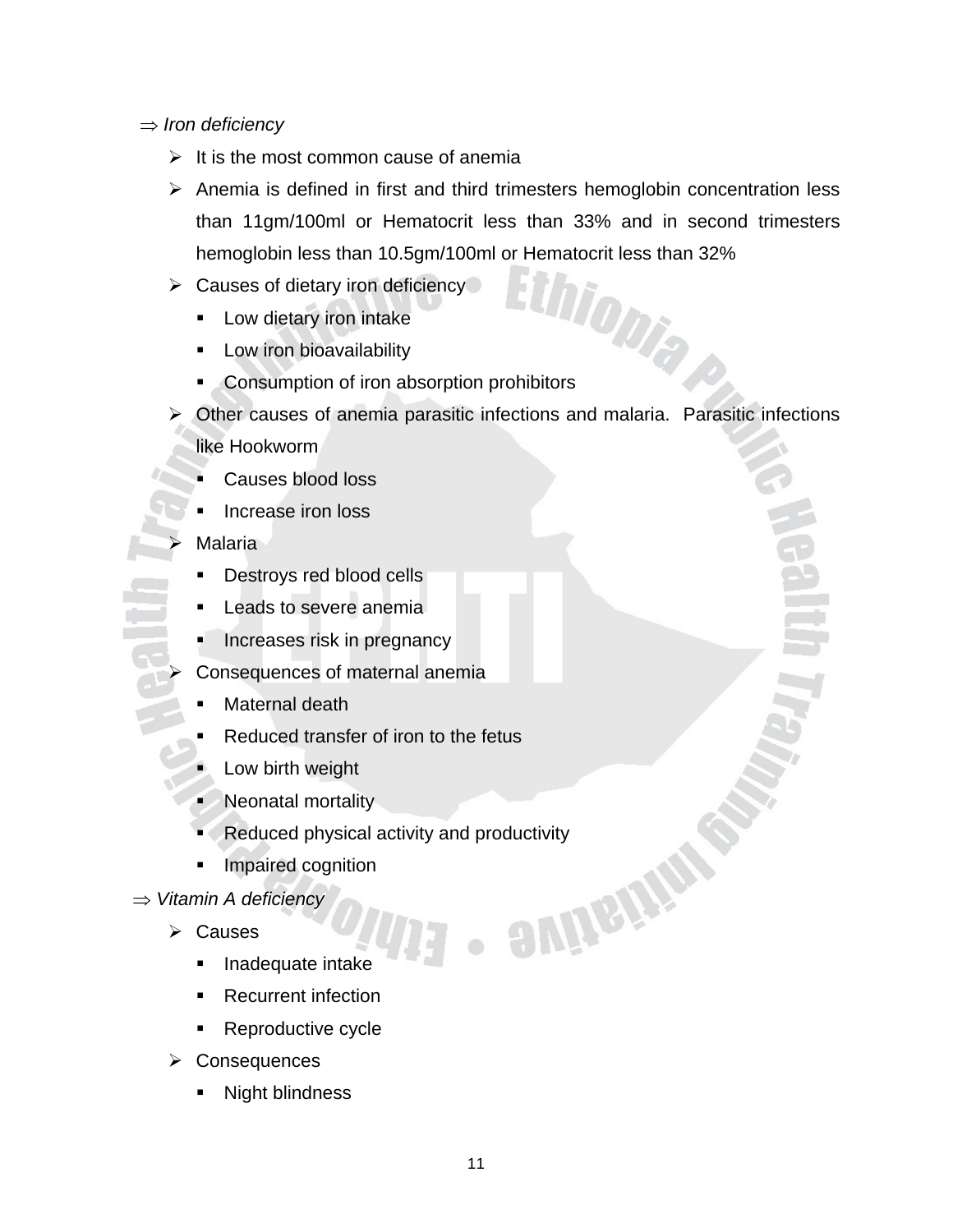- **Maternal mortality**
- **Miscarriage**
- **Still birth**
- **Low birth weight**
- Reduced transfer of vitamin A to fetus
- **HIV vertical transmission**
- **Low vitamin A concentration in breast milk**

#### ⇒ *Iodine deficiency*

- ¾ Causes
	- Living in the mountainous area where plant foods have inadequate iodine

ODIA

 $\triangle$ 

- **Taking cassava tuber as a food with out detoxifying it and other chelating** substances
- Not taking sea foods
- Not consuming Iodide Diet
- **Consequences** 
	- **Impaired cognition**
	- **Poor school performance**
	- **Endemic cretinism**
- ⇒ *Folic acid deficiency*

#### ¾ Cause

- Nutritional deficiency
- **Drugs that affects bio availability**
- ¾ Consequences
	- **Maternal anemia**
	- **Neural tube defect**
	- **Low birth weight**

#### **2.7. Common problems related to maternal nutrition in pregnancy**

Health workers are likely to encounter a number of nutritional problems in day-to-day prenatal care.

**auitains**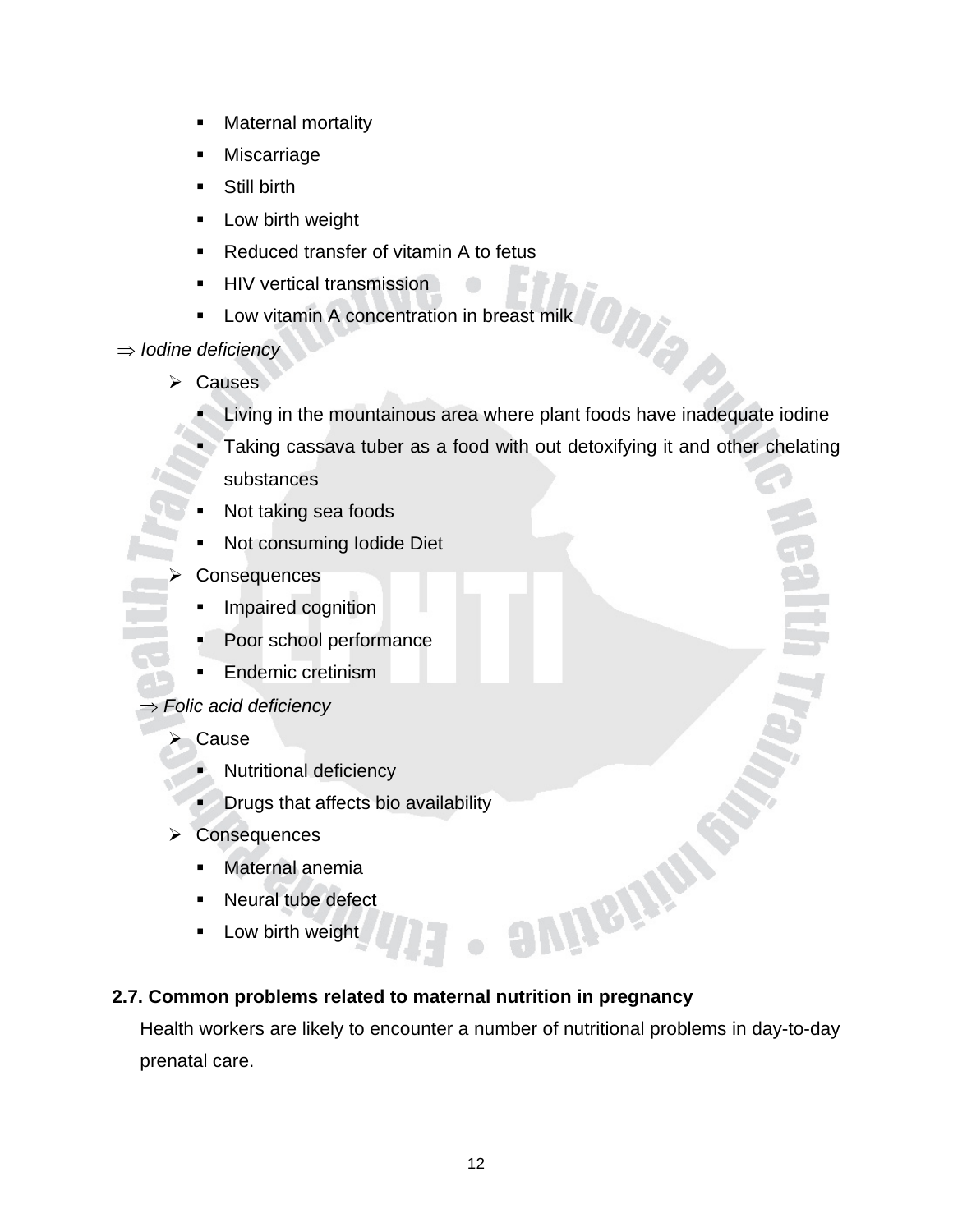#### *1. Nausea vomiting and hyper emesis gravidarum*

- Usually in first trimester
- Cause discomfort anxiety as well as weight loss, ketosis and dehydration in more severe cases.

#### *2. Pica*

- The craving and eating of non-foods such as laundry starch and clay.
- It is common in some ethnic group
- The etiology is unknown but cultural belief and iron deficiency anemia could be attributed to be contributing factors.
- Pica replaces ingested nutritious food and may bind dietary iron, leading to anemia. There is a possibility that the ingested substance to be toxic

#### *3. Constipation*

Can be treated by increasing dietary fibers, fluid intake and exercise

#### *4. Vegetarianism*

The strict Vegan lacks essential amino acids from animal proteins

Problems high weight increment (gain)

#### *5. Food restriction*

- Dieting and fasting on a chronic basis can result in sub optimal fetal growth.
- Bulimia and anorexia nervosa reflects extreme form of food restriction and malnutrition

#### *6. Ingestion of caffeine*

Caffeine is contained in foodstuffs like coffee chocolate and coca beverages.

Problems – withdrawal symptoms including nausea, lethargy, malaise and headache, insomnia acid indigestion, reflex and urinary frequency.

**TOINE - SUIGHT**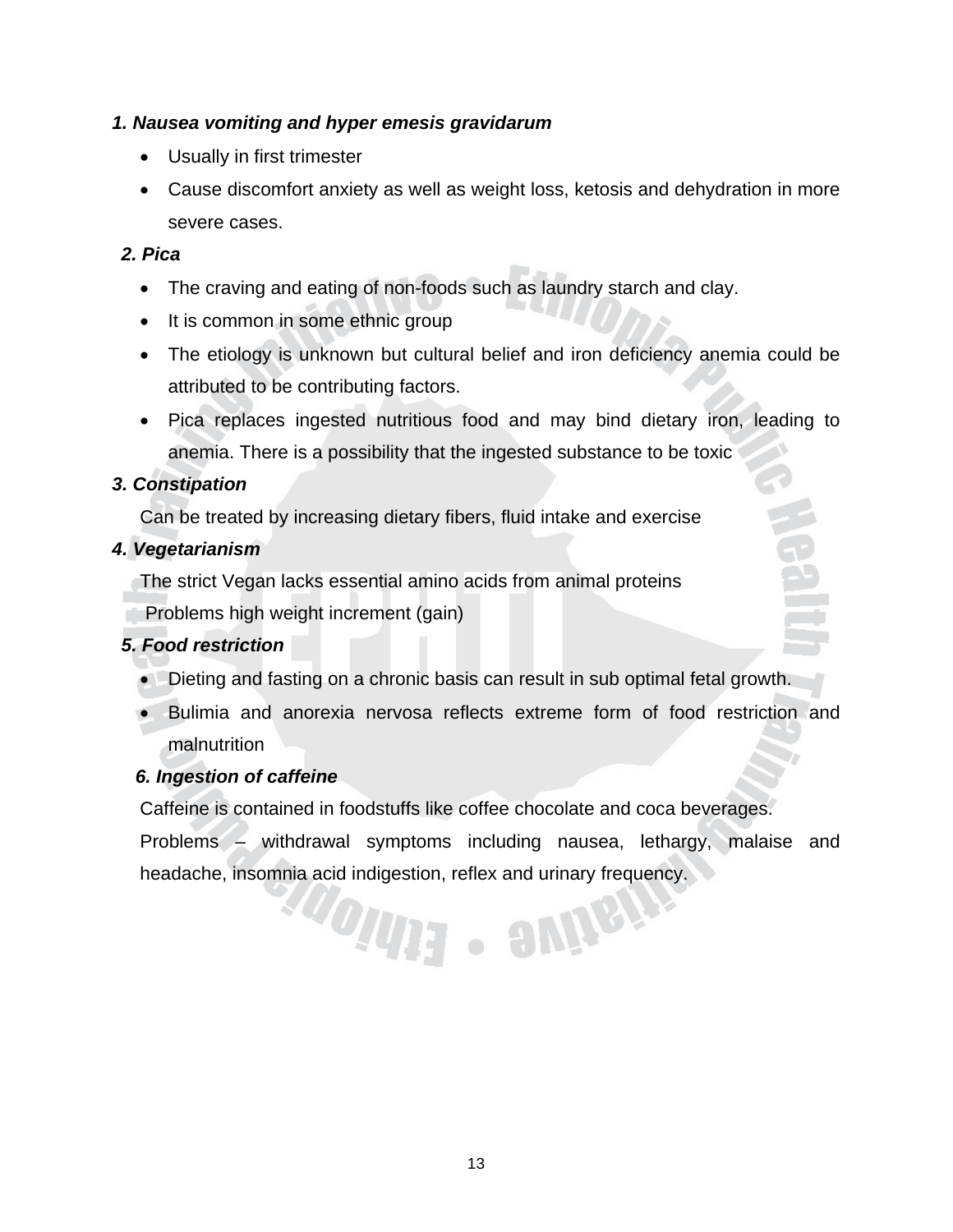#### **2.8. HIV/AIDS and maternal nutrition**



- Good nutrition delay HIV progression in to AIDS, maintain body weight and strength, enhance responses to therapy
- Antiretroviral drugs and (ARV) food/nutrient can interact.

#### **2.9. Maternal Nutritional Requirements**

وحما

|                                 |  | Table. 1: Recommended Daily Dietary Allowances for Women Before and During |
|---------------------------------|--|----------------------------------------------------------------------------|
| <b>Pregnancy and Lactation.</b> |  |                                                                            |

| <b>Nutrients</b>    | Non-<br>pregnant | <b>Pregnant</b> | Lactating | Food                           |
|---------------------|------------------|-----------------|-----------|--------------------------------|
| Energy (kcal)       | 2200             | 2500            | 2600      | Protein, carbohydrate and fat  |
| Protein (gm)        | 50.55            | 60              | 65        | Meat, fish poultry, dairy, and |
|                     |                  |                 |           | legumes                        |
| Vitamin A $(\mu g)$ | 800              | 800             | 1300      | Fruits, vegetable and liver    |
| Folate $(\mu g)$    | 180              | 400             | 280       | Leafy vegetable and liver.     |
| $lron$ (mg)         | 15               | 30              | 15        | Seafood, meat and grains       |
| lodine $(\mu g)$    | 150              | 175             | 200       | lodinated salt and seafood     |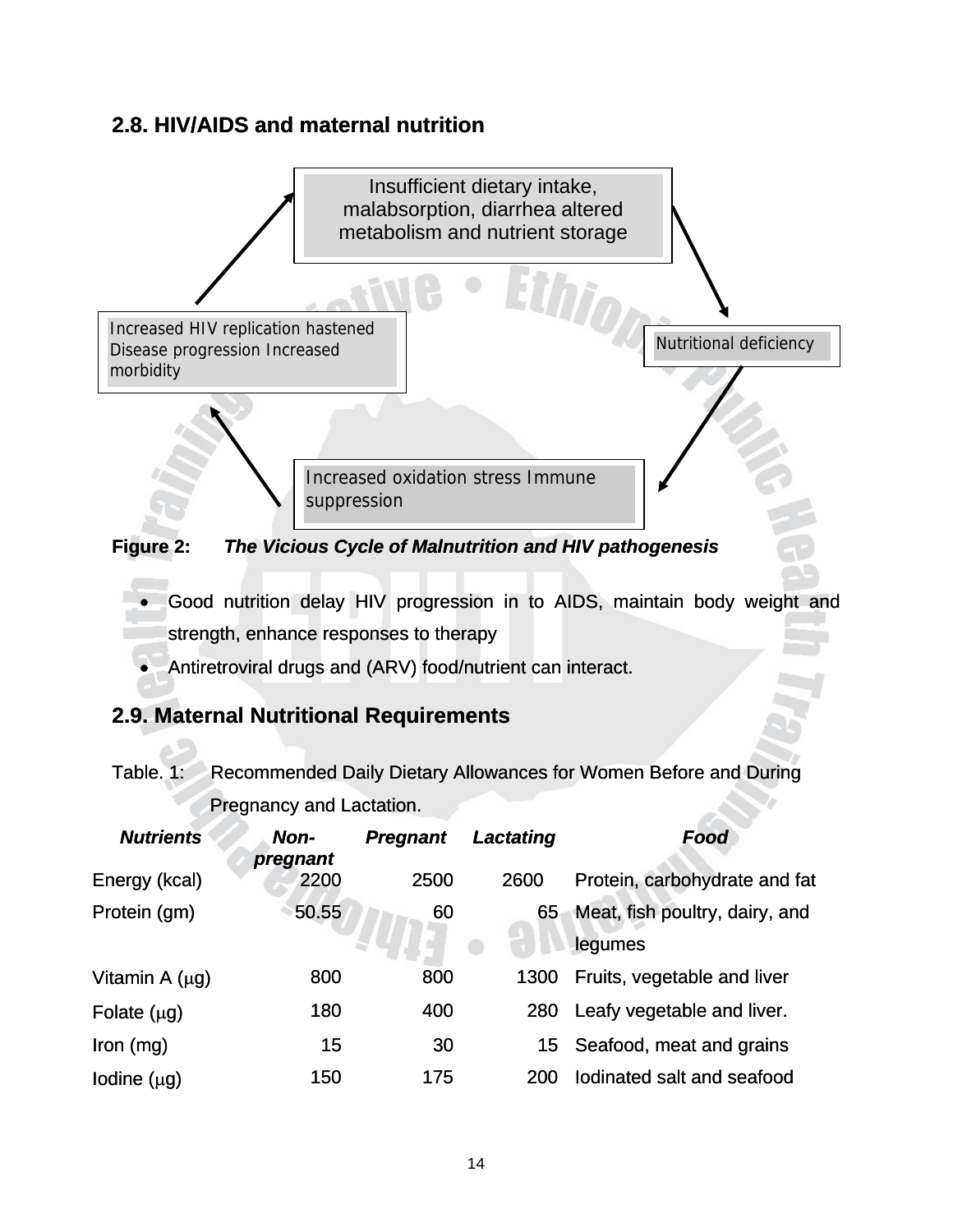#### **1. Diet during pregnancy and lactation**

Make sure the type of food used to prepare her meals and snacks gives her enough to achieve daily energy requirement in non-pregnant woman (2200kcal), pregnant women (2500kcal) and lactating woman (2600kcal)

#### **2. Weight gain during pregnancy**

The recommended weight gain in pregnancy is 11.5 to 16kg; on average is 12.5kg for women with normal pregnancy body mass index (BMI).

- Low weight gain associated with SGA, LBW and pre term delivery
- Excess weight gain cause macrosomia and increased cesarean delivery
- Components of weight gain during pregnancy

| $\circ$ | Fetus, placenta, amniotic fluid | $= 4750$ gm |
|---------|---------------------------------|-------------|
|         | <b>Uterus and breast</b>        | $= 1300$ gm |
|         | <b>Blood</b>                    | 1250 gm     |
|         | Water                           | 1200 gm     |
|         | Fat                             | 4000 gm     |
|         | Total                           | 12500       |

#### **Assessment of maternal nutritional status**

Nutritional assessment is the process of estimating the nutritional position of an individual or group, at a given point in time, by using proxy measurement of nutritional adequacy. It provides an indication of the adequacy of the balance between dietary intake and metabolic requirement.

#### **Uses of Nutritional Assessment**

It should aim at discovering facts to guide actions intended to improve nutrition and health.

- a) Diagnostic tool; (individual and group)
	- Does a problem exist identify
	- Type of problems
	- Magnitude of the problem
	- Who are affected by the problem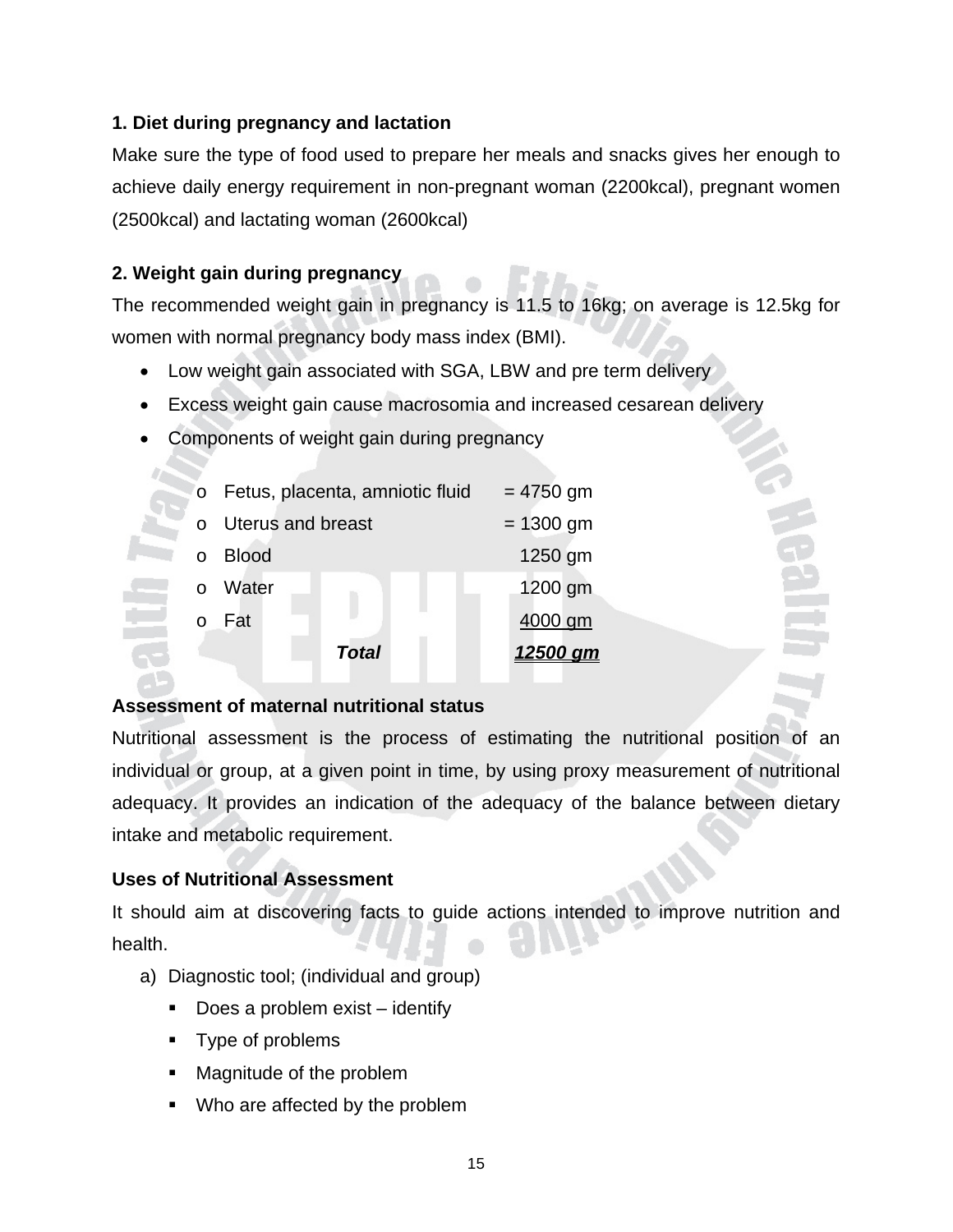- b) Monitoring tool (individuals and group)
	- Requires repeated assessment over time
	- Has the situation changed?
	- **Direction and magnitude of change**
- c) Evaluation tool (individual or group). To what extent has the intervention, treatment, or programme had the intended effect (impact)

#### **2.10. Assessment Methods**

#### *Assessment of maternal nutritional status*

Maternal nutritional status can be assessed using the ABCD (Anthropometry, Biochemical, clinical and dietary methods).

a. Anthropometric assessment

Measurement of the variation of physical dimensions and the gross composition of the human body at different age levels and degrees of nutrition.

Two types:

- Growth measurement
- Body composition (body fat, and fat-free mass)

Indices can be derived directly from a single raw measurement;

#### - Height for age

Weight for height

Weigth for age

Anthropometrics assessment of growth

Common measurements include;

- 1. Stature (height)
- 2. Body weight
- 3. Skin fold

Indices derived from growth measurements;

- 1. Weight-for-height: (used for under 5 children)
	- Sensitive index of current nutritional status
	- Valuable as index of wasting

**aunema**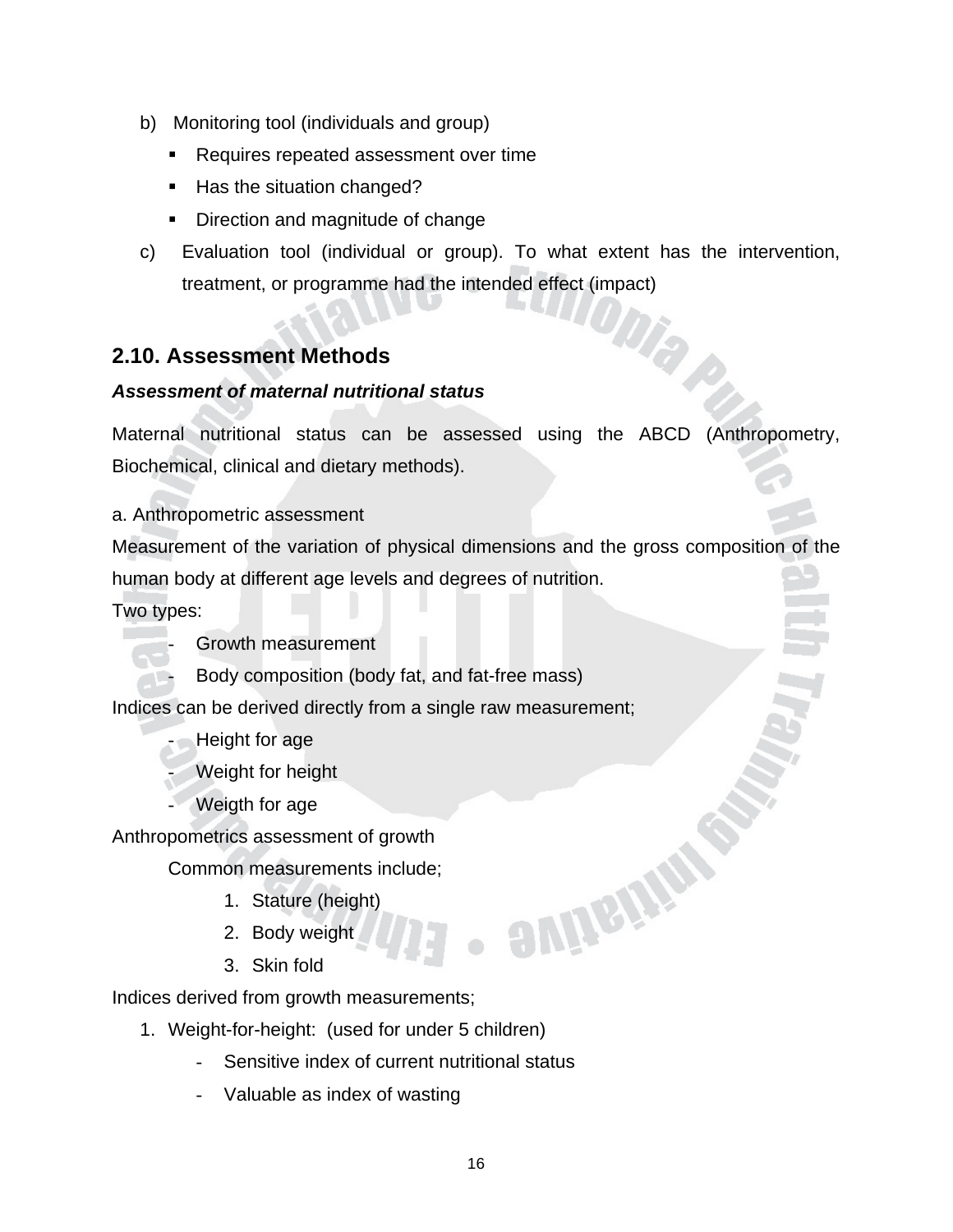Limitations:

- Oedema and obesity may complicate
- 2. Height-for-age:
	- Estimates the past or chronic nutritional status
	- Valuable as an index of stunting

Stunting:

- Slowing of skeletal growth and stature
- End result of a reduced rate of linear growth
- Results from extended period of inadequate food intake and high morbidity
	- **Depends on genetic/ethnic factors**
- Accurate measurement technique is essential because of narrow distribution of height measurement at a given age

3. Weight for age

- Used for under 5 children for growth monitoring by health institutions
- Less sensitive index because of inaccurate age estimation
	- Valuable as an index of underweight

#### 4. Weight changes:

- A reflection of changes in protein, water, mineral and/or body fat content.
- 5. Weight/height ratio:

Frequently used for adults

Measures body weight corrected for height

Two types:

Relative weight Power type indices

Relative weight expresses the weight of a given subject as percentage of the average weight of persons of the same height.

Power-type indices express weight relative to some power function of height or height relative to some power function of weight.

BMI: =  $Wt/(Ht)^2$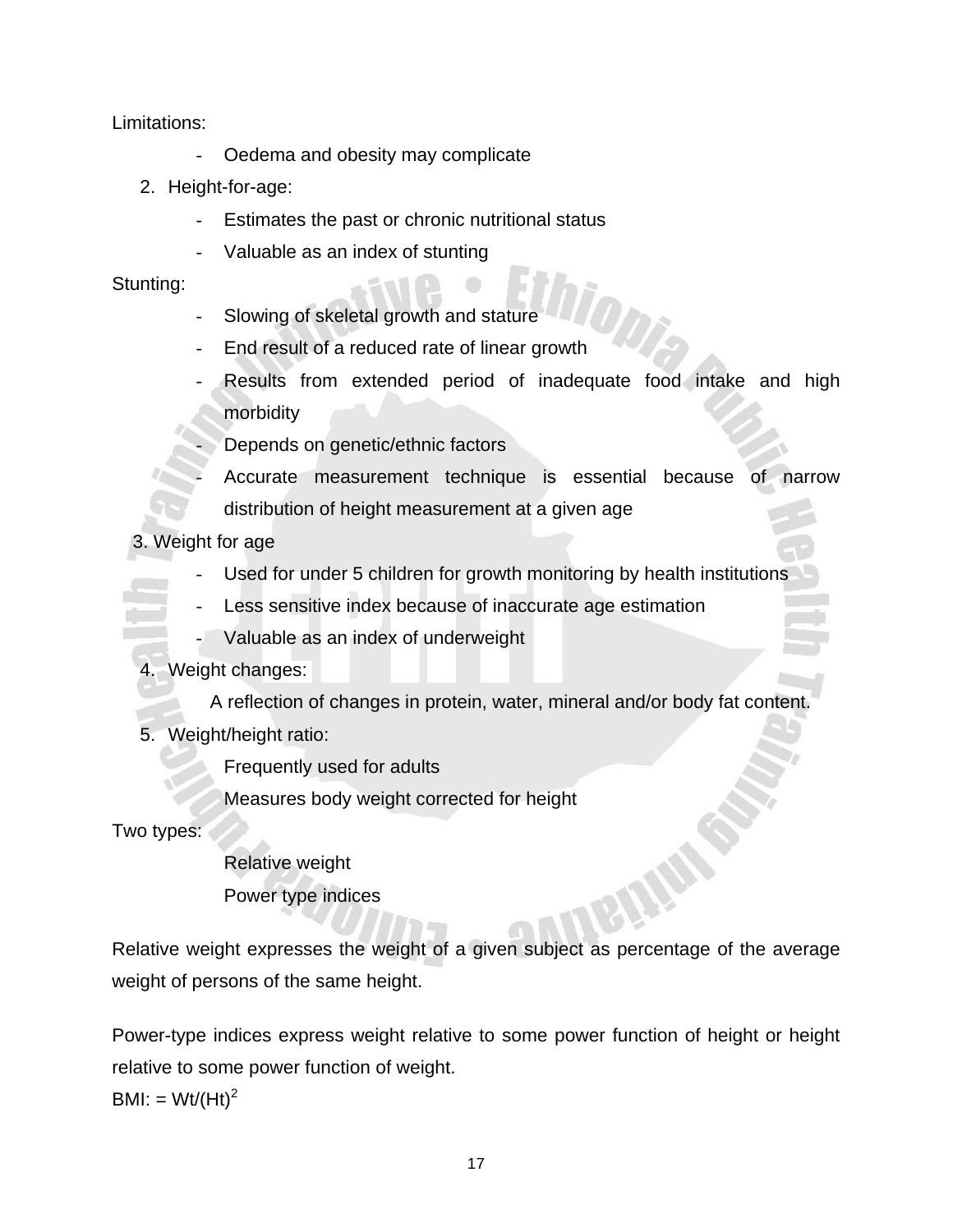Anthropometrics techniques can indirectly assess these two body compartments, and variations in their amount and proportion can be used as indices of nutritional status.

#### **The WATERLOW Classification**

The nutritional status of the children is a reflection of the nutrition status of the household. Waterlow pointed out two different types of deficit: a deficit in *WEIGHT-FOR-HEIGHT* (wasting) and a deficit in *HEIGHT-FOR-AGE* (stunting). Waterlow recommends that individuals should be classified according to the degree of wasting and the degree of stunting. He provides a two-way table and suggests how the cut-off points should be chosen.

#### **Classification of all degree of PEM**

1. Waterlow has suggested classification based on wasting (current malnutrition) or stunting (chronic malnutrition)

WFH = 80% of the Reference standard or

– 2 SD below the median

HFA =  $90\%$  or  $-2$  SD below the median

#### **Table 2: Waterlow classification**

|        | Weight     |                    |                    |  |
|--------|------------|--------------------|--------------------|--|
|        |            | Above >-2SD        | Below<-2SD         |  |
|        | Above>-2SD | Normal             | Acute malnutrition |  |
| Height |            | <b>Nutritional</b> | Chronic            |  |
|        | Below <- 2 | Dwarfism           | Malnutrition       |  |
|        | SD         |                    |                    |  |

#### **Clinical method**

Changes in the superficial tissues or in organs near the surface of the body, which are readily seen or felt upon examination. These include changes in:

- **Eyes**
- **Skin**
- **Hair**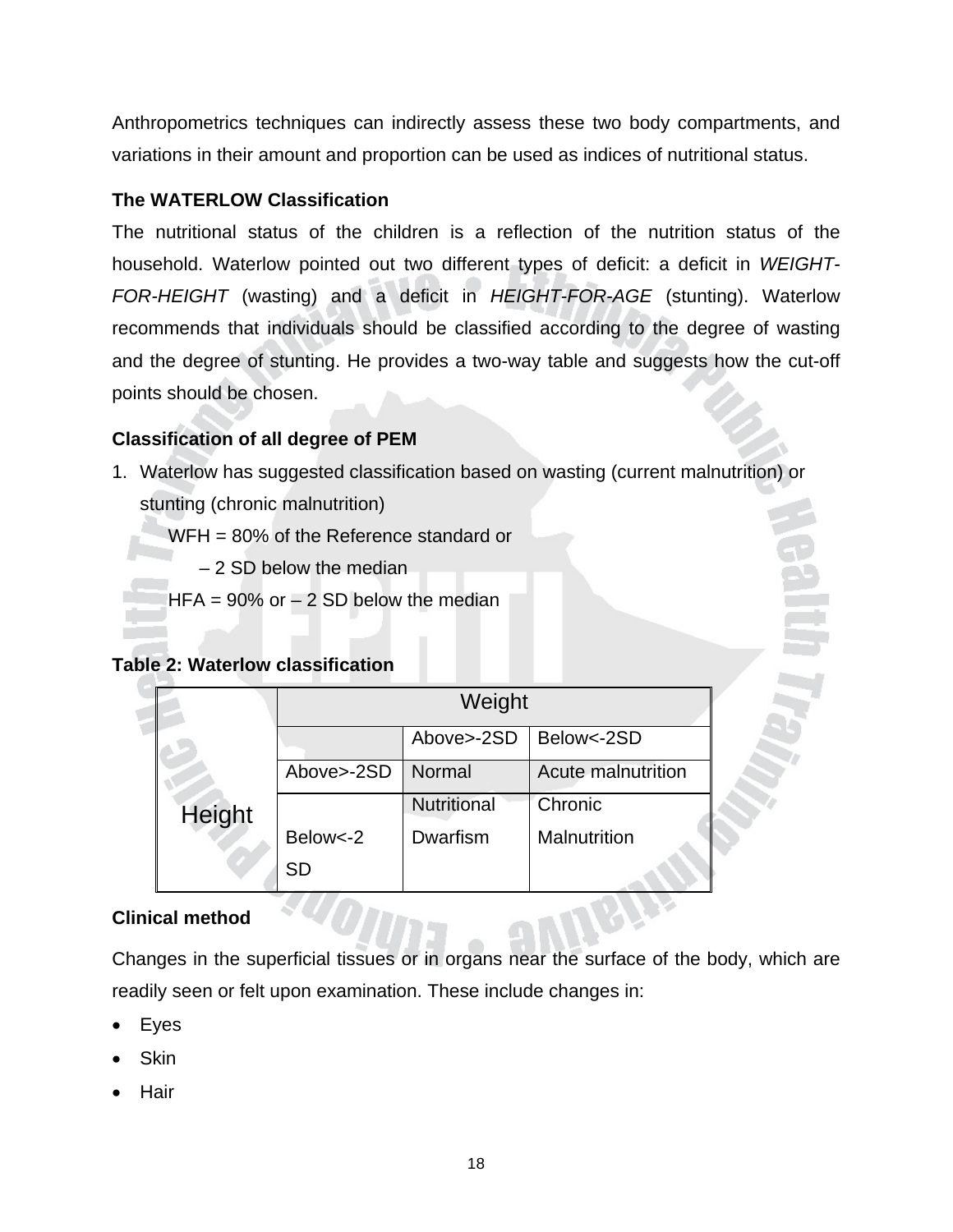• Thyroid gland

#### **Common indicators**

- Edema
- Dyspigmentation of the hair
- Angular Stomatits
- Corneal lesions
- Swelling (enlargement) of glands
- Xerosis, etc.

Advantage of this method, it does not require elaborate equipment or laboratory; several can be done by minimally trained personnel.

Ethiopia

emistik

#### Limitation:

- (a) Specificity is low; many of the signs are associated with a number of nutritional disorders as well as non-nutritional disorders.
- (b) Sensitivity is low; sign may appear in the recovery as well as the deficiency state

#### **Assessing PEM in women**

- Height less than 1.45m
- Weight less than 45kg
- BMI less than 18.5 (thinness)
- Pregnant weight gain less than 1.5kg/month in the second and third trimesters (or less than 10.5kg gained over full course of pregnancy)

#### **Methods of nutrition intervention**

- Food fortification
- **Food for work**
- Price subsidization
- **Supplementation**
- **•** Dietary diversification and modification
- **Family planning**
- Integration of nutrition with health
- Price policy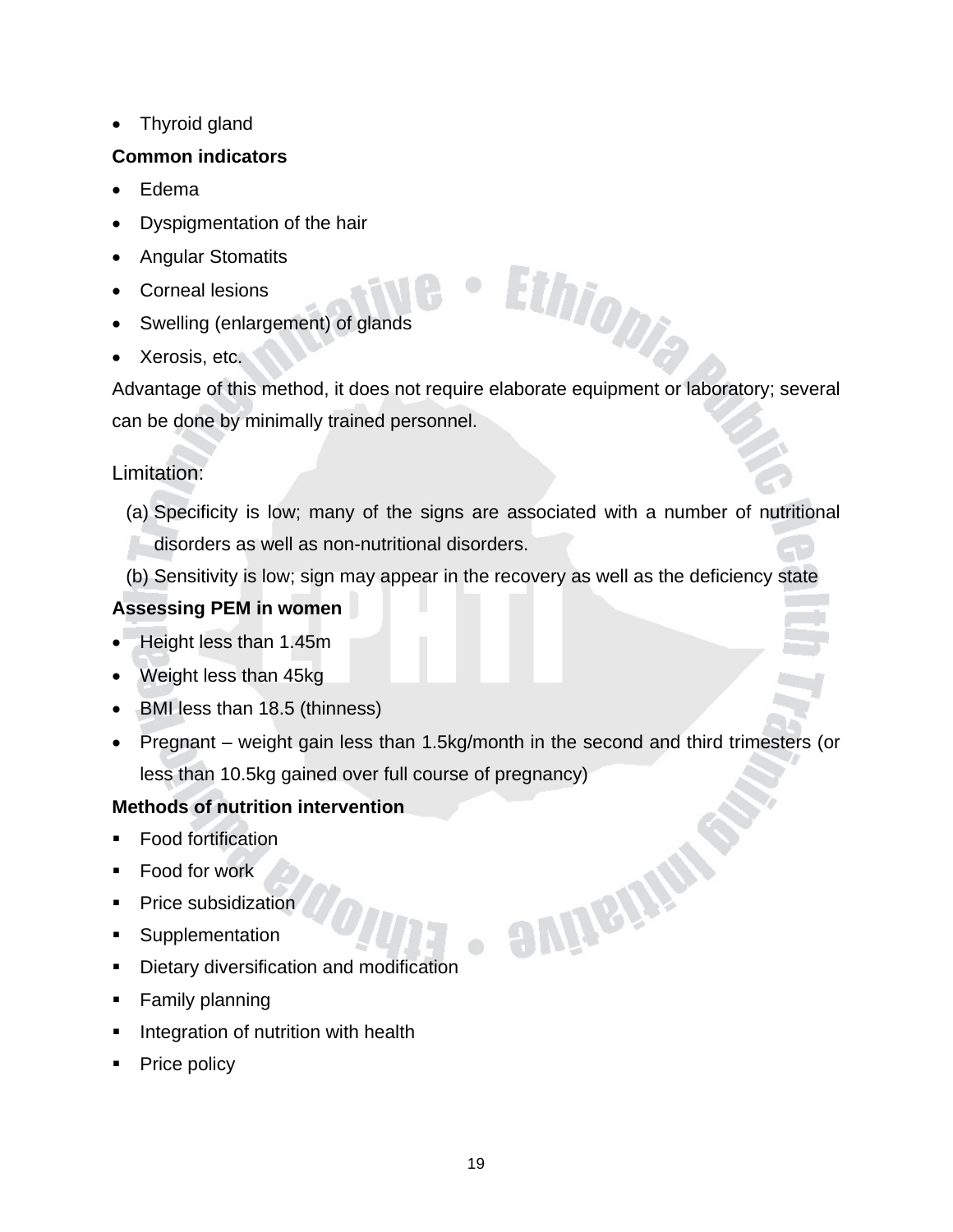PHC (immunization, Control Diarrhea Diseases, Malaria Control, dewarming, watering Sarah

#### **2.11. Mechanisms of Nutrition Interventions**

There are five principal mechanisms through which all interventions work.

- 1. Availability of food at local or regional level. Making the required foods more available with respect to place and time.
- 2. Accessibility to food and availability of foodstuff at the household level. Making the required foods more accessible and available to the households.
- 3. Food utilization at household level. Making better use of available foods.

 Food processing like fermentation, germination preparing weaning food. This includes:

- Nutrition education (face to face, mass media), rehabilitation
- **Breast feeding**
- Food formulation
- 4. Distribution within the household.
	- **I** Intra household distribution of food
	- Supplementation
	- **Education**
- 5. Physiological utilization
	- Health service activities and environmental sanitation
	- **Primary health care**
	- **Environmental health**

#### **Key interventions to improve Maternal Nutrition**

Improving Maternal Nutrition

- Ensure access to and consumption of salt fortified with iodine in every household
- Distribute a high dose of vitamin A within six weeks after delivery
- Distribute iron supplements during the last six months of pregnancy
- Delay first pregnancy especially for teen age girls
- Increase birth intervals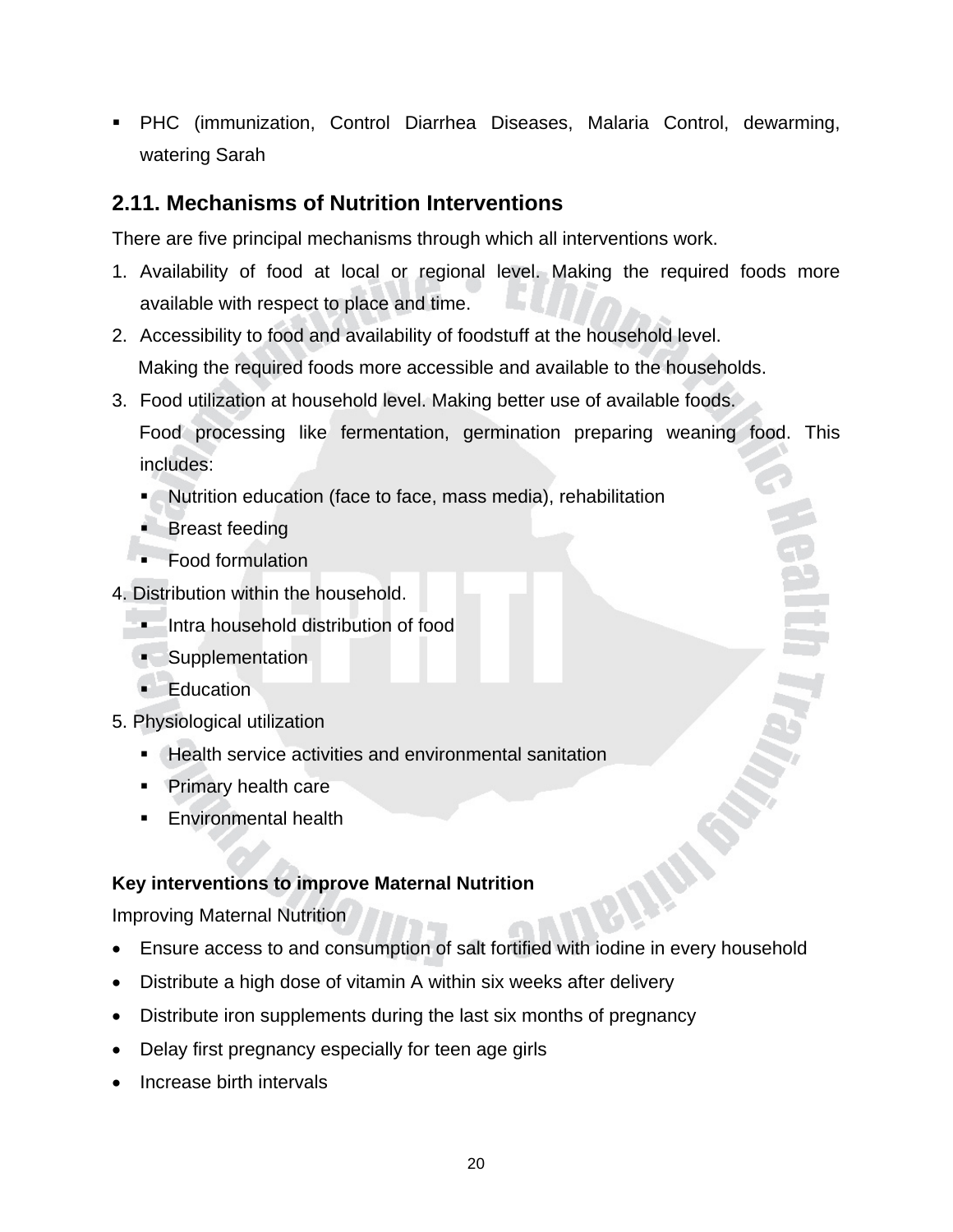- Increase food intake during pregnancy and lactation
- Access to labor saving devices

Rationale for supplements or fortified food products for mothers

- Certain nutrients in breast milk can be affected by maternal diet (vitamin A, Thiamin, Riboflavin, Vitamin B6, Vitamin B12, Iodine, Selenium)
- First choice is improvement of mothers diet, but cost constraints limit options
- Adequate micronutrient intake during lactation can benefit both mother and infant

#### **2. 12. Essential Nutrition Actions (ENA) Approach:**

#### **An action oriented approach to nutrition...**

If we use the ENA approach to nutrition, estimated decrease of child mortality is 25%. The seven essential actions and the six contact points should be included in the curricula of all health science students.

#### **Action areas:**

#### *1. Women's nutrition:*

Key messages:

During pregnancy and lactation

- Increase feeding
- Iron/Folic Acid Supplementations
- Treatment and prevention of malaria
- De-worming during pregnancy
- Vitamin A Capsule after delivery

#### *2. Control of Vitamin A Deficiency:*

Key messages:

- Vitamin A rich foods
- Maternal supplementation
- Food fortification

**SUITETTE**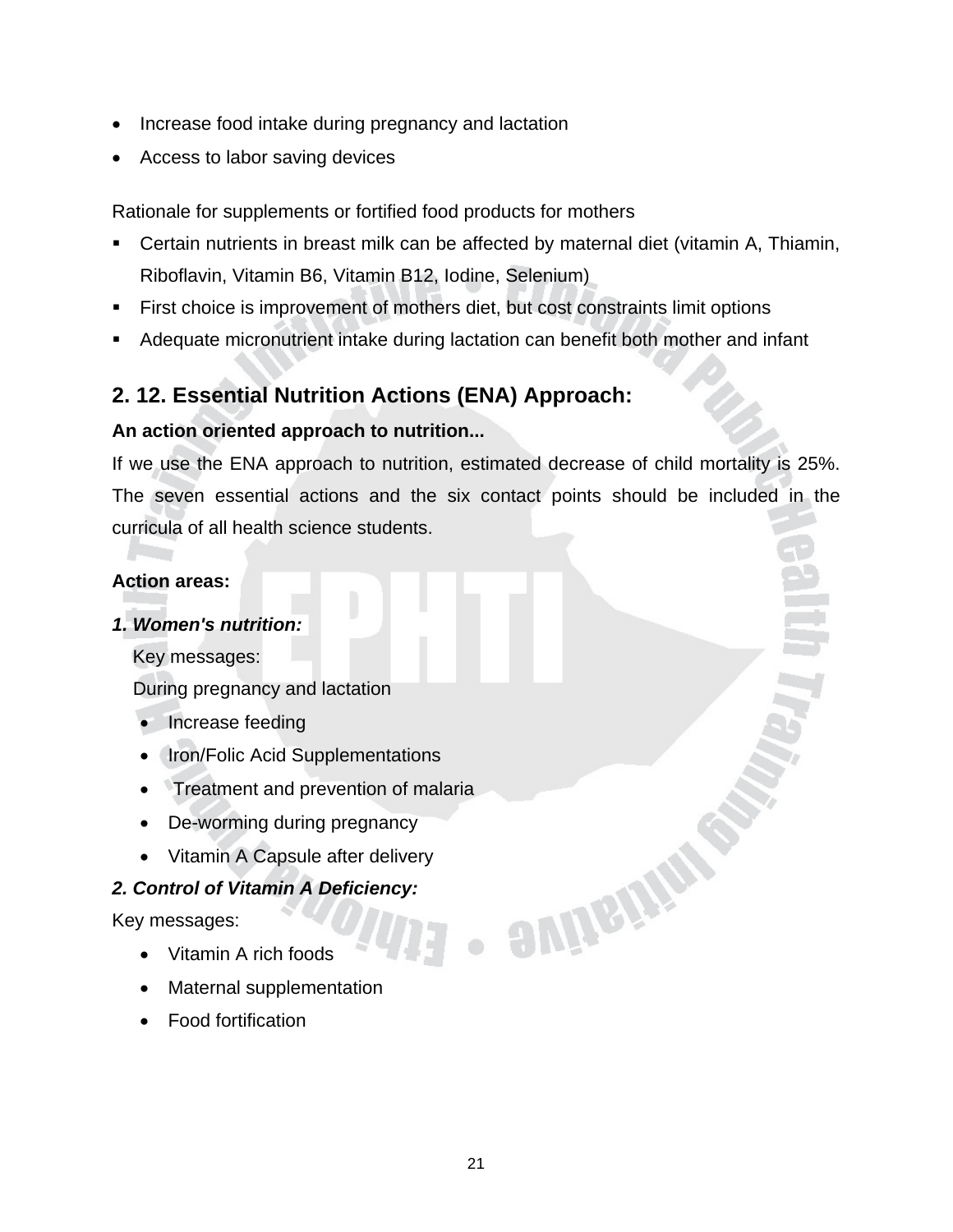#### *3. Control of Anemia:*

Key messages:

- Supplementation of women and children (IMCI)
- De-worming for pregnant women and children (Twice/year)<br>• Malaria control<br>• Iron rich foods<br>• Edded Children (Twice/year)
- Malaria control
- Iron rich foods
- Fortifications
- Vitamin C rich foods

#### *4. Control of Iodine Deficiency Disorders:*

Key messages

Access and consumption by all families of iodized salt

#### **How the Essential Nutrition Actions expands coverage of nutrition support in the**

**health sector**:

#### *Critical contact points in the lifecycle*

*1. During Antenatal Care* 

- Pregnancy: TT
- Antenatal visit, Iron/Folic Acid
- De-worming
- Maternal diet
- Exclusive Breast Feeding
- Risk signs, Family Planning, Sexually Transmitted Infection prevention
- Safe delivery, iodized salt

#### *2. Delivery*

- Safe delivery,
- Exclusive Breast Feeding
- Vitamin A, Iron/Folic Acid
- Diet, Family Planning and Sexually Transmitted Infection, Referral
- *3. Postnatal and Family Planning:* 
	- Exclusive Breast Feeding, Diet, Iron/Folic Acid

enhan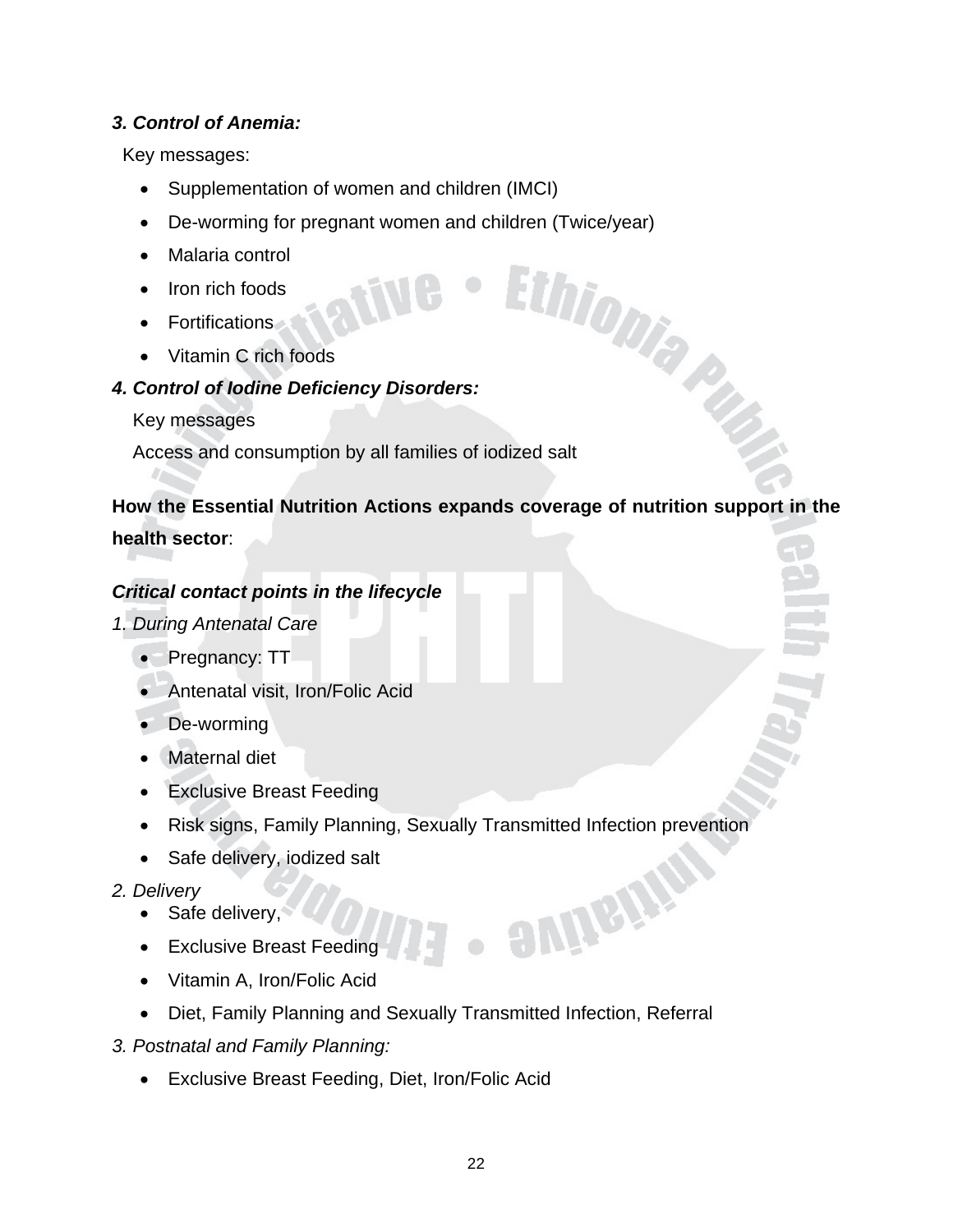- Vitamin A, Iron/Folic Acid
- Vitamin A, Iron/Folic Acid
- Family Planning, Sexually Transmitted Infection prevention
- Child's vaccination

#### *4. Immunizations:*

- Vaccination, Vitamin A
- De-worming
- Assess and treat infant's anemia
- Characterians:<br>• Vaccination, Vitamin A<br>• De-worming<br>• Assess and treat infant's anemia<br>• Family Planning, Sexually Transmitted Infection prevention.

#### **Recommendations for Maternal Nutrition**

| - During Pregnancy | Increase food and vitamin A intake                          |
|--------------------|-------------------------------------------------------------|
| - Postpartum       | In areas where vitamin A deficiency common, take a single   |
|                    | high-dose (200,000IU) vitamin A capsule as soon as          |
|                    | possible, but not latter than eight weeks postpartum        |
| - During Lactation | Increase food and vitamin A intake                          |
|                    | Plan for recuperative period between lactation and the next |
|                    | pregnancy                                                   |
| - All times        | the diet to improve vitamin A and<br>other<br>diversify     |
|                    | micronutrient intake                                        |

#### **Priority Nutrition Activities in District Health Services**

District Level

- Monitor nutrition problems, identify sub-populations at risk of nutrition problems, and direct additional resources to high risk areas
- Provide resources and tools to implement nutrition activities at health facilities and in communities
- Implement communications strategies to reinforce priority nutrition messages
- Implement special actions to supplement routine services, e.g., campaigns to distribute micronutrient
- Provide facilities for management of severe malnutrition and anemia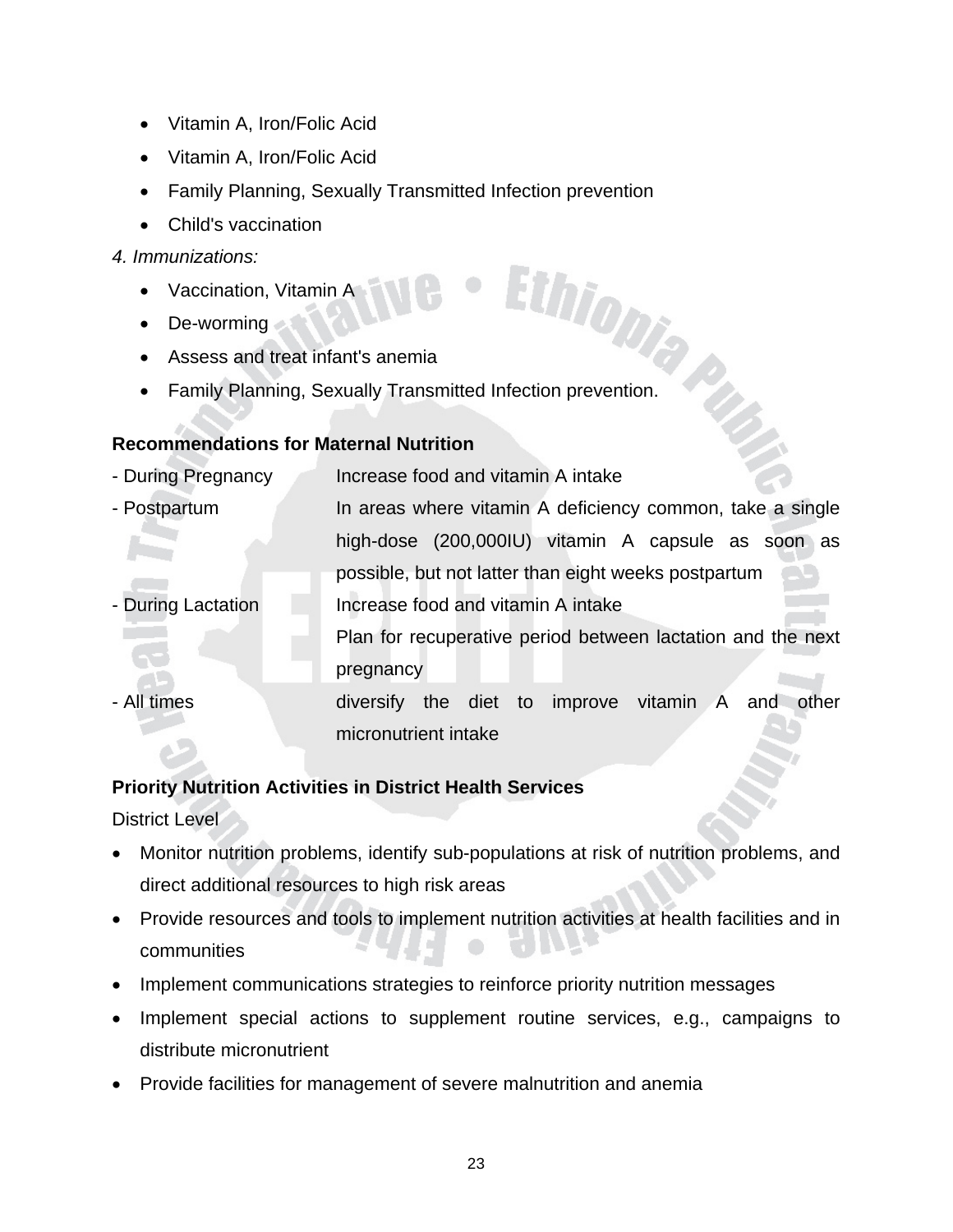• Form partnerships with private providers in the district

#### **Health Facility Level**

- Carry out essential nutrition actions at these contacts with women: during pregnancy, at delivery and postpartum, and in the weeks following delivery
- Detect, treat/ refer severe anemia
- Build community partnership in the catchments area
- Train and supply community workers; encourage private providers to follow appropriate guidelines
- Implement special actions to achieve coverage targets, e.g., local micronutrient distribution days
- Record and monitor the coverage of essential actions; conduct surveillance of nutrition problems

#### **Community Level**

- Identify and support a system to follow all pregnant women at least through delivery and in the first few weeks postpartum
- Train and support birth attendants, women's groups, and other workers to give key nutrition services
- Support family planning choices
- Make community leaders and families aware of priority nutrition problems and needed actions
- Record and monitor key nutrition indicators

#### **Vitamin A**

In areas where vitamin A deficiency is common, post partum women should be given a single high dose (200,000 IU), vitamin A capsule as soon after delivery as possible, but not later than eight weeks of postpartum. High dose vitamin A supplements should not be taken during pregnancy as it may harm the developing fetus. Since the risk of pregnancy for lactating women is very low during the 45 days postpartum, this is the only time they should be given the high-dose capsule.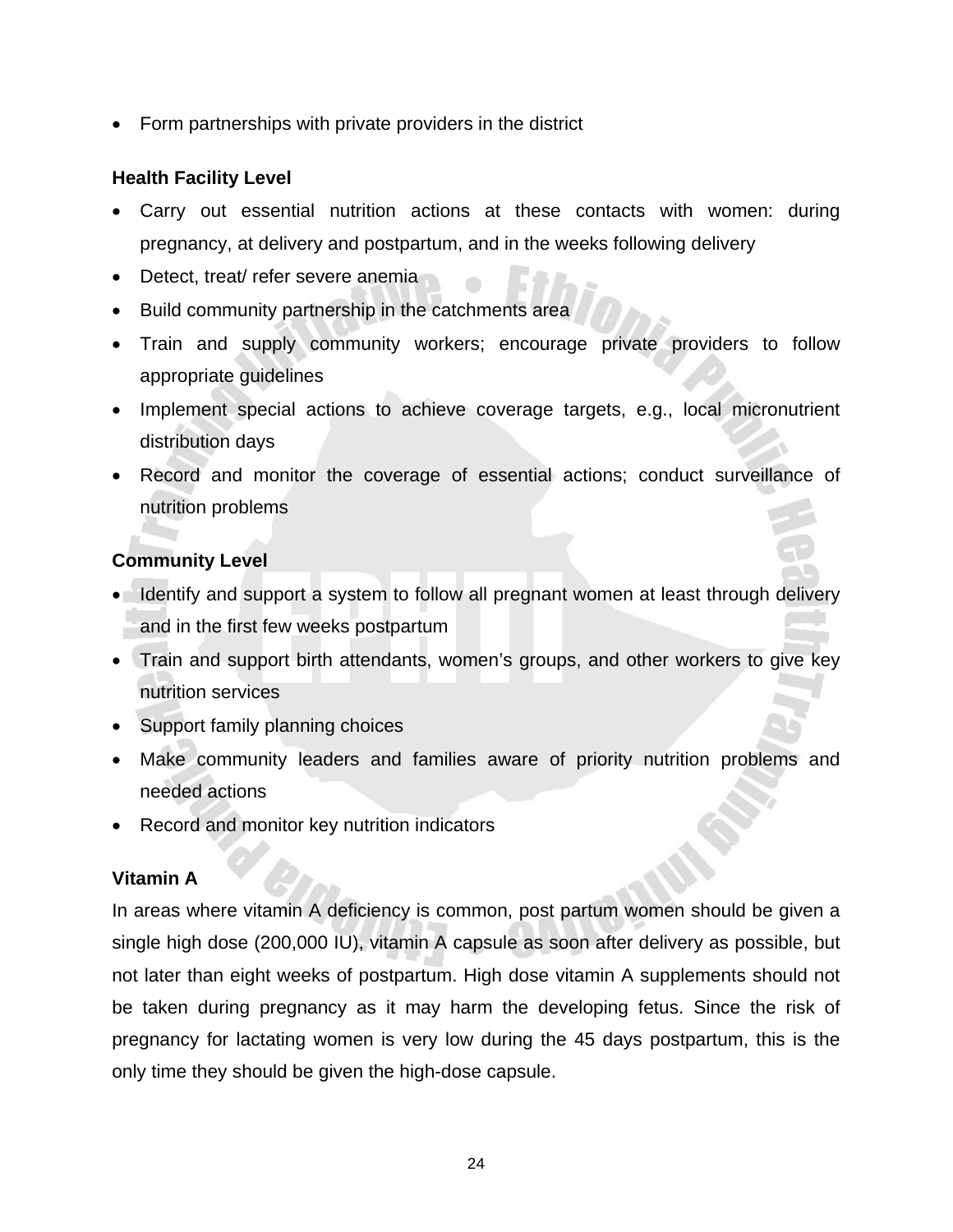| <b>Target Group</b> | Dosage (IU) | <b>Frequency</b>              |
|---------------------|-------------|-------------------------------|
| Post partum women   | 200, 000    | within 45 days after delivery |

#### **Iodine capsule**

As a short-term strategy in highly endemic areas, Lipiodol (iodized oil capsule), should be distributed on a one-time basis to individuals. This will cover the recipients for one to two years until salt Iodization processes are in place.

Dosages are: One capsule for pregnant women Two capsules for women in the reproductive age

#### **Iron and folic acid**

Supplementation for pregnant and lactating women

Pregnant women require a much higher amount of iron than is met by most diets and therefore, it is important that they receive iron supplements. In places where anemia prevalence is high, supplementation should continue in to the postpartum period to enable them acquire adequate stores of iron.

Iron and folic acid doses for universal supplementation for pregnant and lactating women.

| <b>Prevalence of anemia</b><br>in pregnant women in<br>the area | <b>Doses</b>                               | <b>Duration</b>                                                                                                                |
|-----------------------------------------------------------------|--------------------------------------------|--------------------------------------------------------------------------------------------------------------------------------|
| $<$ 40 %                                                        | Iron: 60 mg /day+ Folic acid;<br>400mg/day | Six months during pregnancy<br>(or if started late, extend to<br>post natal period for a total<br>duration of six months)      |
| >40%                                                            | Iron: 60 mg/day +<br>Folic acid; 400mg/day | Six months during pregnancy<br>continuing<br>plus<br>to<br>three<br>months post-partum (or a total<br>duration of nine months) |

|  | Table: 3 - Degree of anemia and treatment with iron and folic acid |
|--|--------------------------------------------------------------------|
|--|--------------------------------------------------------------------|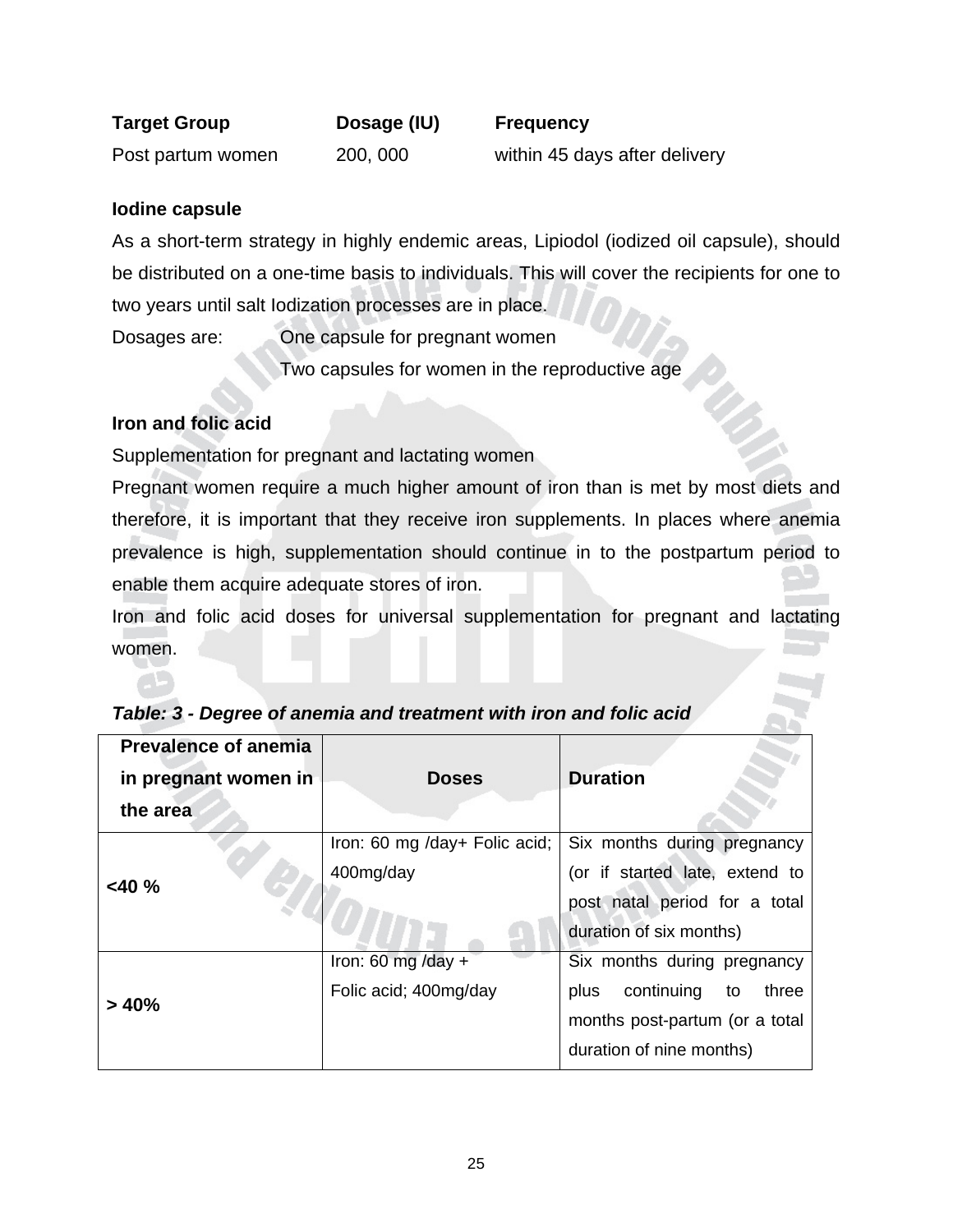#### **Food Fortification**

Food fortification means adding a needed nutrient or nutrients to foods, which are centrally produced and commonly eaten within a particular society. Food fortification is a major intervention in the effort to reduce iron, vitamin A and iodine deficiency in both developing and industrialized countries.

#### **2.13. Control and prevention of iodine deficiency disorders (IDD)**  *Strategies*

The main strategies to control and eliminate iodine deficiency are:

**TRACTIONS** 

- 1. Universal Iodization of salt for human and animal consumption
- 2. Supplementation of iodine capsules to populations in highly endemic areas

**avinging**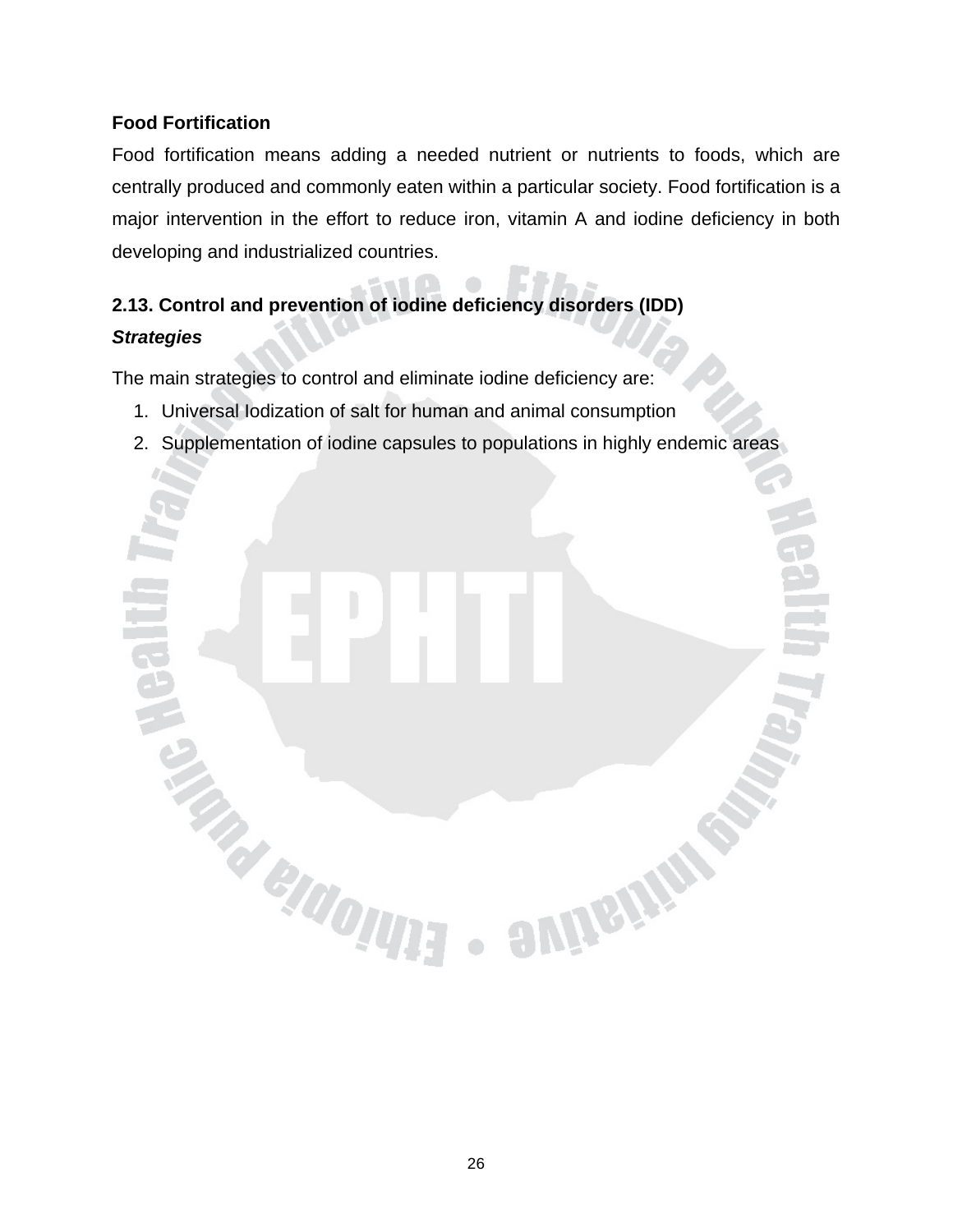# **UNIT THREE SATELLITE MODULE**

# **3.1. SATELLITE MODULE FOR HEALTH OFFICER STUDENTS<br>
ON MATERNAL NUTRITION<br>
ON MATERNAL NUTRITION ON MATERNAL NUTRITION**

#### **3.1.1. Introduction**

Under the normal conditions the mother's weight increases by 20% during pregnancy. In well-nourished mothers from industrial countries this corresponds to the average weight gain of 12.5 Kgs.

In developing countries, studies among poor mothers show that many of them gain only about 5 to 7 Kgs during pregnancy. Low weight gain during pregnancy of poor mothers may be due to mother's health and nutritional status when they enter pregnancy and their diet during pregnancy.

**Maternal Health:** Health workers are in a strong position to design and implement nutrition programs. They are also powerful motivators who can help change family practices and community beliefs about the care and feeding of women. The health workers will design programs to:

- Carry out essential nutrition actions at theses contacts with women, during pregnancy, at delivery, and postpartum, and in the weeks following delivery.
- Detect severe anemia and refer the women if a blood transfusion is needed.
- **IDED 10** Identify and support a system to follow all pregnant women at least through delivery and in the first few weeks postpartum.
- Train and support birth attendants, women's groups, and other workers to give nutrition services.
- **Support family planning choice.**
- Make community leaders and families aware of priority nutrition problems and needed actions.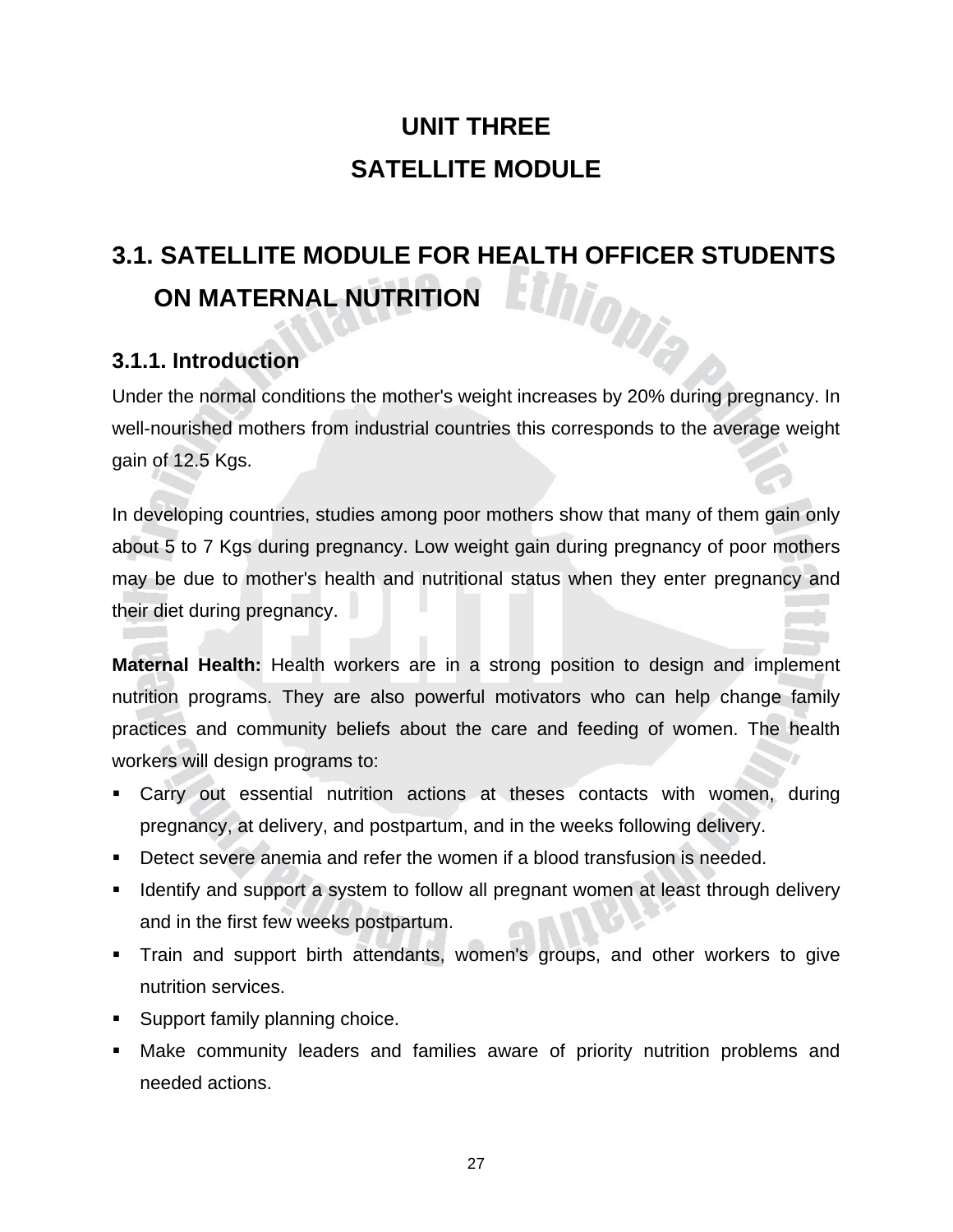Record and monitor key nutrition indicators of maternal nutrition.

#### **3.1.2. Learning objectives:**

At the end of the course the student will be able to:

- Discuss the role of nutrition in the promotion of maternal health.
- Discuss some of the important causes of maternal malnutrition
- **Explain common maternal nutritional problems**
- Identify the available intervention methods

# **3.1.3. What are the common maternal nutritional problems?**

 *See Core Module.* 

#### **3.1.4. Treatment and prevention of vitamin A deficiency:**

Vitamin A deficiency is a major health problem in Ethiopia. Bitot's Spot was reported to be 0.8% nationwide in Ethiopia. WHO identifies the area as having a problem of public health significance if Bitot's Spot is greater than 0.5%.

Vitamin A deficiency occurs when vitamin A intake (or liver stores) fails to meet daily metabolic requirements. The most common cause is inadequate consumption of vitamin A rich foods. Deficiency also occurs when there is problem of absorption, conversion or utilization of vitamin A or when there are repeated infections of diseases such as measles or diarrhea. In the absence of foods containing oils or fats in the diet, vitamin A is not well absorbed and utilized.

Vitamin A deficiency has long been associated with blindness. Recent research reveals that vitamin A deficiency is associated with increased morbidity and mortality. In countries like Ethiopia, where diarrhea, acute respiratory infection, and measles are among major causes of child mortality, Vitamin A deficiency is of specific concern.

Rationale for action:

Improving vitamin A status:

- Prevents night blindness, xerophthalmia, corneal destruction, and blindness
- May reduce birth defects
- Prevents epithelial and perhaps other types of cancer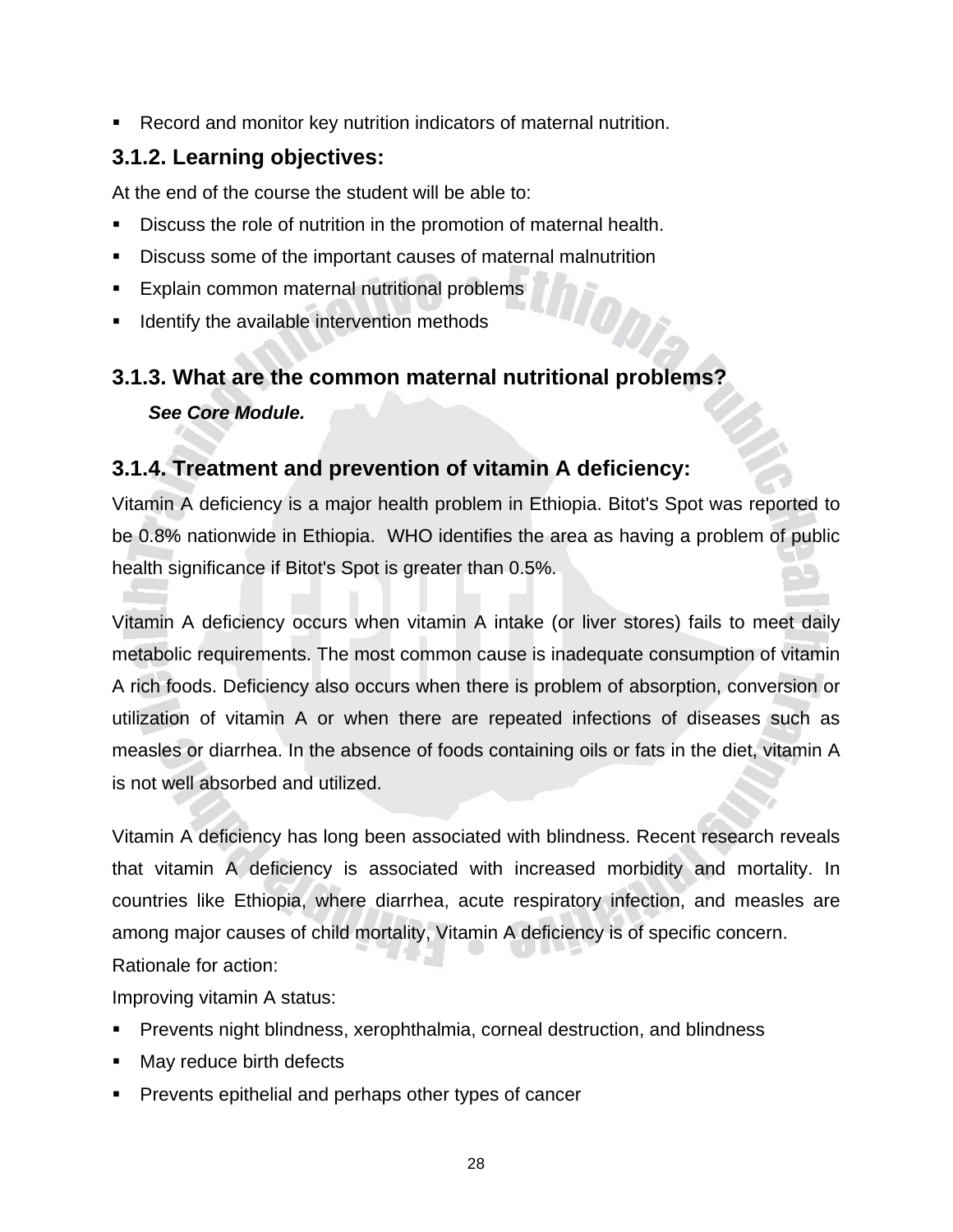#### **Strategies**

The main strategies, which have been adopted globally to control and eliminate vitamin A deficiency, are:

- 1. Supplementation
- 2. Dietary diversification and modification
- 3. Food fortification

In areas where vitamin A deficiency is common, post-partum women should be given a single high-dose (200,000 IU) Vitamin A capsule as soon after delivery as possible. This will help to build up vitamin A stores, improve the vitamin A content of breast milk, and reduce the risk of infection in mothers and infant.

Ethi

High dose vitamin A supplements should not be taken during pregnancy as it may harm the developing fetus. Since the risk of pregnancy for lactating women is very low during the first 45 days postpartum, this is the only time that they should be given the highdose capsule.

The dosage for vitamin A treatment to post-partum women within 45 days after delivery is 200,000 IU.

Health workers at health facilities and outreach posts can administer vitamin A capsules to women. Properly trained and adequately supervised volunteers, community health worker or health extension agents can administer vitamin A during campaigns.

#### **Food Diversification for vitamin A**

Food diversification is an important long-term, sustainable strategy for prevention of vitamin A deficiency. Communities should be encouraged to grow and consume vitamin A rich food like tomato, green pepper, yellow fruits and green vegetables throughout the country at all times.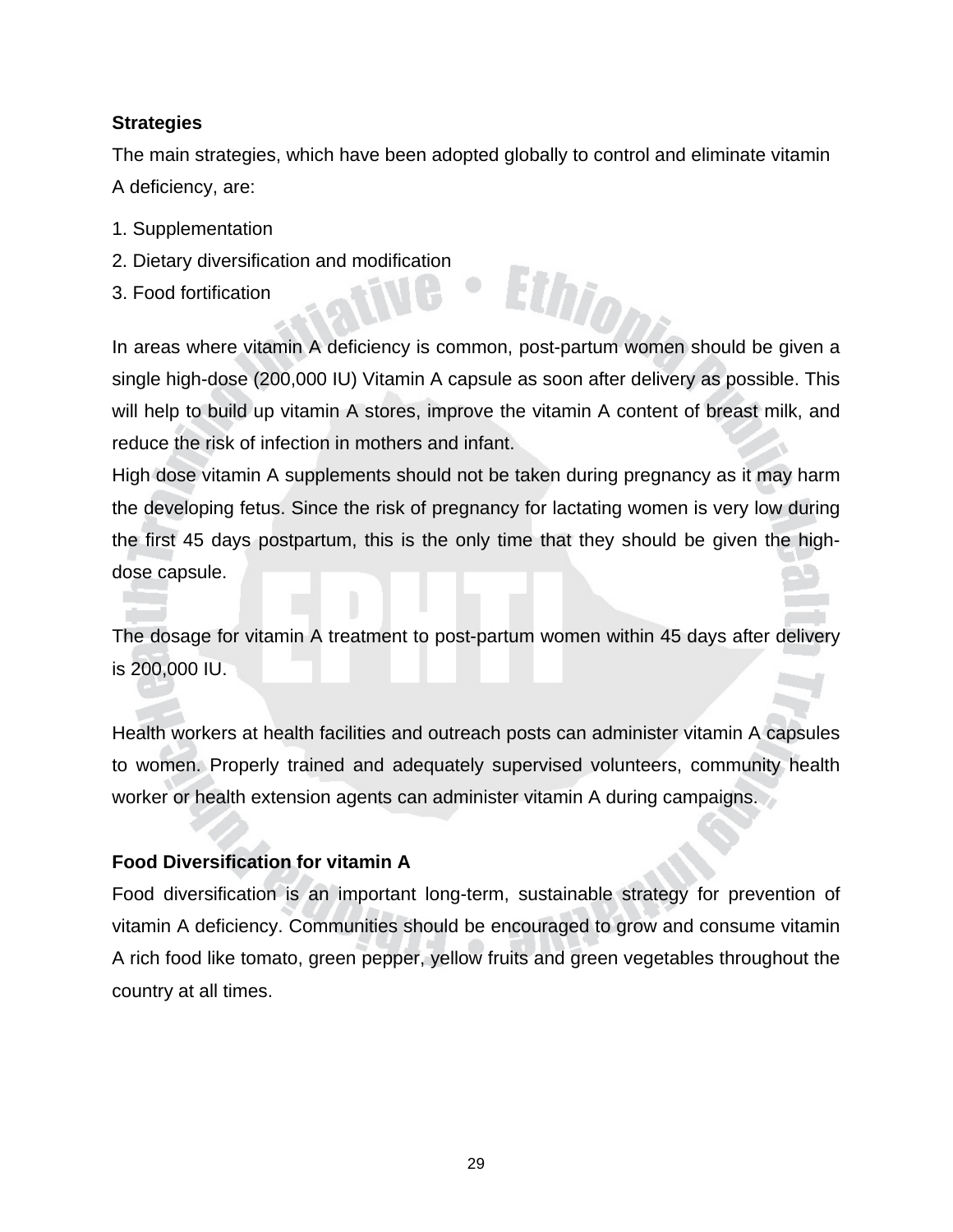#### **Animal sources of vitamin A**

The best food sources of pre-formed active retinol, which is most effectively used by the body, are animal foods. These include egg yolks, organ meats such as liver, whole milk, and milk products, small fish with liver intact, fish, cod-liver oil, butter, and ghee.

#### **Plant sources of Vitamin A**

Plants contain beta-carotene that needs to be converted into retinol by the body. The best plant sources of vitamin A are dark orange or dark yellow fruits and vegetables such as papayas, mangoes, pumpkins, carrots, and yellow or orange sweet potatoes and dark green vegetables such as spinach, kale and Swiss chard. Gommen is an example of a traditional plant, which is rich in vitamin A and commonly included in the Ethiopian diet.

#### **Food fortification with vitamin A**

This involves adding one or more vitamins to commonly consumed foods.

This strategy is beneficial for the whole population if many types of foods for human consumption were to be processed and fortified at the factory level. Unfortunately food fortification is not well known in Ethiopia. Some efforts are under way to fortify sugar and oils that are being produced in some of the larger factories.

#### **Deficiency of Iron**

Causes of anemia are multiple and the main causes are nutritional deficiencies, which represent more than half of all cases. Other causes of anemia include blood loss through hemorrhage, destruction of red blood cells by infections, and genetic defects of red blood cells. · SUIGUP

Causes of iron deficiency

- Insufficient iron in the diet
- Blood loss during menstruation
- Heavy load of intestinal parasites such as schistosomiasis, tricuriasis and, ascariasis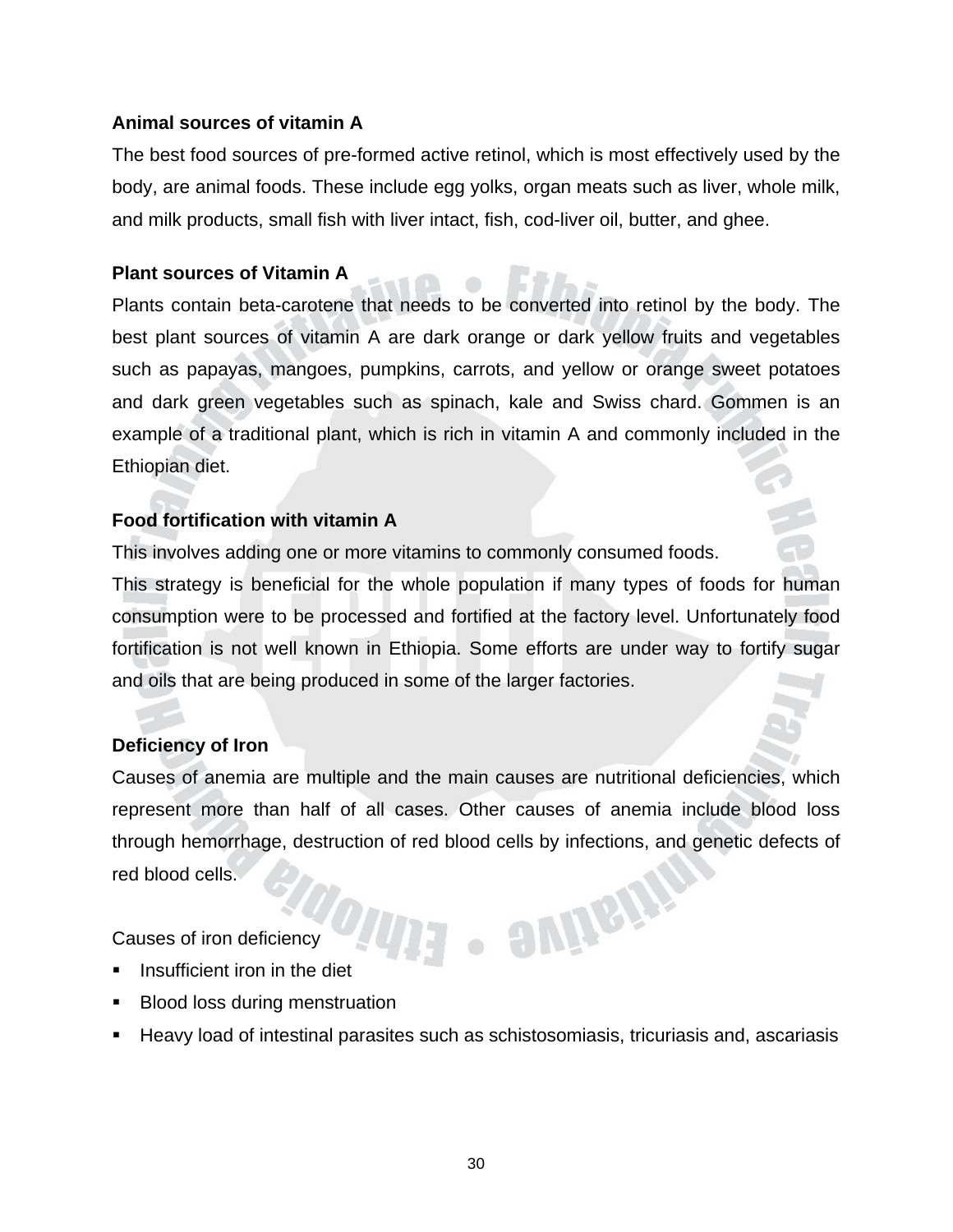**Consequences**: Anemia leads to reduced work capacity, decreased mental performance and intolerance to infections. When the level of hemoglobin concentration falls below 4g/ld it may cause death from anemic heart failure. Iron deficiency anemia can also cause increased maternal mortality due to adverse immune reaction, and maternal anemia can cause prenatal infant loss, low birth weight and prematurity.

#### **3.1.5. Prevention and treatment of iron deficiency**

#### **The main strategies are:**

- Supplementation of iron tablets with folates preferably with vitamin  $B_{12}$  and vitamin C.
- **•** Dietary improvement of iron rich foods
- Changing of dietary habits and food preparation practices through nutrition education.
- **Fortification of foods with iron**
- Control of malaria infection
- De-worming of intestinal infection
- **Control of febrile and chronic diseases**
- Prenatal iron supplementation

Pregnant women require much higher amount of iron than is met by most diets. Therefore, it is important that pregnant women routinely receive iron supplements. In areas where anemia prevalence is high, supplementation should continue into the postpartum period, to ensure adequate stores of iron.

# **3.1.6. Assessment of maternal malnutrition:**<br>See core module<br>**3.1.7. Nutrition let**

See core module

#### **3.1.7. Nutrition Intervention**

When there is a serious nutritional problem in a community, we will try to intervene. For intervention we need many things, such as manpower, logistics and resources. When we secure the necessary things for the intervention, we will choose methods that are the most appropriate and design strategies for the intervention program.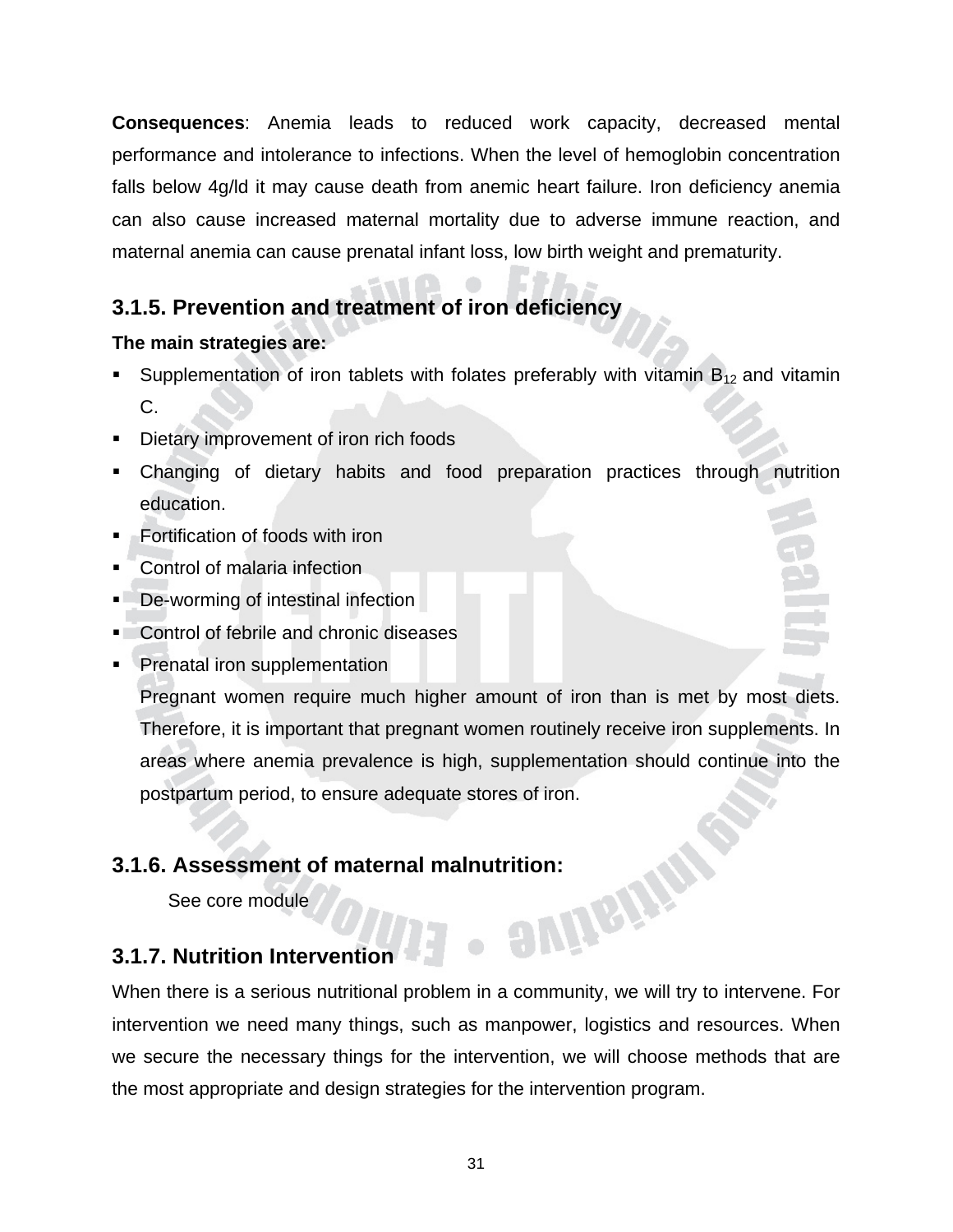#### **Protein Energy Malnutrition (PEM)**

PEM is today the most serious nutritional problem in Africa and other developing countries. Its two clinical forms are kawashiorkor and marasmus.

These diseases occur most often in children between one and three years of age, after they have been taken off the breast. There are two principle theories regarding the etiology of kwashiorkor that have both opposing and overlapping aspects, the old classical view of protein deficiency and the new theory of different noxae (e.g. infections, toxins, medications, trauma etc.) leading to free radical damage by an impaired state of the body's anti-oxidant defense mechanism (lack of vitamin A, E, C, protein, zinc, copper, selenium and manganese).

Although there is no final clarity about the etiology of kwashiorkor in biomedical terms, it is nevertheless, clear that it is related to nutritional deficiencies. Therefore, all factors that could possibly contribute to malnutrition in general should be avoided. These include seasonal food shortage, unfavorable family condition, inadequate water supply and sanitary facilities, certain traditional attitudes during pregnancy, prenatal period, breast-feeding and weaning periods, and all infectious diseases, which generally reduce immunity. Other diseases may sometime play an important role in precipitating the onset of kwashiorkor in already malnourished mothers and children, Example:

- Gastrointestinal tract infection
- Diarrhea
- Intestinal worms (these share the diet and cause ill- health and poor appetite)
- **Constipation**
- Childhood diseases such as measles and whooping cough

Proteins assist in regulating the fluid balance of the cells. Plasma protein molecules are so large that they cannot pass through the capillary membrane thus they remain in the blood vessels. The presence of these large molecules in the blood vessels create the pressure needed to draw fluid back out of the cell so that it does not accumulate in the tissues. In protein deficiency, the number of plasma proteins in the blood is reduced,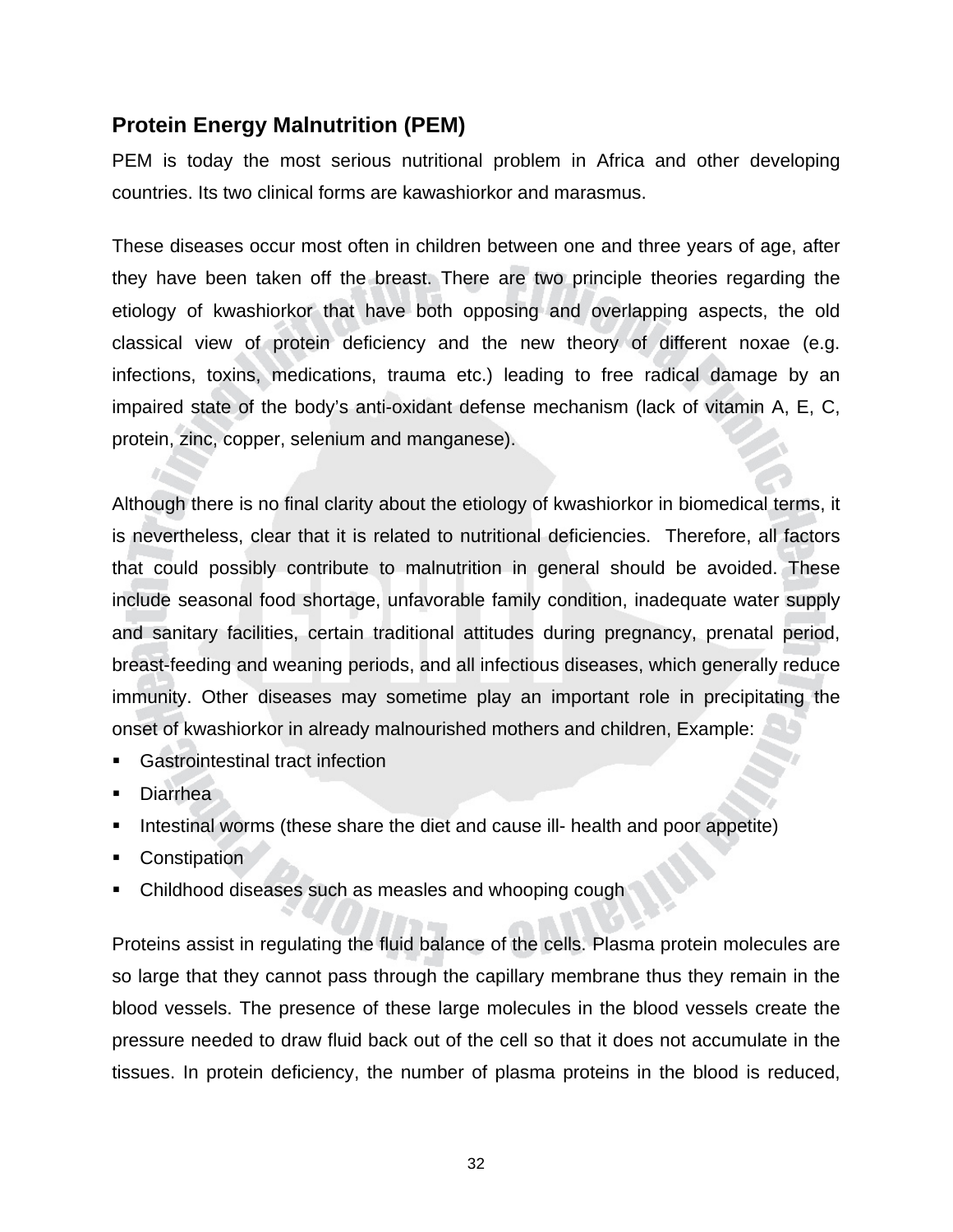and consequently, the pressure they exert also is reduced. When there is insufficient pressure to remove fluid from the tissues, edema results.

#### **Nutrition Education should focus on:**

- $\triangleright$  Cultural malpractices and beliefs in feeding pregnant and lactating women.
- $\triangleright$  Intra household mal-distribution of food (age bias, sex bias,)
- $\triangleright$  Effects of emotional deprivation and neglect
- $\triangleright$  Breast feeding and its benefits (policy issues posed by HIV)
- ¾ Hygiene (sanitation of food cooking and storage utensils, personal hygiene, food hygiene etc)

#### **3.1.8. NUTRITION IN MOTHERS**

#### **Goals:**

- Help women understand the importance of adequate weight gain during pregnancy. Strongly discourage women who are obese from attempting to lose weight during pregnancy. Weight gain during pregnancy is essential
- Encourage clients to plan meals carefully so that all of the nutrients needed during pregnancy can be included without excessive calories, using a food guide for pregnancy is helpful. Strongly discourage the pregnant woman from drinking alcohol.
- Caffeine intake should be limited.
- Instruct client to take only vitamins and minerals prescribed, excessive amounts can be harmful.
- Advise clients that skipping meals is a poor practice, especially for the pregnant woman. The fetus needs a steady supply of nutrients.
- Encourage the use of high fiber foods and plenty of fluids to avoid constipation.
- Give priority to helping pregnant teenagers improve their eating habits. Together with teenagers, plan meals and snacks that are nutritious and at the same time acceptable to the teenagers.
- Take advantage of the client's high motivation during pregnancy to provide nutrition education for the family as well as for the pregnant woman.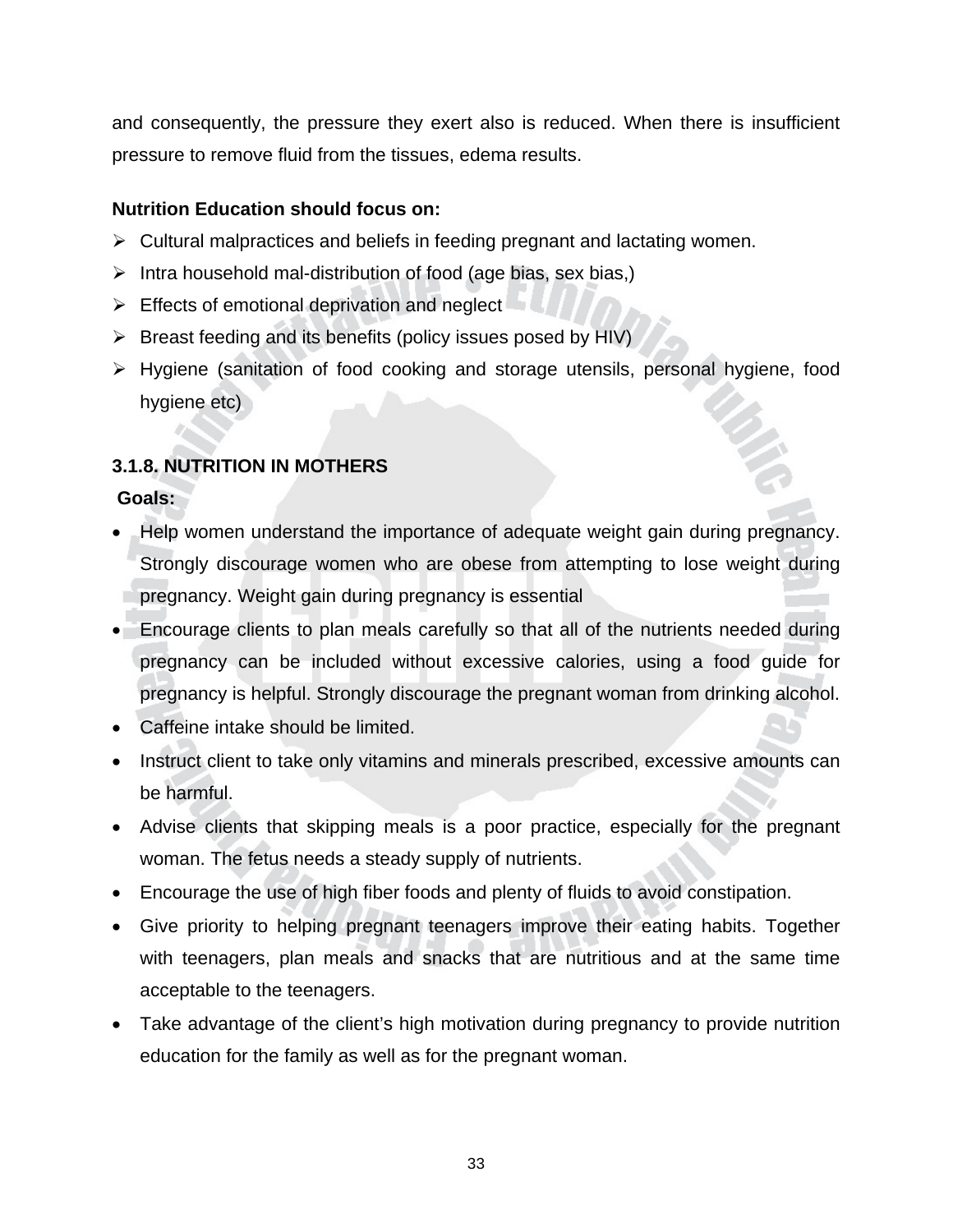| Food group of category    |                       |                                         |  |
|---------------------------|-----------------------|-----------------------------------------|--|
|                           | Food                  | <b>Major nutrients provided</b>         |  |
| Protein sources           | Meat                  | Protein, iron, riboflavin, niacin,      |  |
|                           | Fish                  | phosphorus, zinc, iodine, viatime $B_6$ |  |
|                           | <b>Cheese</b>         | and $B_{12}$                            |  |
|                           | Eggs                  | Emphasize those low in fat protein,     |  |
|                           | Beans, legumes        | iron, thiamin, phosphorus,              |  |
|                           | Nuts, seeds           | magnesium, zinc, vitamins $B_6$ ,       |  |
|                           | <b>Nut butters</b>    | vitamin $B_{12}$ , E, and folic acid    |  |
| Calcium - rich foods      | <b>Milk</b>           | Calcium, phosphorus, riboflavin,        |  |
|                           | Fortified soy milk    | vitamins D, A, E, $B_6$ , $B_{12}$ ,    |  |
|                           | Yogurt                | magnesium, zinc, protein (not all of    |  |
|                           | Cheese                | the foods listed provide all of these   |  |
|                           | Dry milk              | nutrients)                              |  |
| Grain products            | Whole -grain          | Thiamin, niacin, riboflavin, iron,      |  |
|                           | bread cereal, dry     | phosphorus, zinc, fiber                 |  |
|                           | Wheat germ            |                                         |  |
|                           | Pasta or rice         |                                         |  |
| Vitamin C sources (fruits | Orange                | Ascorbic acid, folate                   |  |
| and vegetables)           | Grapefruit            |                                         |  |
|                           | <b>Strawberries</b>   |                                         |  |
|                           | <b>Tomatoes</b>       |                                         |  |
|                           | <b>Greens Peppers</b> |                                         |  |
|                           | Cabbage               |                                         |  |
| Leafy green vegetables    | Cabbage               | Folate, vitamins A, E, $B_6$ ,          |  |
|                           | Green pepper          | riboflavin, iron, magnesium             |  |
| Other fruits and          |                       | Vitamins A, B complex, and E,           |  |
| vegetables                |                       | magnesium, zinc, phosphorus             |  |

# **Table 5. Food Guide for the Reproductive years need number of daily serving**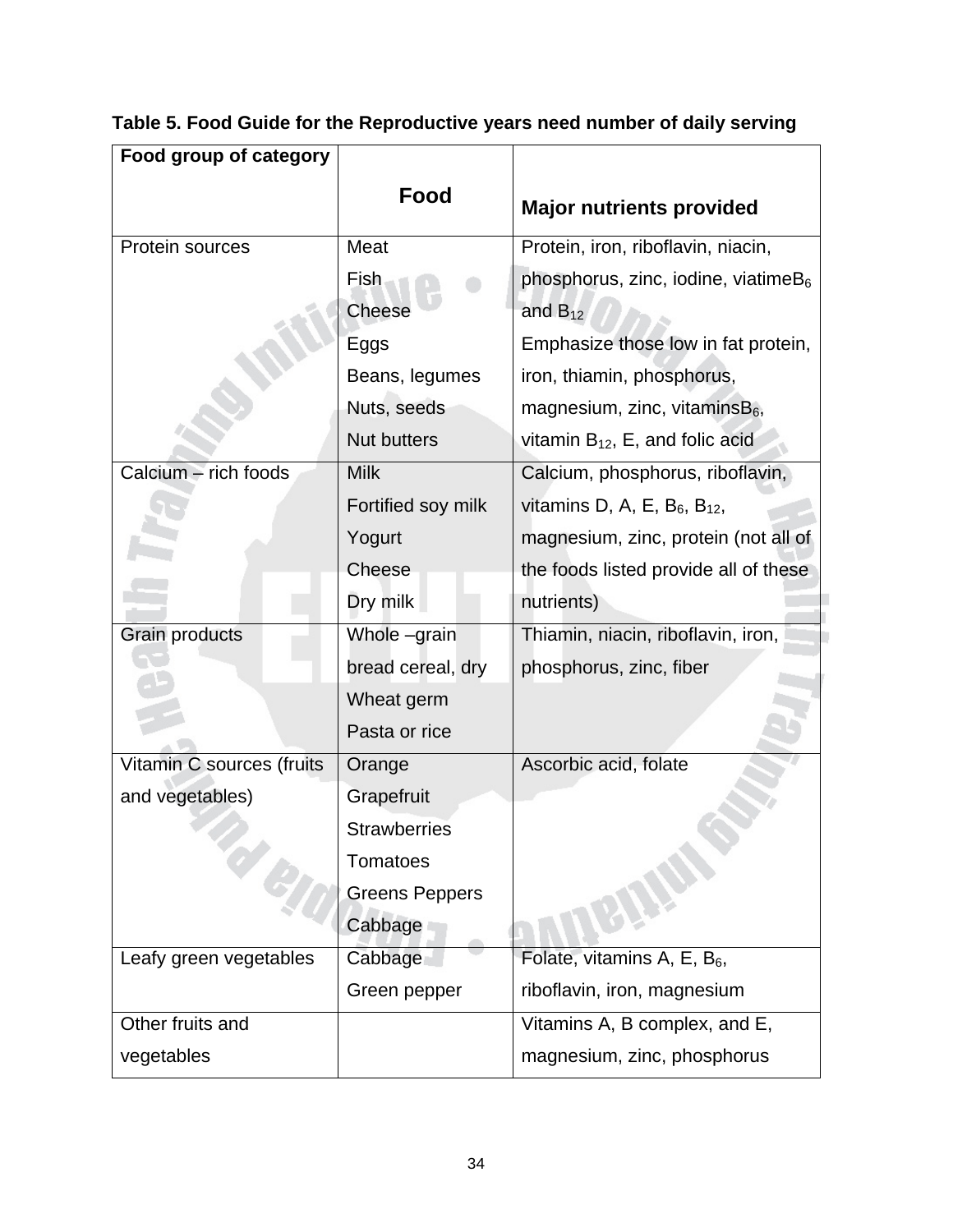#### **ALCOHOL CONSUMPTION SUCH AS:**

-Liquor -Tella -Wine -Teje -Beer -Areki

Alcohol mentioned above should be avoided during pregnancy. Use of alcohol is associated with the risk of birth defects, as alcohol enters both the maternal and the fetal bloodstream. Babies born to alcoholic mothers may develop fetal alcohol syndrome. This disorder is characterized by low birth weight, and slow growth and development. In some cases there may be permanent mental retardation.

#### **3.1.9. Supplementation**

This refers to an administration of a nutrient in the form of a tablet, a capsule or an injection. For example some of the nutrients that are considered in the supplementation programmes in Ethiopia are: -

- $\triangleright$  Vitamin A for children under five year old and lactating mothers
- $\triangleright$  Iron for pregnant mothers and any anemic person
	- $\triangleright$  Folic acid for pregnant mothers and any person with macrocytic (megaloblastic) anemia
- $\triangleright$  lodine for everybody in the goiter endemic area in the form of iodized salt
- ¾ Vitamin K (Menadione) for pre-term newborns and other people with vitamin K dependent clotting factor deficiency.

#### **STRATEGIES**

The main strategies are:

- 1. Supplementation of iron and folic acid
- 2. Treatment of severe anemia
- 3. Dietary diversification (increased production and Consumption of locally available iron rich food)
- 4. Fortification of food with iron and vitamin A
- 5. Control of malaria (prophylaxis and treatment), Helminthiasis and schistosomiasis.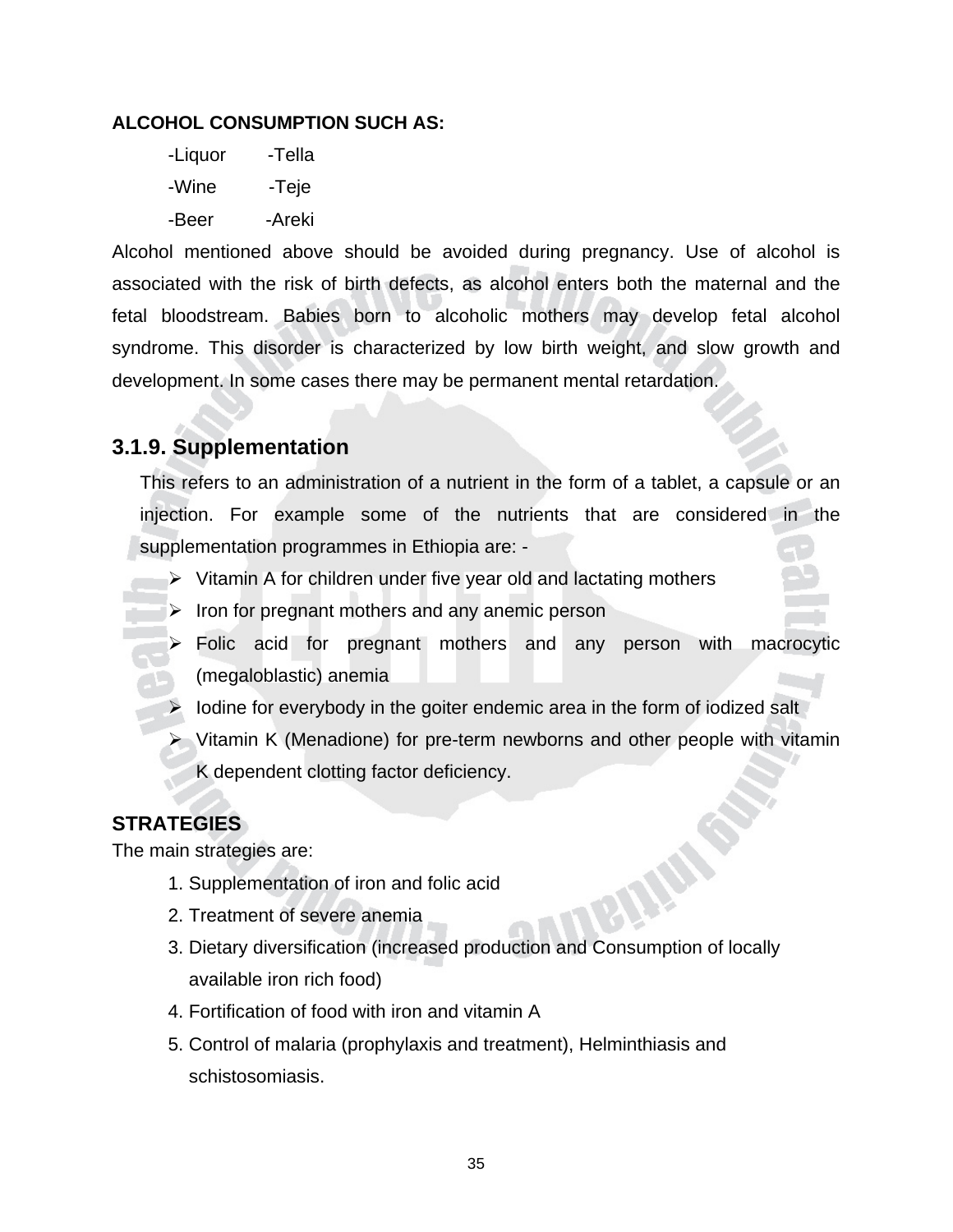#### **Fortification**

For fortification to be opted as a strategy to address special nutrient problems the following concerns need to be addressed:

- $\triangleright$  The staple food should be centrally produced by firms
- $\triangleright$  Consumption of the staple food should not vary from day to day
- $\triangleright$  The target nutrient must be bioavailable from the vehicle food
- $\triangleright$  The vehicle be culturally accepted
- $\triangleright$  The fortification nutrient should not alter the color, taste, shelf life, or cost of the vehicle
- $\triangleright$  There should be a law to enforce the implementation of consumption of the fortified product
- $\triangleright$  There should be a quality control mechanism as to the quality of the fortified product in terms of its nutrient content.

#### **3.10. Case Study (learning activity)**

A 30-year-old woman came to the health center with complaints of weakness, swelling of the lower extremities, and sometimes of the face. She has four children and her husband is not living with her. She is a daily laborer and is responsible for taking care of her children. Their daily diet consists mainly of cereals.

- 1. Based on the above information, what is your diagnosis?
- 2. What are the possible causes of her complaint?
- 3. What diagnostic work would be appropriate?
- 4. Describe your treatment.

#### **Treatment of malnourished mothers:**

- Efforts to increase the amount of food available to pregnant and lactating mothers can be the most effective way of improving their health and that of their infants.
- To support lactation and maintain sufficient maternal reserves, most mothers in developing countries should eat about 650 additional kilocalories per day.
- Mothers should eat a balanced diet including fruits, vegetables, animal products, and fortified foods when possible.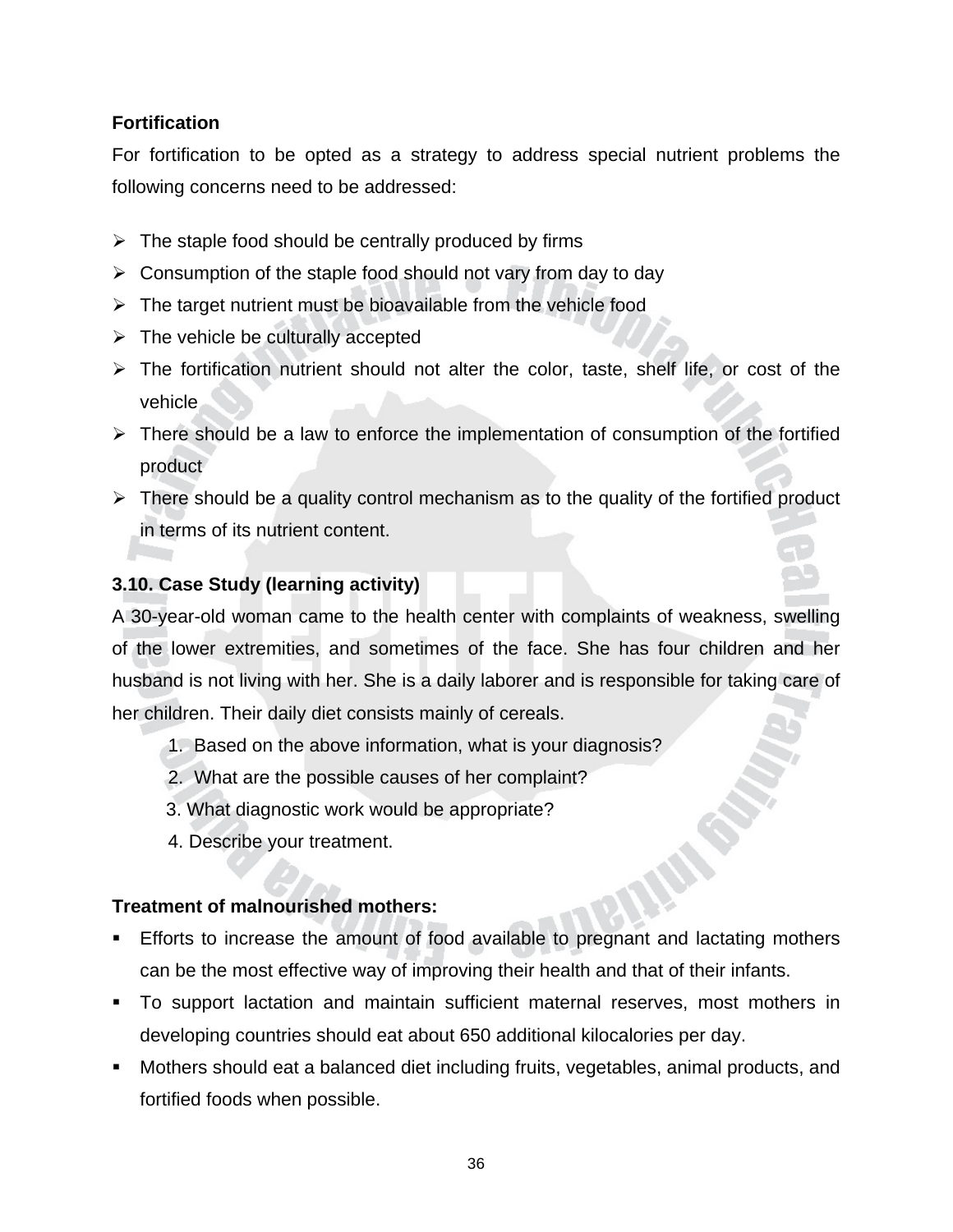- Community and household members should be informed of the importance of making additional food available to women during pregnancy and lactation, as well as helping them reduce their workload and obtain adequate rest.
- During pregnancy and lactation increase caloric intake, iron/folic acid<br>supplementations, and de-worming.<br>Vitamin A capsule after delivery. supplementations, and de-worming.
- **Vitamin A capsule after delivery.**

**TRACTIONS** 

 $\bullet$ 

emistics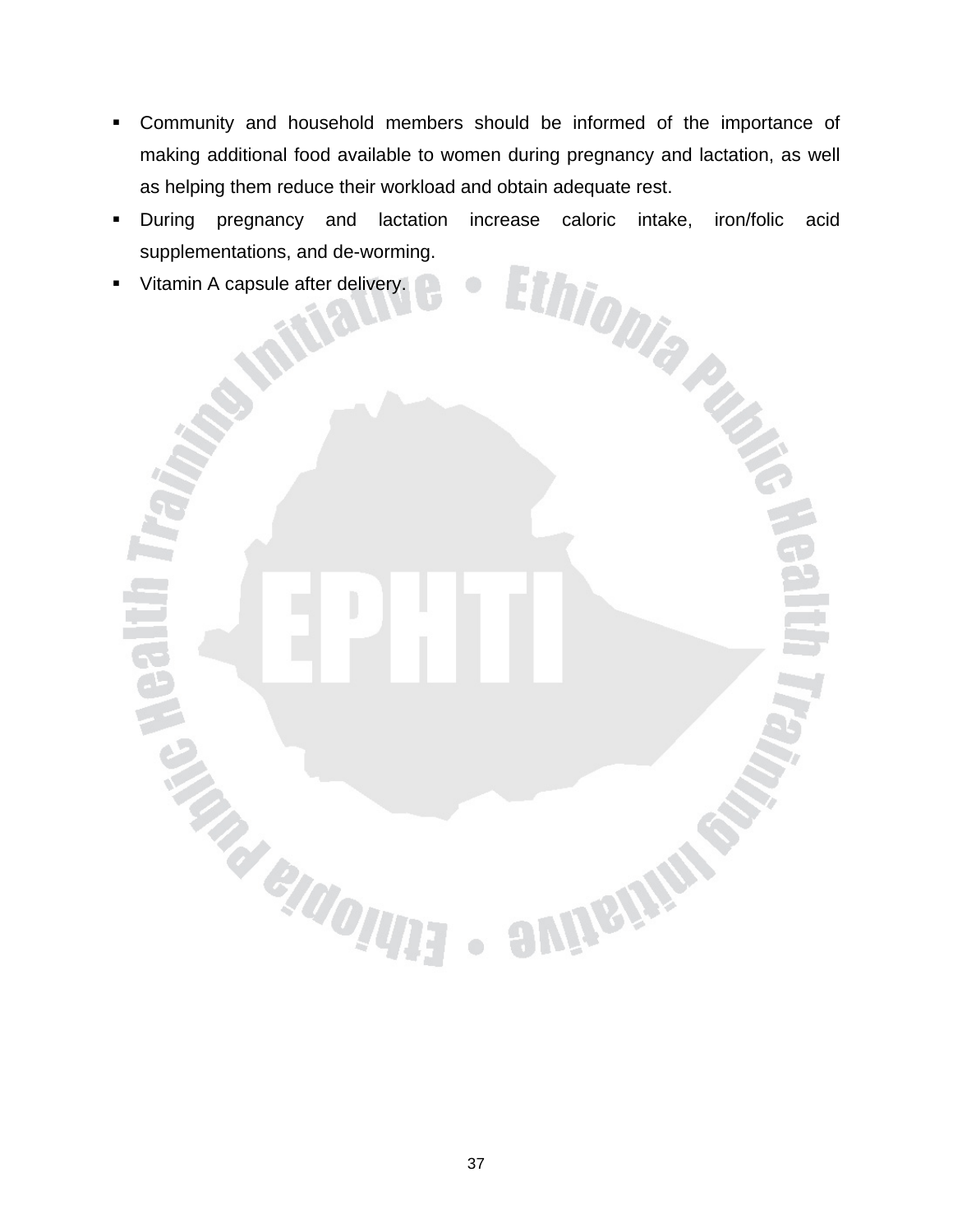# **3.2. Satellite Module for Nursing Students on Maternal Nutrition**

#### **3.2.1. Introduction**

Nutrition plays an important role in maintaining health, preventing disease, promoting normal growth and development and supports daily activity. For this reason everybody is expected to get adequate nutrition, especially woman's of child bearing age.

The nutritional status of the mother is important to her own as well as to her infant's well-being.

#### **1. Purpose and use of the module**

This satellite module is prepared for nursing students to equip them with the knowledge and practice needed for identification and management of maternal nutritional problems using the nursing process and providing appropriate nursing care.

#### **2. Directions for using this satellite module**

For better understanding of the module, students are advised to follow the following directions

- After completion of the core module go through the satellite module
- Do pre and post test questions
- Do the learning activity case study and critical thinking exercise

#### **3.2.2. Learning Objectives**

After you have read this satellite module, you are expected to:

- Manage nutritional problems during pregnancy
- Use the nursing process to identify and take action on maternal nutritional problems
- Provide preventive service for the major maternal nutritional problems.

#### **Pre Test Questions**

- 1. What are the doses of Iron/Folic Acid supplementation recommends for the pregnant women to prevent anemia?
	- a. Iron 200mg/day and Folic Acid 200mg/day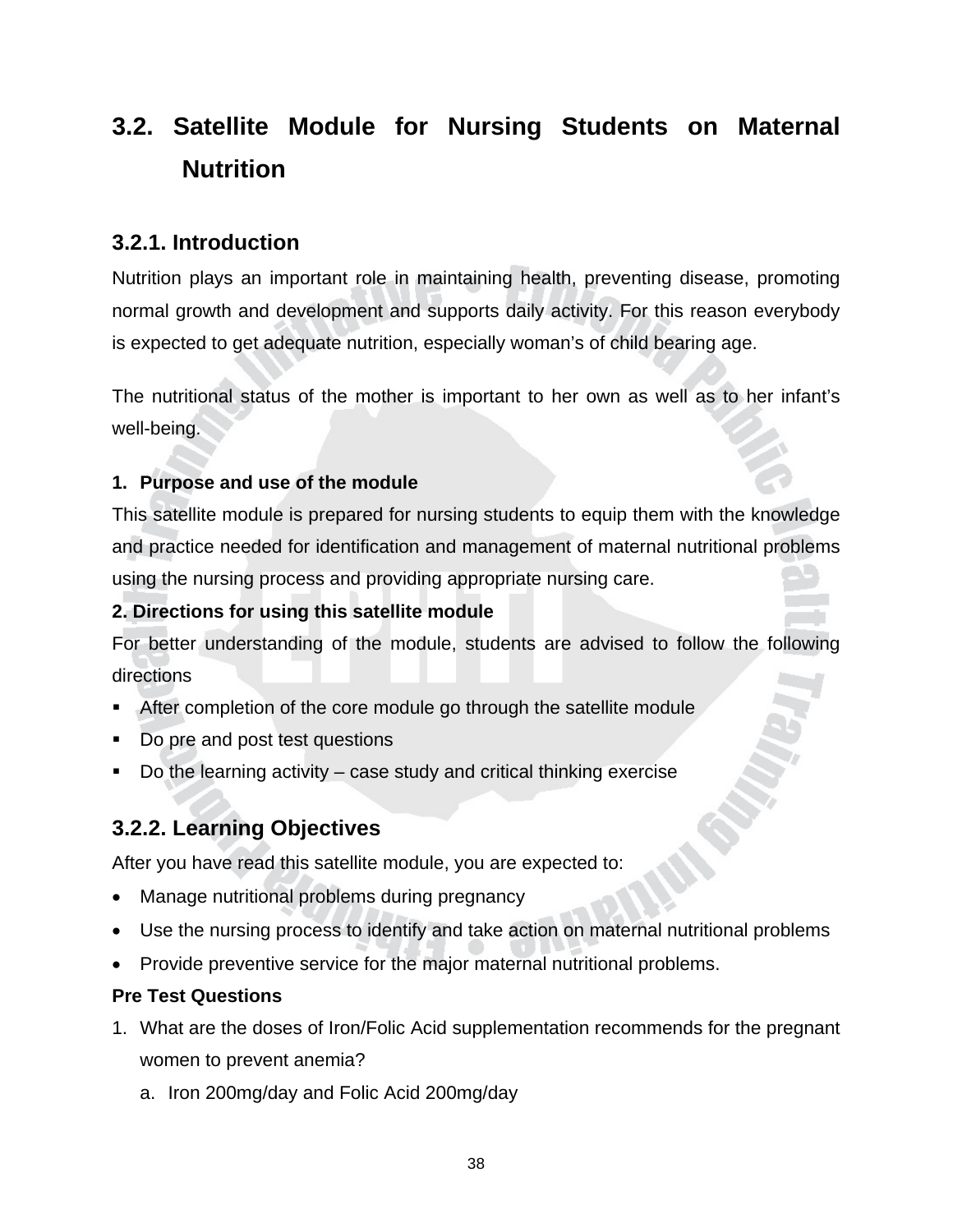- b. Iron 40mg/day and Folic Acid 300mg/day
- c. Iron 60mg/day and Folic Acid 400mg/day
- d. Iron 120mg/day and Folic Acid 800mg/day
- 2. Which of the following **is not** a cause for anemia?
	- a. Hookworm infestation and the c. Malaria
	- b. High zinc in the body d. Iron deficiency
- 3. A lady came to you with intractable vomiting at gestational age of 8 weeks. Which one is true about this patient?
	- a. She should eat small and frequent meals
	- b. She doesn't need psychological support
	- c. Hyperemesisgravidarum can be diagnosed in this patient
	- d. A and C
- 4. One **is not** true about the advice that will be given for a mother with constipation
	- a. Decrease the amount of food taken
	- b. Increase fiber intake
	- c. Increase fluid intake
	- d. None
- 5. Which micronutrient deficiency causes goiter?
	- a. Iron c. Folic acid
	- b. Iodine d. Zinc
- 

#### **3.2.3. Learning Activity**

#### **Case study 1**

W/ro Alemitu Belay is a gravida X para IX mother living in Dembia, which is a low land area in North Gondar Zone. She came to the clinic with a complaint of weakness. The nurse assessed her at the clinic and found that the lady was ammenorheric for the last 5 months. She told the nurse that she didn't eat enough food because she is poor; she has 2 meals of Gommen, sometimes kick wot. She never gets meat. She has the craving to eat soil and has had repeated attacks of malaria. The nurse noted that her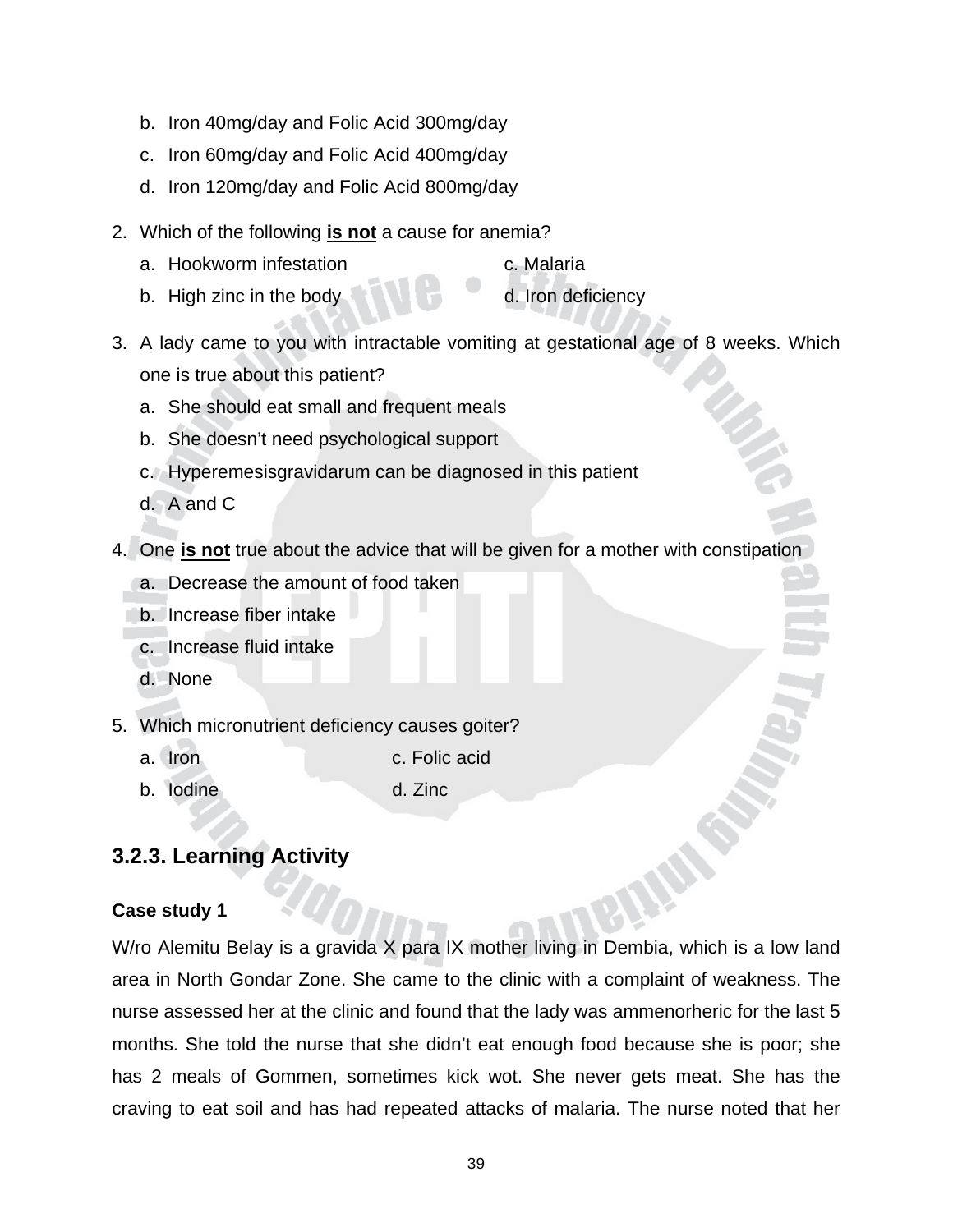conjunctiva was pale and confirmed pregnancy in the patient. The nurse also assessed the nutritional status of the woman, which revealed BMI of 16 Kg/m<sup>2</sup>. By the end of her pregnancy, she has gained 7 kilograms.

#### **Questions**

- 1. What are the problems of this woman?
- 2. What are the contributing factors for nutritional problems that this lady could have?
- 3. Discuss with your group the possible causes of w/o Alemitu's problems.
- 4. Discuss with your group the possible consequences of the problem on her and her child if w/o Alemitu is not treated.
- 5. What advice/ interventions are recommended?

#### **Case study 2**

Demekech is a 17 year old young lady living in Gondar town. She is unmarried but has a sexual partner. She became pregnant accidentally. When she presented herself to the health worker at the Gondar health center, she was in the second month of her pregnancy. She had repeated vomiting with nausea. She was given advice on her diet but she failed to comply with the recommendations. She is also worried about body image, not wanting to become obese. For this reason, through out her pregnancy, she was not eating foods as advised by the health worker. At the end of 9 months she delivered a female neonate weighing 1500g.

#### **Questions**

- 1. What problems are observed with Demekech?
- 2. What are the contributing factors for her nutritional problems?
- 3. What complications do you anticipate in this situation?

# **3.2.4. Major maternal nutritional problems of public health significance in Ethiopia**

Refer to the core module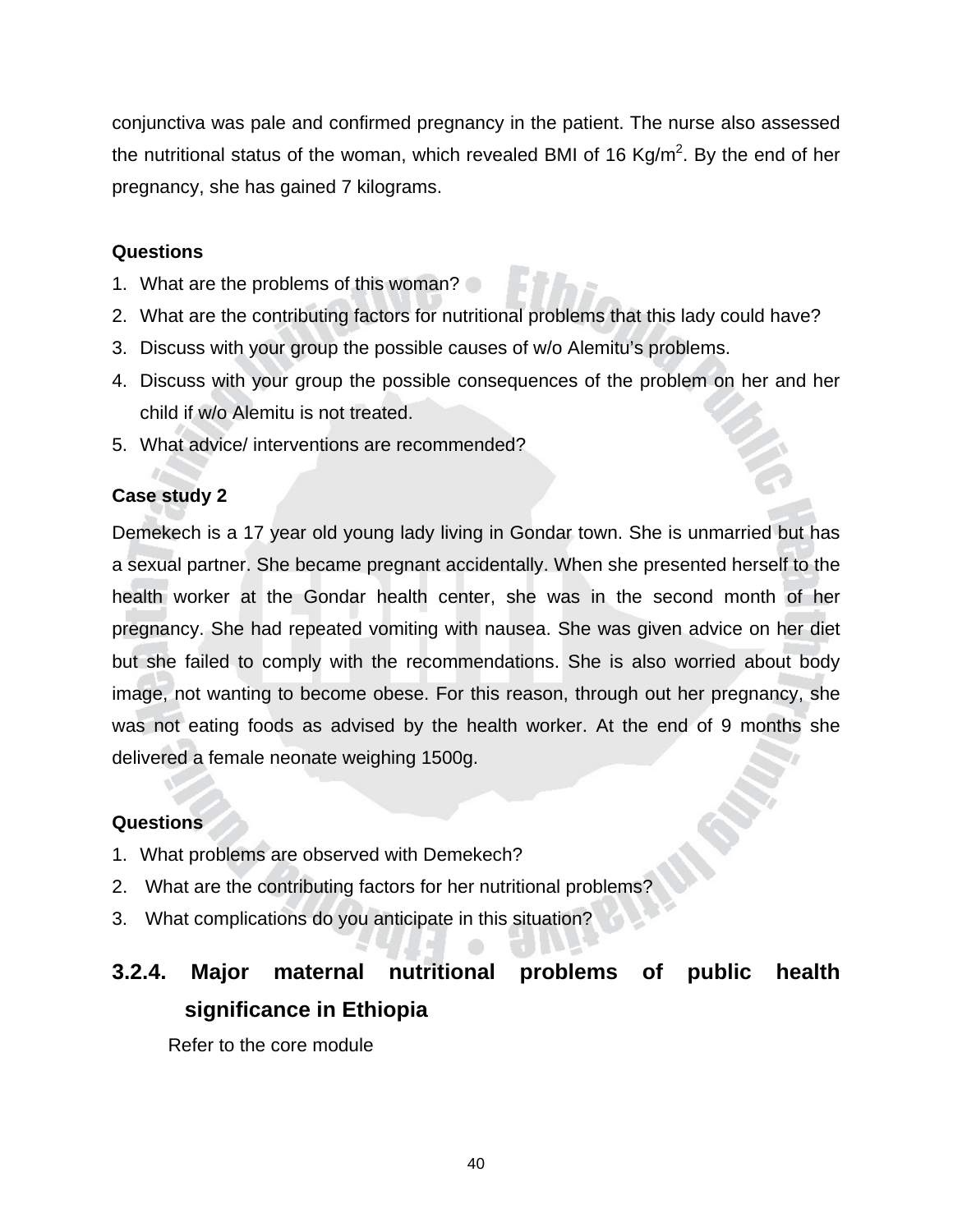#### **3.2.5. Factors that affect maternal nutritional status**

Refer to the core module

#### **3.2.6. Assessment of maternal nutritional status**

Refer to the core module

#### **3.2.7. Intervention against maternal nutritional problems**

Refer to the core module

#### **3.2.8. Management of Maternal Nutritional Problems**

#### *1. Objectives for protein energy malnutrition management*

- Achieve rapid regeneration of tissues and institute cure of malnutrition
- Treat complications and reduce case fatality
- Achieve rehabilitation on a well balanced diet
- Prevent relapse & future deterioration, through education
- Achieve long-term follow up with the view of helping individual family members and community.

#### *2. Management of micronutrient deficiencies*

#### **I. Iron deficiency anemia**

a) Iron/Folic acid supplements for the pregnant women to prevent anemia

#### **Table. 4: Dosage of iron and folic acid**

| Doses of Iron/Folic acid | <b>Duration</b>                        |  |
|--------------------------|----------------------------------------|--|
|                          | • Six months during pregnancy where    |  |
| Iron 60mg/day            | anemia prevalence is $< 40\%$          |  |
| Folic acid 400 mg/day    | Six months during pregnancy and 3<br>٠ |  |
|                          | months postpartum where anemia         |  |
|                          | prevalence is $> 40\%$                 |  |

b) Treatment of severe anemia in women

#### **Definition of severe Anemia**

- 1. Definition of severe anemia
	- Hemoglobin <7gm/dl or Hematocrit <20%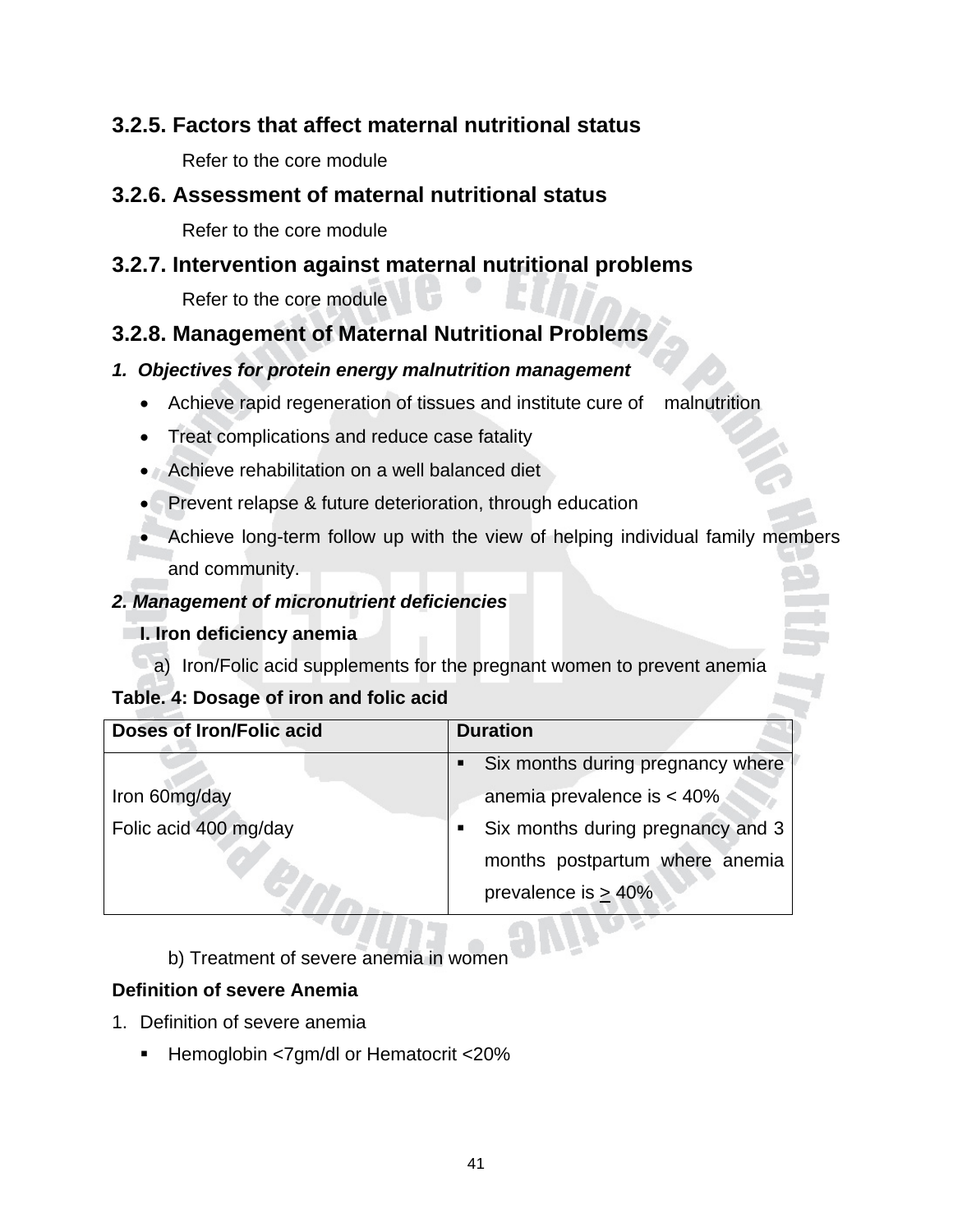- Associated with extreme pallor of conjunctiva, oral mucosa, palm or nail beds or breathlessness at rest
- 2. Decide whether to treat or refer cases of severe anemia

Criteria for referral to a hospital

- Gestational age >36wks
- Any women with signs of respiratory distress or cardiac abnormality (labored breathing and edema)
- **If their conditions show no improvement on follow up.** 
	- c) Cases that are not referred should be treated as follows
- 120mg iron + 800mg folic acid daily for 3 months in one dose or divided doses?
	- d) Follow up of cases treated for Anemia
- One and four weeks after iron supplementation is initiated

e) Nursing intervention for iron deficiency anemia:

Advise the client that:

- Liver and red meats are the best sources of iron
- Iron absorption from plant sources can be maximized by eating them with a rich source of vitamin C or with red meat
- Iron absorption from plant sources is impaired when food is consumed with coffee and tea
- Take iron supplements as prescribed
	- f) Presumptive treatment for parasites in pregnant and lactating women is recommended to prevent anemia.
- *1. Hook worm* 
	- 1.1.
	- 1.2.
	- 1.3. In endemic areas with 20-30% prevalence or greater, give antihelmenthic treatment in the second trimester
	- 1.4. In highly endemics areas with >50% prevalence, repeat antihelmentic treatment in the third trimester
	- 1.5. Types of antihelmenthic treatment after first trimester:
		- a) Albendazole 400mg single dose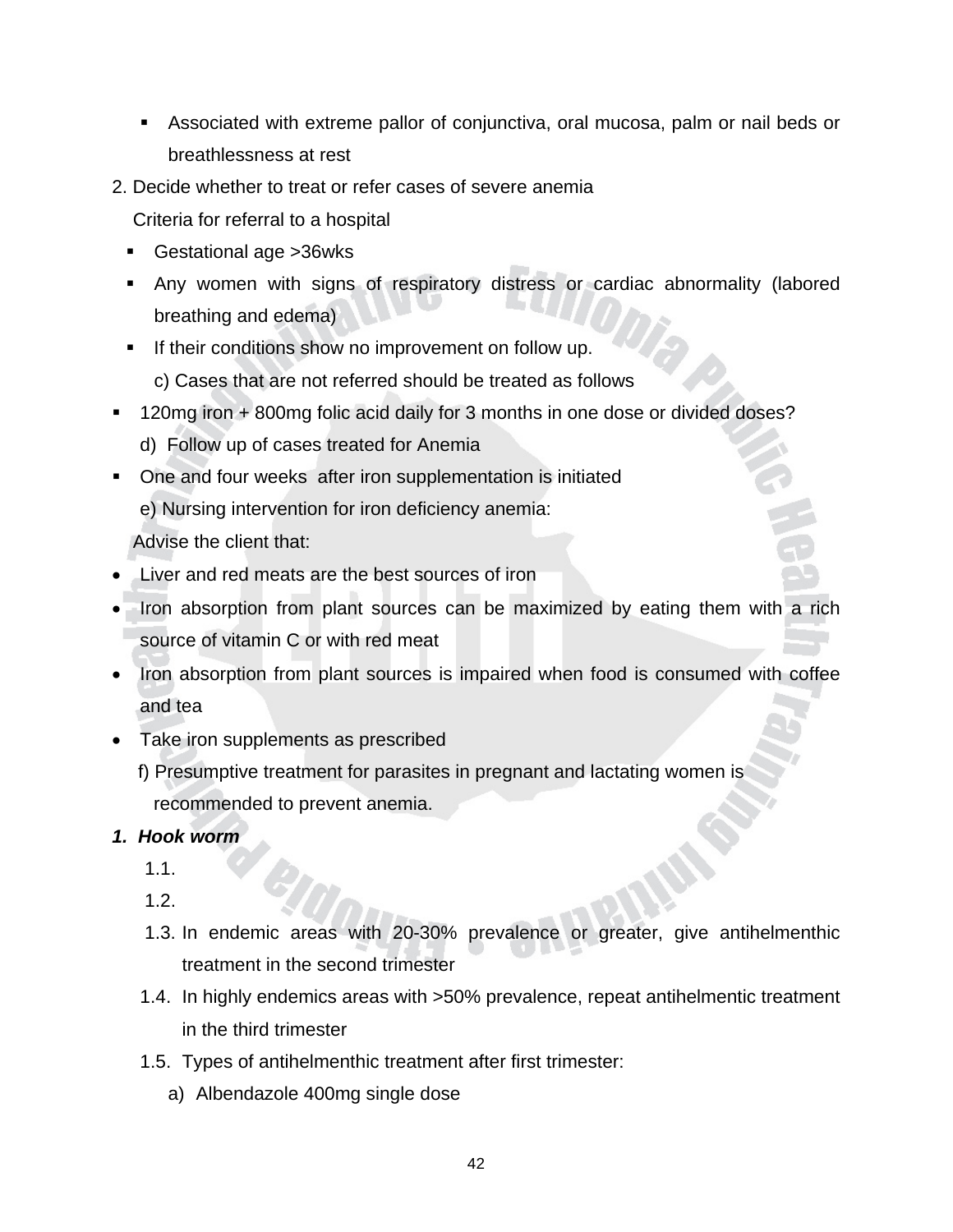- b) Mebendazole 500mg single dose
- c) Levamisole 2.5mg/kg single dose, best if second and third dose repeated on next two consecutive days
- d) Pyrantel 10mg/kg single dose, best if dose repeated on next two consecutive days

#### *2. Malaria*

In endemic area where transmission is high; give anti malaria prophylaxis to the woman according to the local recommendation

#### *II. Vitamin A deficiency*

- a) Prevention
	- Immediately after delivery give one oral dose of 200,000 IU vitamin A to all mothers.
- b) Treatment for night blindness or bitot's spot in reproductive age, pregnant or not
	- 5,000-10,000 IU vitamin A/day po for at least four weeks
	- Daily dose should never exceed 10,000 IU and weekly dose not exceeding 25,000 IU
- c) Treatment for corneal xerophthalmia in reproductive age, pregnancy or lactation with doses of oral vitamin A 200,00IU each, one dose on the day of diagnosis, one dose the next day and one dose two weeks later.

#### *III. Iodine deficiency*

- Daily consumption of iodinated salt
- Supplementation with iodine capsules in endemic areas. One capsule for pregnant women in early pregnancy and children under five. Two capsules for women of reproductive age and children 5 to14 years of age

#### **3.2.9. Management of nutritional problems in pregnancy**

#### *1. Adolescent pregnancy*

- Assess nutritional status, physical and emotional maturity, dietary habits, educational status
- Provide on-going nutritional counseling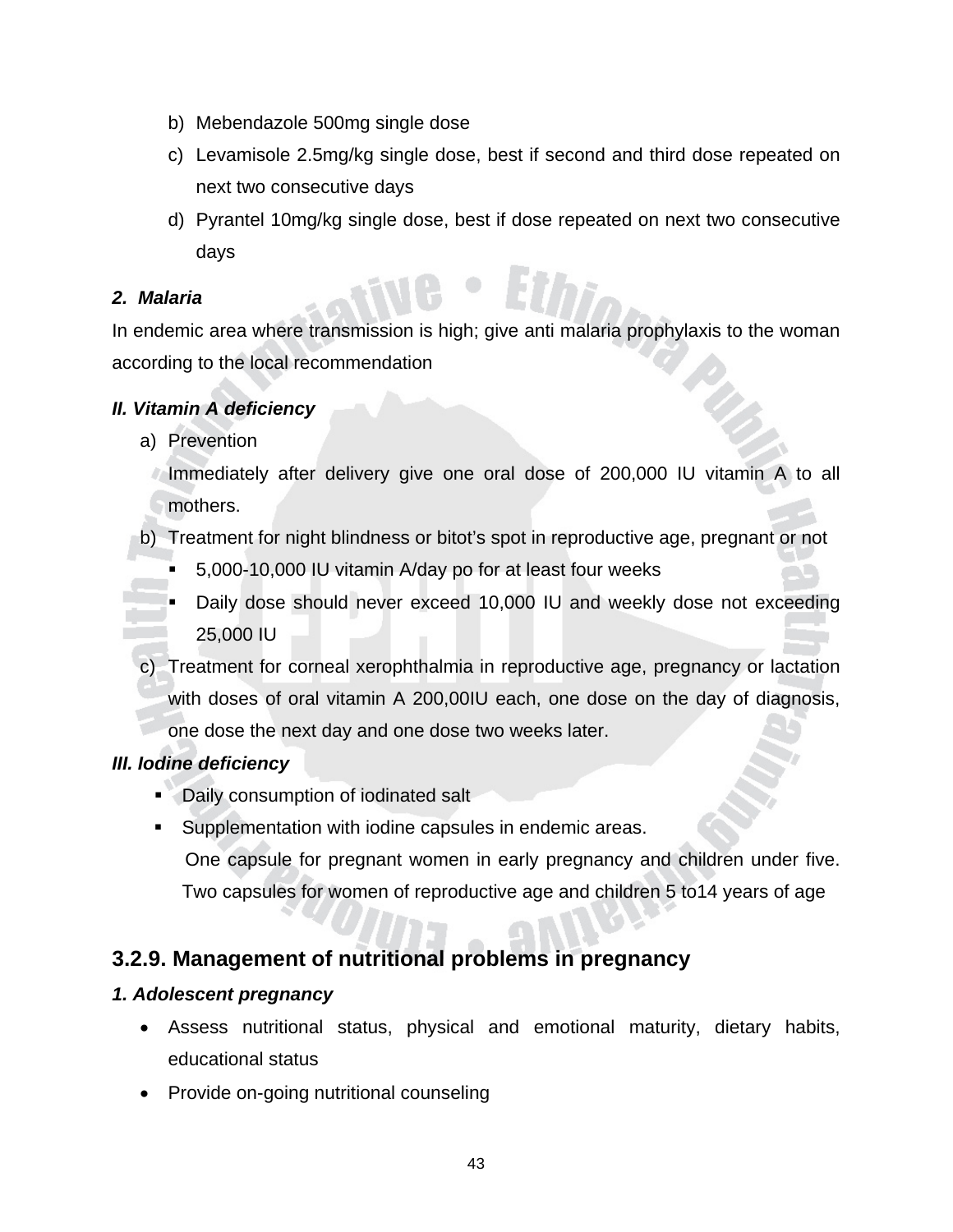• Substitute additional energy food, protein and calcium to meet growth needs as well as to provide increased calories and nutrients for the growing fetus

#### *2. Nausea and vomiting*

- Symptomatic reassurance
- Eat small and frequent meal consisting of dry, starchy foods and avoidance of spicy food.
- Vitamin B6 25mg three times per day
- In severe cases (Hyperemesisgravidarum)
	- o Hospitalization
	- o Rehydration
	- o Glucose
	- **Co** Antihelmenthic
		- o Follow up
- **Psychological counseling**
- **Avoid drinking liquids with meals**
- **Avoid coffee, tea, and spicy foods**
- Avoid high fat foods because they delay gastric emptying time

#### *3. Pica*

- Detection of practice
- Determine what is being ingested.
- Screen for and treat iron deficiency anemia
- Counseling to discourage or at least minimize the ingestion of non-food substances
- Show economical ways to obtain an adequate diet
- Encourage a high-fiber, high-fluid diet if the client experiences constipation
- Observe for diarrhea and vomiting which may indicate parasitic infection or lead poisoning

#### *4. Heartburn and Acid indigestion*

Eat small, frequent, dry meals separate from fluid intake, avoid greasy foods, wearing loose-fitting clothing can produce some relief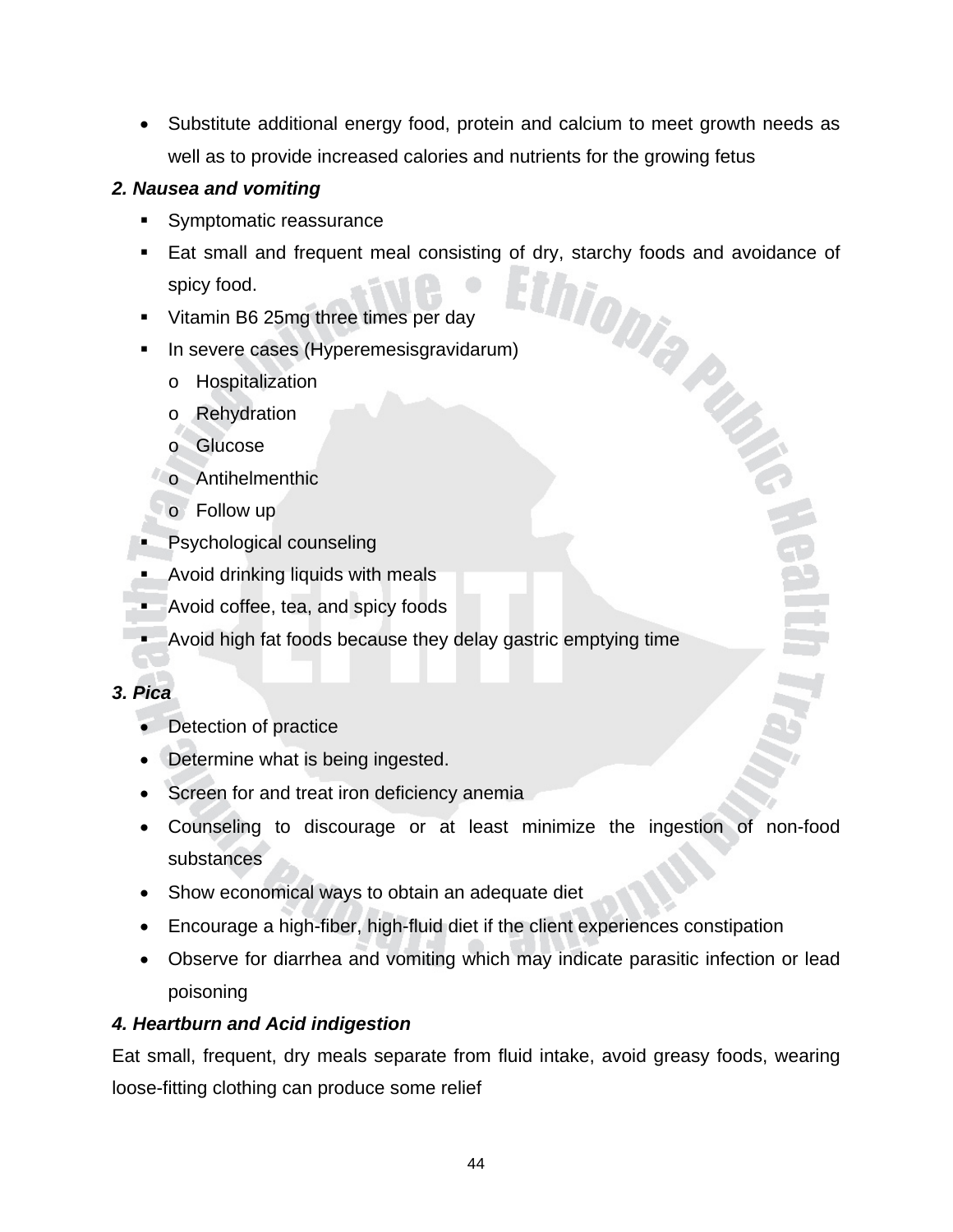- Antacids can be taken for symptomatic relief but they may bind iron in gastrointestinal tract and excess use should be discouraged
- Eat small frequent meals and avoid liquids immediately before and after meals to avoid gastric distention
- Avoid coffee, high fat foods, and spices
- Advise not to lie down or bend over for tow hours after eating
- Avoid gas-forming foods.

#### *5. Constipation*

- **Treat by increasing dietary fibers, fluid intake and exercise** E.g. whole grains, legumes and fresh fruits and vegetables
- Drink 6-8 glasses of liquid daily
- Encourage the client to try hot water with lemon or fruit juice on waking to stimulate peristalsis

## **6. The role of nurses in the management of maternal malnutrition The nursing process**

It is a systematic, client-centered and goal oriented method of caring that provides a framework for nursing practice. Nurses should always use the nursing process to identify and solve a client's problem.

#### **1. Assessment**

#### *a. Subjective data*

- Asses 24-hour intake according to the daily food guide
- Gastrointestinal side effects of pregnancy
- Dietary changes made in response to pregnancy or diet-related complications of pregnancy
- **The frequency of eating; assess for periods of fasting**
- Cultural, familial, religious, and ethnic influences on eating habits
- **The use of vitamin and/or mineral supplements**
- The client's nutritional knowledge and ability and/or willingness to implement dietary changes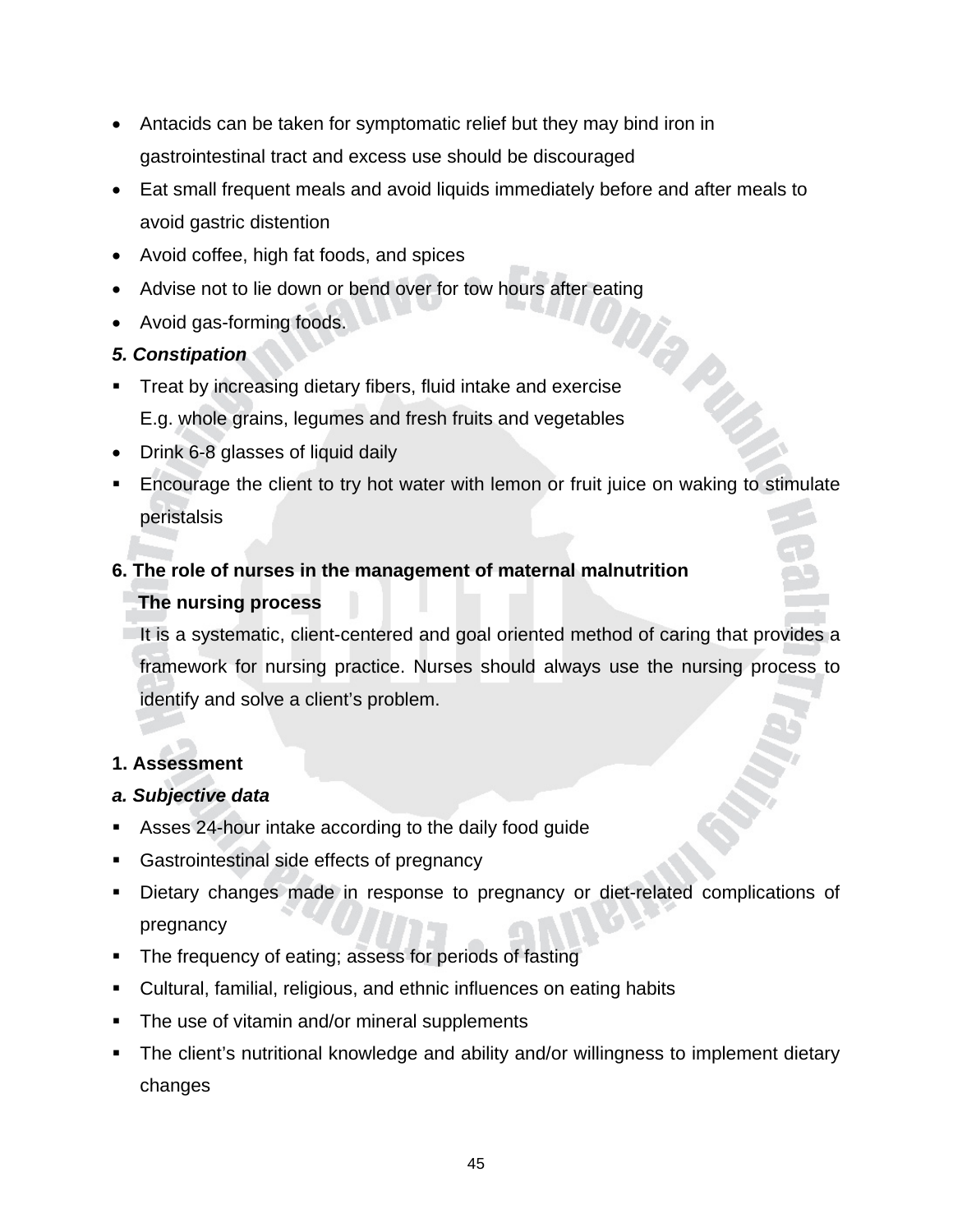The client's knowledge and plan regarding breast-feeding

**ATTLE** 

- The client's use of alcohol, tobacco, caffeine, drugs, and artificial sweeteners
- Economic status

#### *b. Objective Data*

- Height
- Weight
- Calculate BMI
- **Blood pressure**
- **Hemoglobin and Hematocrit**
- **Edema, pallor, etc.**
- **2. Diagnosis**
- Poor health seeking behaviors, as evidenced by a lack of knowledge of appropriate diet before pregnancy, during pregnancy and during lactation and a desire to learn

Ethiopia Py

- Altered nutrition: Less than body requirements, related to poor bioavailability
- Altered oral mucus membrane

#### **3. Planning**

After the diagnosis and related factors are identified, client goals and interventions are planned*.* 

#### *Client Goals*

- Explain the importance of diet for her health and for fetal growth and development
- Consume an adequate, varied, and balanced diet based on the daily food guide for pregnancy
- Consume three meals per day plus two to three nutritious snacks
- Gain weight within the recommended range and rate, as determined by her assessment data
- Have an absence of nutrition related problems or complications of pregnancy

#### **4. Intervention**

#### *Diet Management*

- Set a mutually agreeable weight gain goal (range), based on the client's baseline pre pregnancy weight for height
- Promote the intake of a varied, nutrient dense diet based on the dietary food guide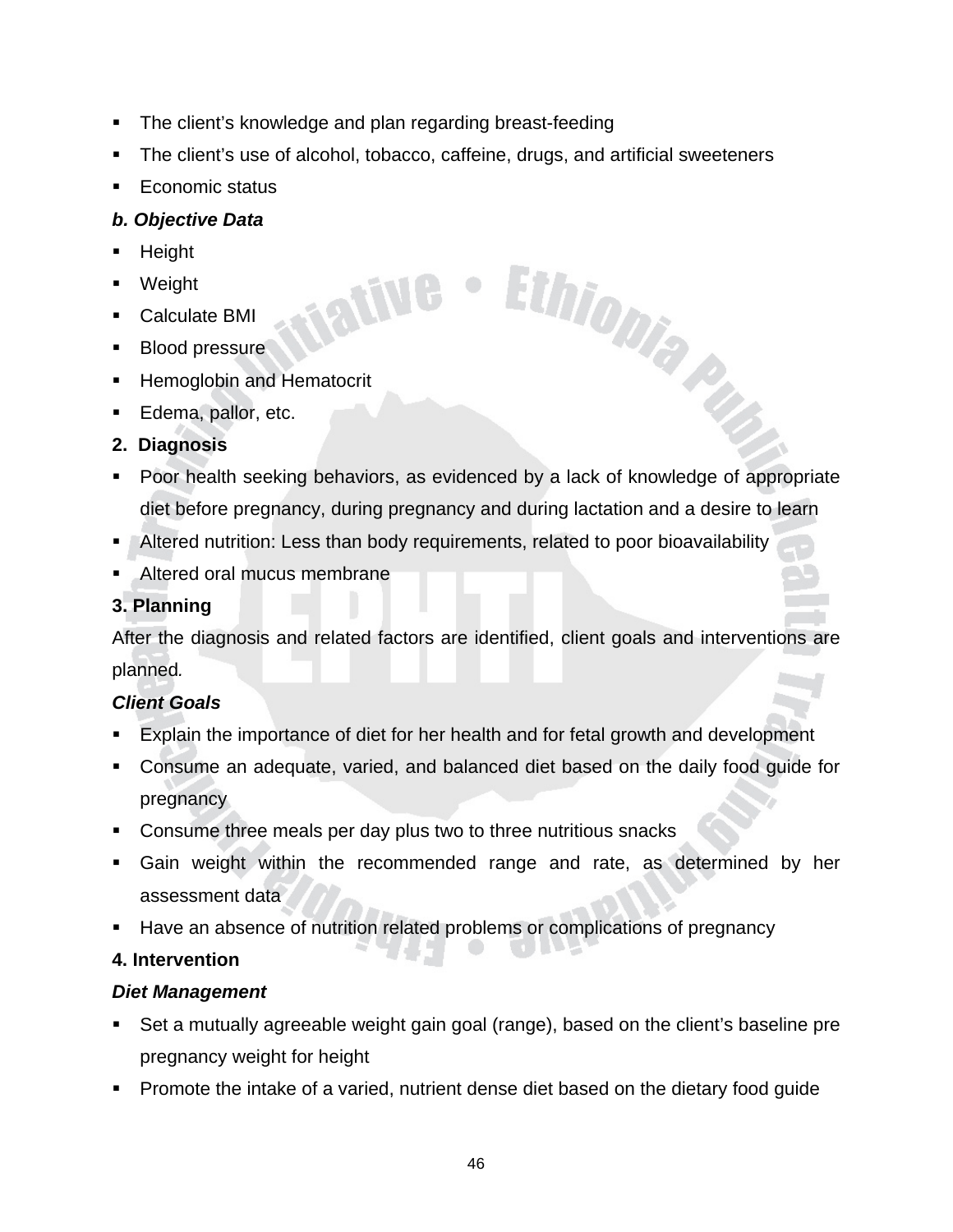Modify the diet as needed to avoid or alleviate nutrition related problems or complications of pregnancy

#### *Client Teaching*

Instruct the client and family

- About the importance of adequate nutrition and weight gain for the betterment of maternal and infant health
- About how to achieve nutritional adequacy by using the daily food guide for pregnancy
- To take supplements only as prescribed by the physician because megadoses of some vitamins and minerals may cause fetal malformations
- **That cravings during pregnancy do not always have a physiologic basis; rather, they** are likely to be influenced by culture, geography, social traditions, the availability of foods, and previous experience
- About how to modify her diet to alleviate or avoid nutrition related problems and complications of pregnancy

#### *5. Evaluation and Monitoring Progress*

Evaluation is ongoing and monitors the patient for the following;

- Pregnant weight gain less than 1.5kg/month in the second and third trimesters (or less than 10.5kg gained over full course of pregnancy)
- Food intolerances, especially lactose intolerance, and the overall impact on diet adequacy
- Ongoing compliance and tolerance of diet; evaluate adequacy and the need for further diet counseling

#### **3.2.10. Prevention of Maternal Nutritional Problems**

Refer satellite module for Environmental Health technician.

#### **3.2.11. Post test questions**

Refer pretest questions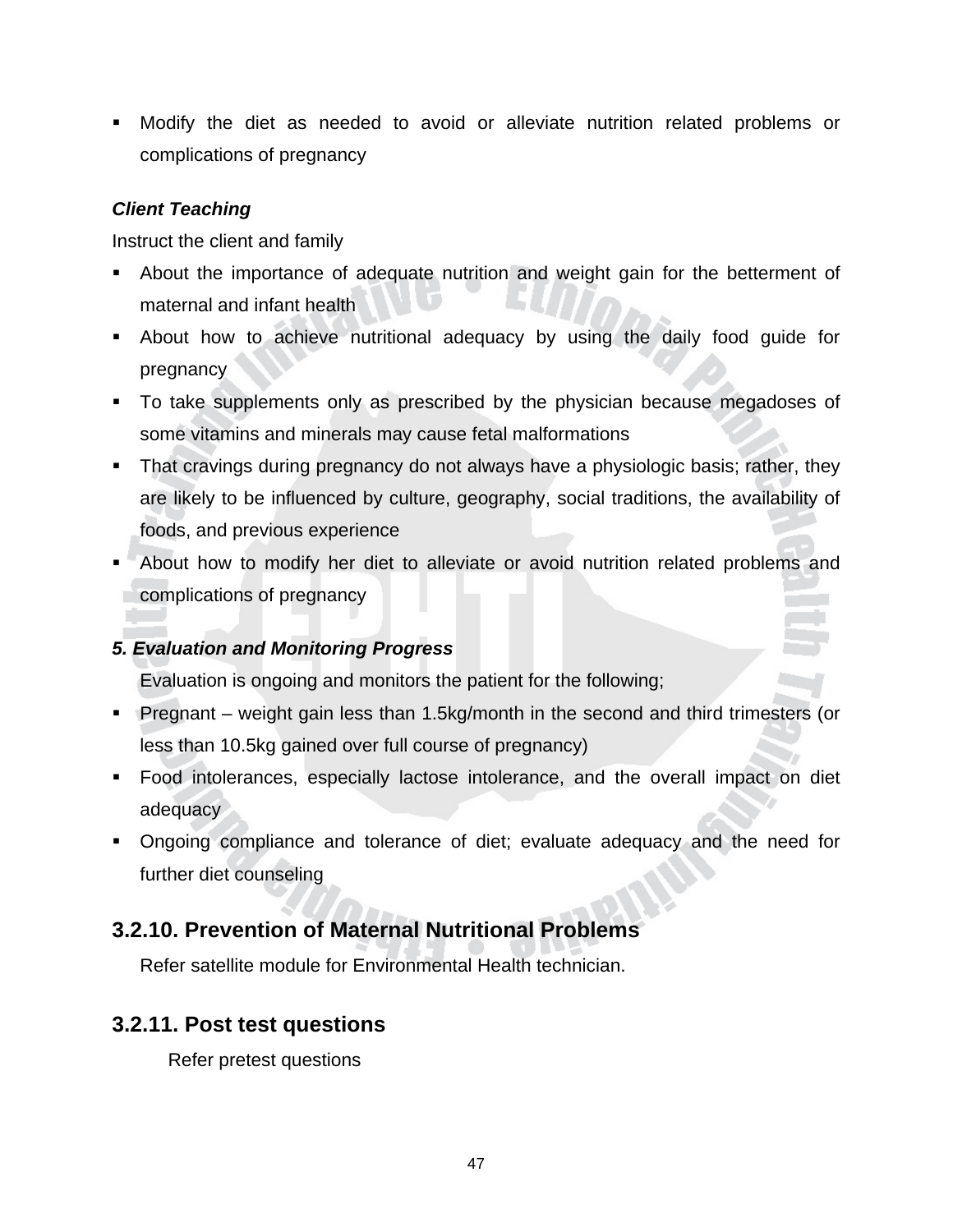# **3.3. Satellite Module for Environmental Health Students on Maternal Nutrition**

#### **3.3.1. Introduction**

*Prevention of maternal malnutrition*: it is dietary practices and interventions directed toward the reduction of disease risk and/or improvement in health outcomes. It is a critical component of preventive medicine approach that seeks to prevent disease rather than treat the condition after it manifests clinically.

Examples of preventive maternal malnutrition are. The inclusion of iron in foods for the prevention of anemia for the pregnant mother and the inclusion of certain vitamin B Complex, Vitamin A and iodized salt and calcium in staple foods. Such as grain products, milk, and cereals, for the prevention of essential nutrition –related deficiencies. These maternal nutrition strategies have been underway as part of public health policy for more than a generation and have been shown to be extremely effective especially in developed countries.

#### **Purpose and use of the satellite module**

The purpose of this satellite module is to help the sanitarians to be involved in the prevention of maternal malnutrition with other team members.

#### **Directions for using the module**

For better understanding of the module, the sanitarians are advised to follow the directions given below.

- Do the pretest first and then read the whole core module. After that do the posttest and make sure that you have understand the core module.
- Do the pretest in the satellite module then go through thoroughly the satellite module including the learning activity.
- Finally evaluate your self by doing the post test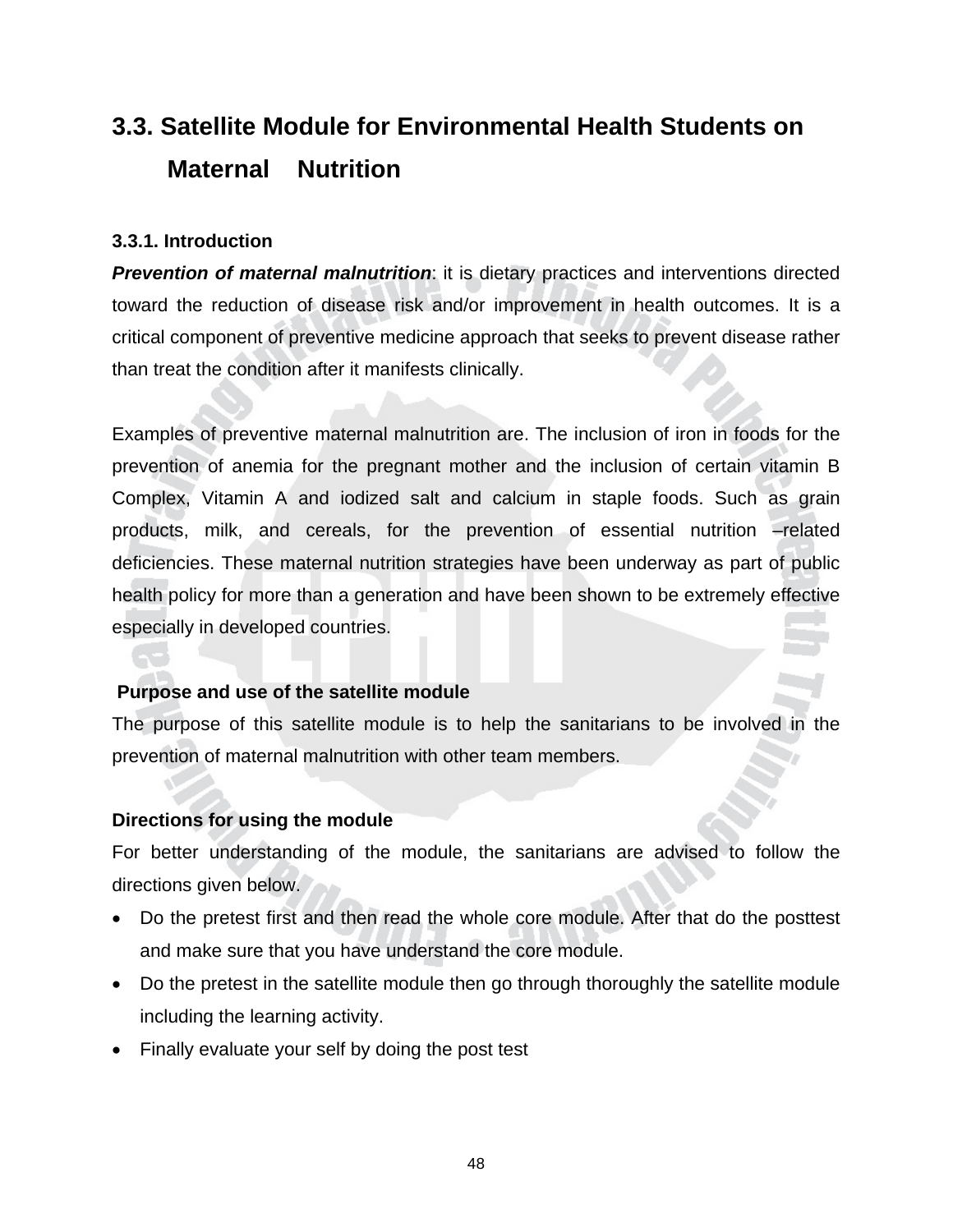#### **3.3.2. Pretest**

- 1. Which one of the following microbial food poisoning shows the following signs and symptoms: fatigue, dizziness, double vision and muscle paralysis and cause death with short period of time?
	- a. Staphylococcus aurous compared c. Salmonella
	- b. Clostridium botulinium d. Environmental toxins
- 2. Which of the following is environmental toxin?
	- a. Zinc c. Lead
	- b. Copper
- 3. Sanitarians have paramount role in the prevention of maternal malnutrition, State some of the maternal malnutrition prevention measures.
- 4. Explain clearly the different pre questions to be taken while processing foods starting from cultivation until consumption.
- *5.* Describe the right procedure to be followed during dish washing with the appropriate temperature and detergents.

#### **Learning Activity**:

#### *Case study*

W/ro wubalech Damtew was born and raised in Belesa District of North Gondar zone. She is 31 years of age and came to Arbaya health center with complaints of dizziness, fatigue and headache. She had a history of repeated delivery, poor diet. She usually walks with bare foot and there is no latrine facility in the village. The health officer in the health center suspected anemia and requested blood and stool examination. Her History, physical examination and laboratory findings confirm anemia as her main problem.

#### *Answer the following question based on the above case study*

- 1. What are the probable causes for anemia in this particular patient?
- 2. What measures should you take to prevent anemia?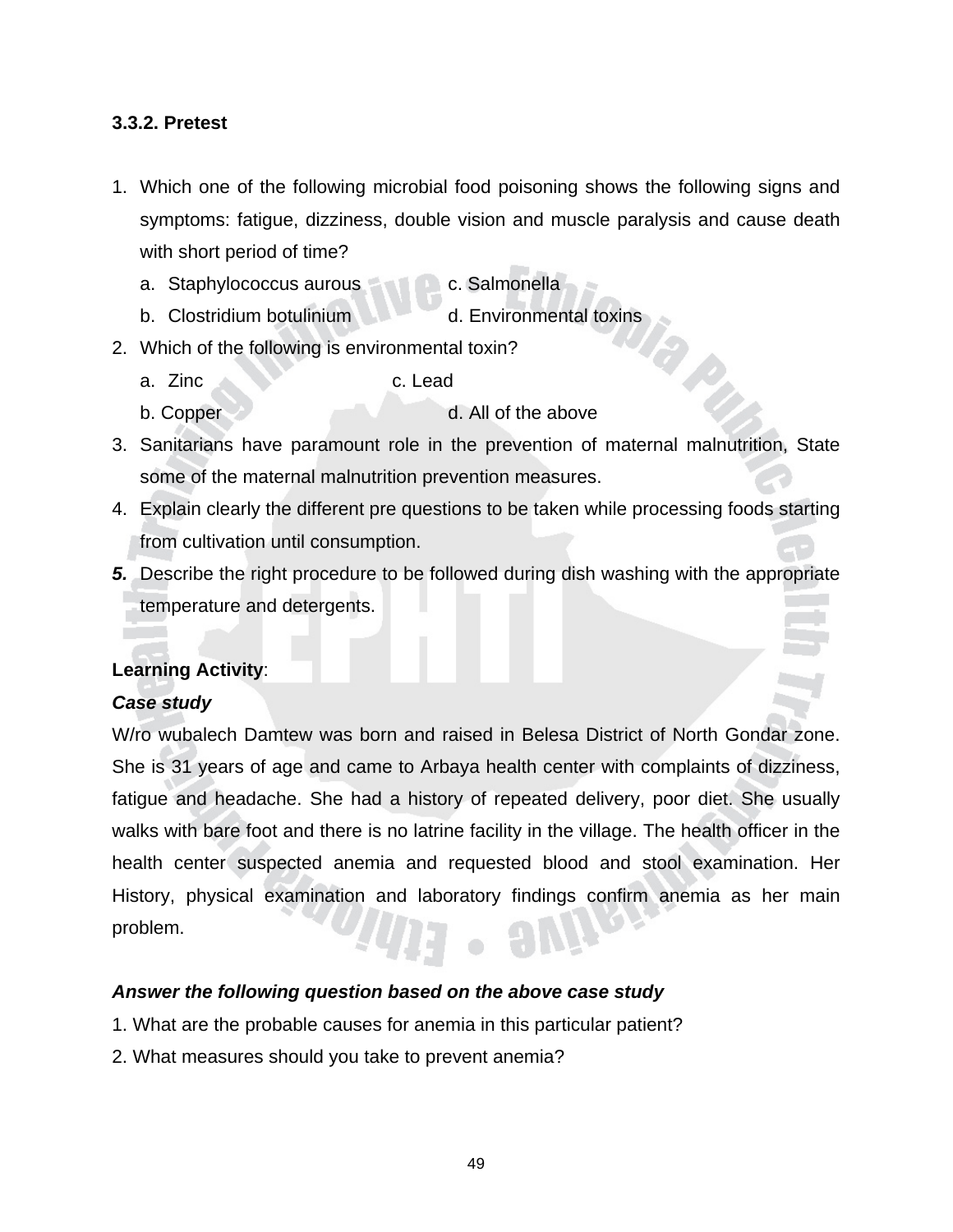#### **3.3.3. Learning objectives**

At the end of reading this module the environmental health technician should be able to:

 - Implement environmental friendly methods to unproven maternal nutrition using the different intervention strategies.

- Actively participate in the prevention of maternal nutrition.

### **3.3.4. The Role of Environmental Health Technician in the Prevention of Maternal Malnutrition**

I. Food poisoning and food infection control

**A***. Food poisoning*: - contamination of any food or drink by toxins from microorganisms, environmental toxins or naturally occurring toxins in the food it self.

1. Microbial toxins

The commonest microorganisms' in causing food poisoning are:

- Clostridium botulism/common in canned food/
- Clostridium perfringens
- Staphylococcus aurous
- 2. Naturally occurring toxins

These groups of toxins are naturally found embedded in the edible portion of the food. E.g. mushroom,

3. Environmental toxins

These get access to our food or drink from the containers we are using or leaching agro-chemicals into the water bodies and contaminating the food or drink e.g. Heavy metals like copper, zinc, mercury and lead.

- Copper and zinc dissolve into drinks or canned watery foods from damaged containers.
- Mercury found in fish originates from chemicals used in agriculture.
- Lead occurs in paints, dust and gets incorporated into food.

**B.** Food infection: - the entry and development or multiplication of an infectious agent in the body of human or animal.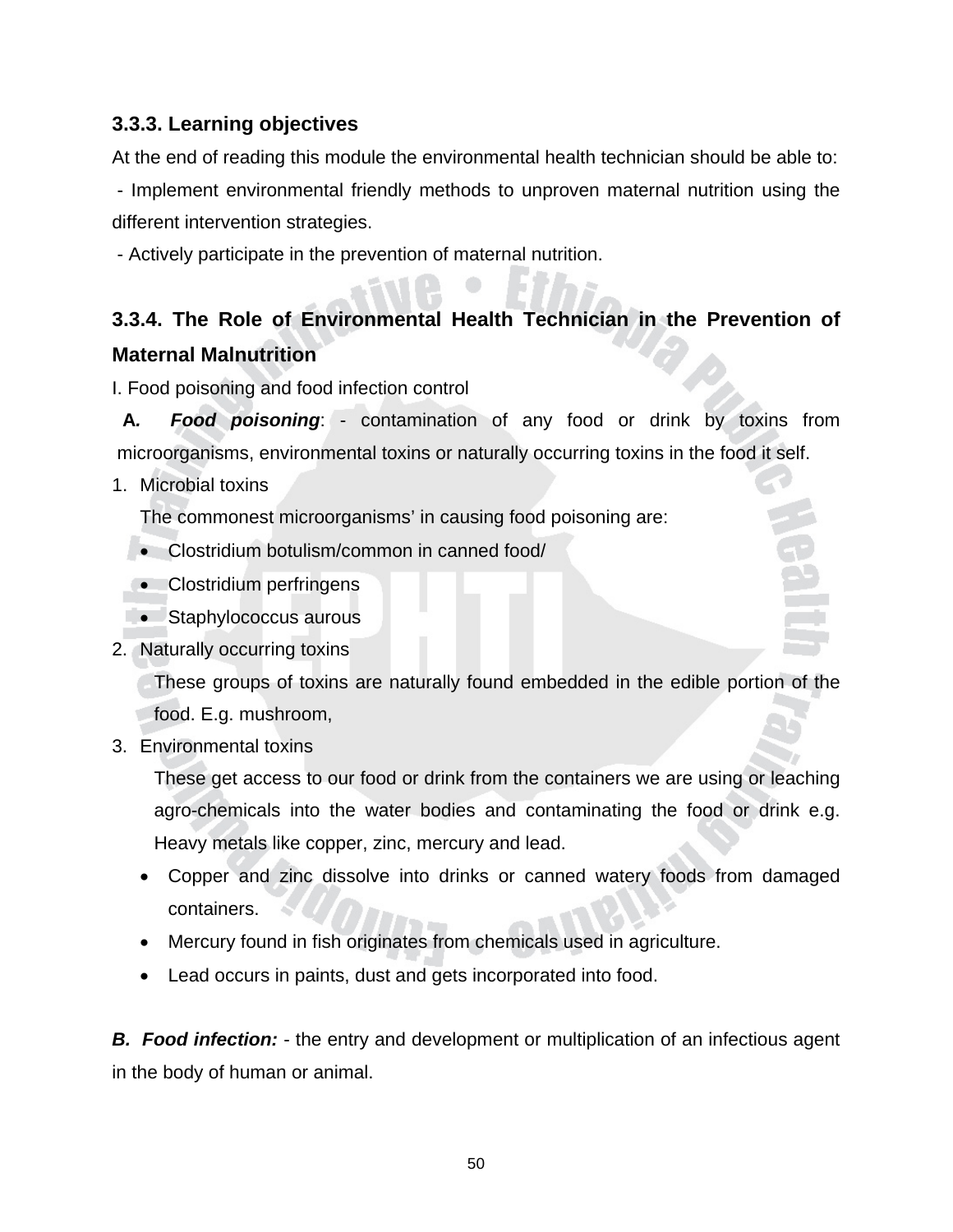E.g. salmonolosis/ salmonella infection the Environmental Health technician can prevent or control it by protecting storage of food, thoroughly cook food, eliminate rodents, pets, and carriers, poultry, water and meat sanitation and advise not to eat raw beef.

#### **II**. Educating the mother

- ¾ *Personal hygiene of food handler:-* 
	- To keep hazardous foods at the right temperature.
	- Adequate cooking of products to assure destruction of pathogenic organisms
	- Thorough washing and storage of fruits and vegetables.
	- Proper washing of equipment and utensils as follows:

| <u>Wash</u>                         | <b>Rinse</b>     | <b>Sanitize</b>                           | <b>Drying</b>     |
|-------------------------------------|------------------|-------------------------------------------|-------------------|
| - T $^{\circ}$ 110-120 $^{\circ}$ F | - immerse in hot | - $T^{\circ}$ - 170 $^{\circ}$ F for 2min | - air drying      |
| Hot water                           | water            | $-212^{\circ}$ F for 30 sec               | - discourage      |
| - Use detergent as                  |                  | - use chlorine solution                   | /needed/chlorine, |
|                                     |                  |                                           | 50 PPM for2min.   |

- ¾ *Dietary diversification, supplementation* of different nutrients should be advised to the mother by working with the agricultural office in the specific woreda
- ¾ *Environmental sanitation*: pregnant women may have the following problems. PEM, Vit. A deficiency, Fe-deficiency, iodine deficiency. This can be due to physiologic condition or associated with malaria and parasitic infection. Therefore to prevent these problems the following are major interventions that has to be conducted by the environmental Health Officer together with the health center team and the community.

#### *A. Prevention of Anemia*

- a) **Hookworm** In communities where hookworm is endemic,
	- Construction of latrines and their proper use
	- Wearing of shoes.
	- Antihelmenthic drugs/Deworming/ should be given to all anemic persons to eliminate the intestinal worms.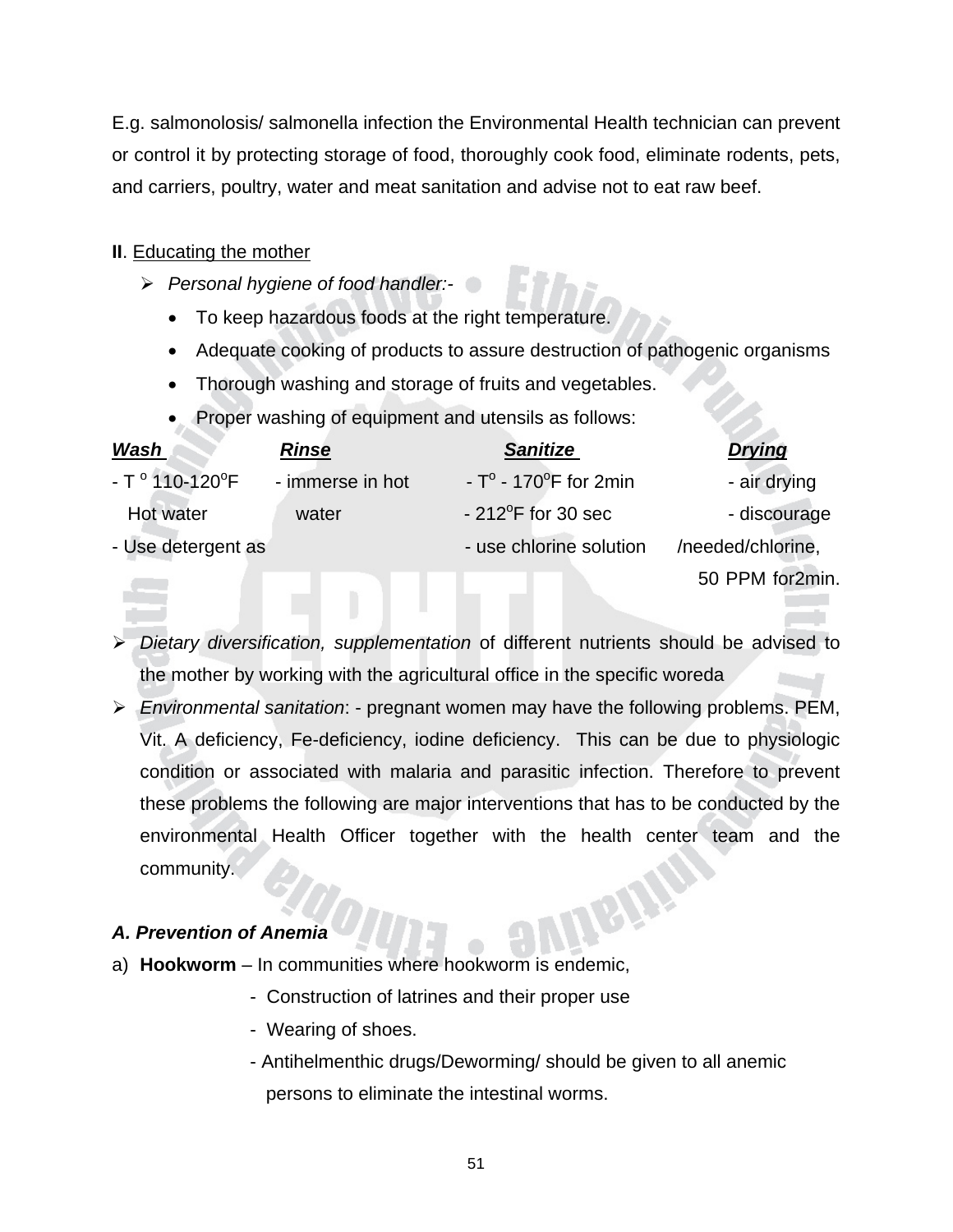b) **Malaria** In areas where P.falciparum and P.Vivax are endemic the different physical methods such as filling in ditches, draining stagnant water, clearing bushes, drying marshy areas, using bed net, etc. should be demonstrated and the different chemical control methods such as, Abate, DDT, etc should be recommended as a part of presenter

The pregnant mother should be advised to take iron rich foods to prevent iron deficiency anemia through the following mechanisms:

#### *Iron-deficiency Anemia*

1. Dietary diversification – promotion of a diet with a wider variety of iron containing foods especially meat and/or fish, Teffe etc.

 Generally it can be addressed specially to the Ethiopian population by economic approach (promotion of agriculture) i.e. improving the incomes of the target community as a solution to their nutritional problems.

#### *(Refer to the core module*)

- 2. Fortification
	- Fortification of staple food such as wheat or other grains is likely to increase iron intake *(Refer to the core module*)
- 3. Supplementation *(Refer to the core module*)

#### **B. PEM prevention**

Nutrition education on:

- Traditional mal practice and beliefs in feeding pregnant and lactating mothers
- $\blacksquare$  Intra household maldistribution of food.
- Personal hygiene of the cook, cleanliness of utensils and the living environment at large.
- **Cultivation of leafy green vegetables that contain iron.** (Refer to core module)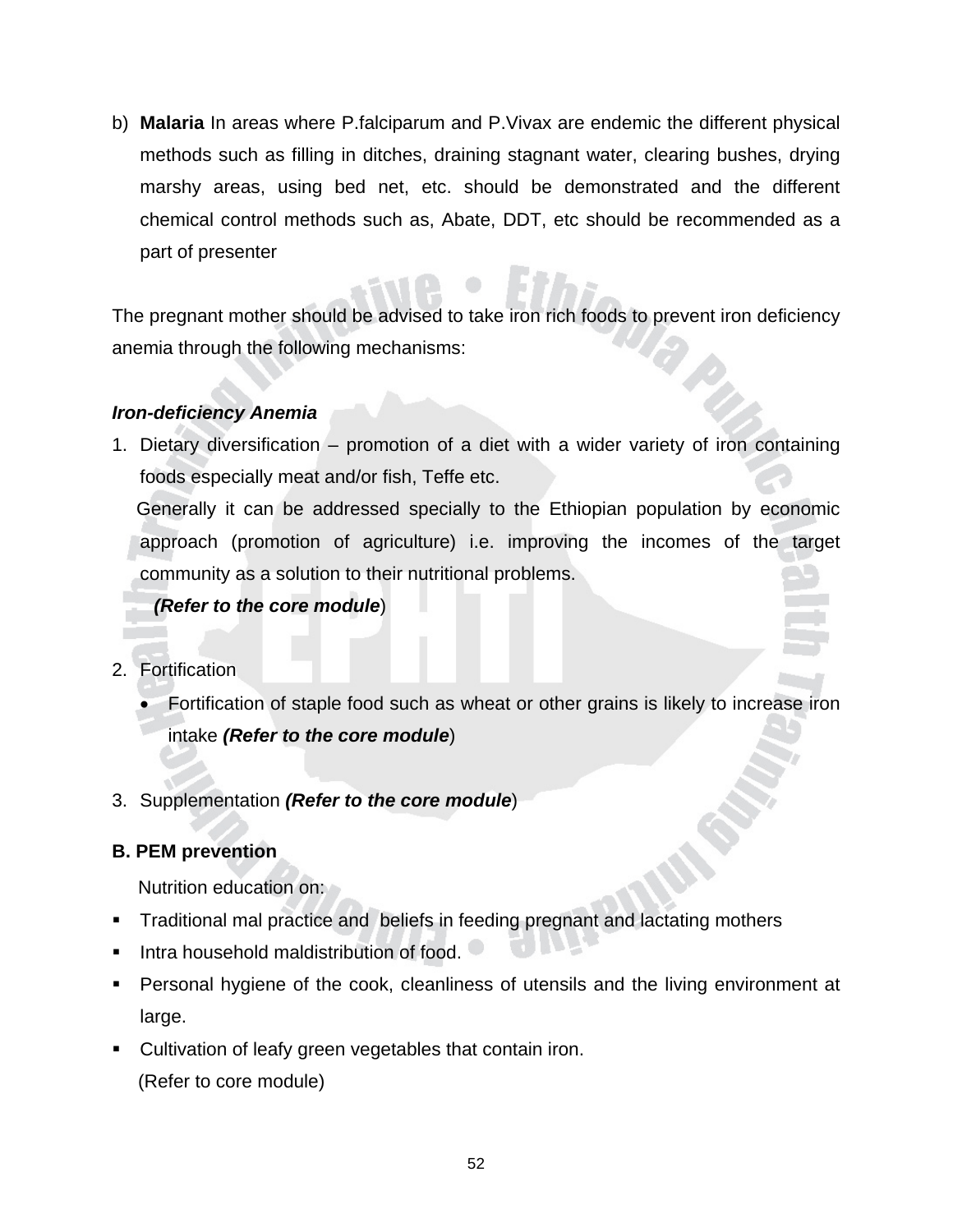#### **C. Iodine deficiency prevention**

- **Educating to take iodized salt in their food.**
- Undergoing chemical analysis of water to check the concentration of iodine so those possible preventive steps will be taken.
- **Educating people to take iodized salt in their food.**

#### *D. Vitamin A deficiency prevention*

 Since it is a one of a major disorders that affect the eye which leads to blindness the EHO/sanitarian should be actively involved in education of people, especially mothers in recognizing vitamin A deficiency as early as possible.

Horticultural development (Green yellow vegetables and fruits) that contains vitamin A should be cultivated & consumed.

Finally the environmental health officer is supposed to educate people about preservation of perishable foods as follows, depending on the availability of technology and resource.

- Fruits canning, bottling, drying, crystallizing refrigeration etc.
- Vegetables drying, canning, bottling, refrigeration
- Eggs refrigeration at less than  $1^{\circ}$ C
- Milk refrigeration, pasteurization, condensing etc.
- Fish salting, pickling, canning, freezing, chilling, and drying.
- Meat- salting, pickling, canning, freezing, chilling, drying

enouna

#### **3. 3. 5. Post test**

*(Referee to pretest)* 

- SUIGINE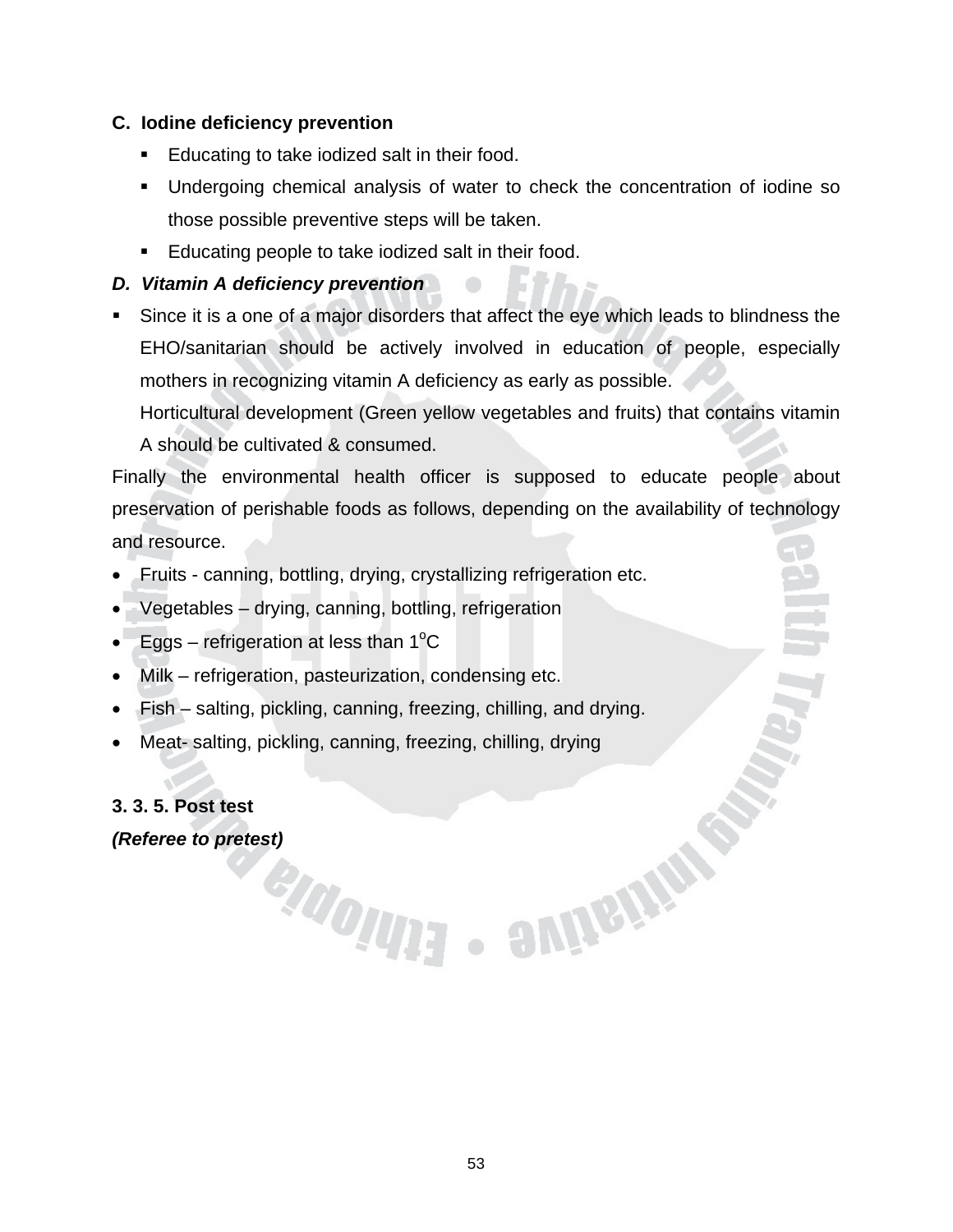# **3.4. Satellite Module For Medical Laboratory Technician Students on Maternal Nutrition**

#### **3.4.1. Introduction**

#### **Purpose of the module**

This module helps laboratory technology students to know their specific tasks and roles in the diagnosis and management of maternal nutrition. The module is prepared with consideration of the tasks, roles and responsibilities of laboratory technicians with diploma. Moreover, all types of laboratory workers may find the module helpful.

#### **Direction for using the satellite module**

For a better understanding of this module the laboratory technology students are advised to follow the following directions.

- Do the pretest
- Read the core module thoroughly
- Understand the contents of the satellite module
- Evaluate yourself by completing the posttest

#### **3.4.2. Pretest**

- 1. Which one of the following is not an anticoagulant?
	- a. Ethylenediamine Tetra acetic acid (EDTA)
	- b. Tri sodium citrate d. Heparin
	- c. Double oxalates e. None of the above
- 2. Identify the wrong statement
	- a. Folate deficiency is characterized by a Macrocytic/ megaloblastic anemia
	- b. Proteins are biochemical compounds with higher molecular weight
	- c. Glycogen synthesis adds glucose to the peripheral blood
	- d. None of the above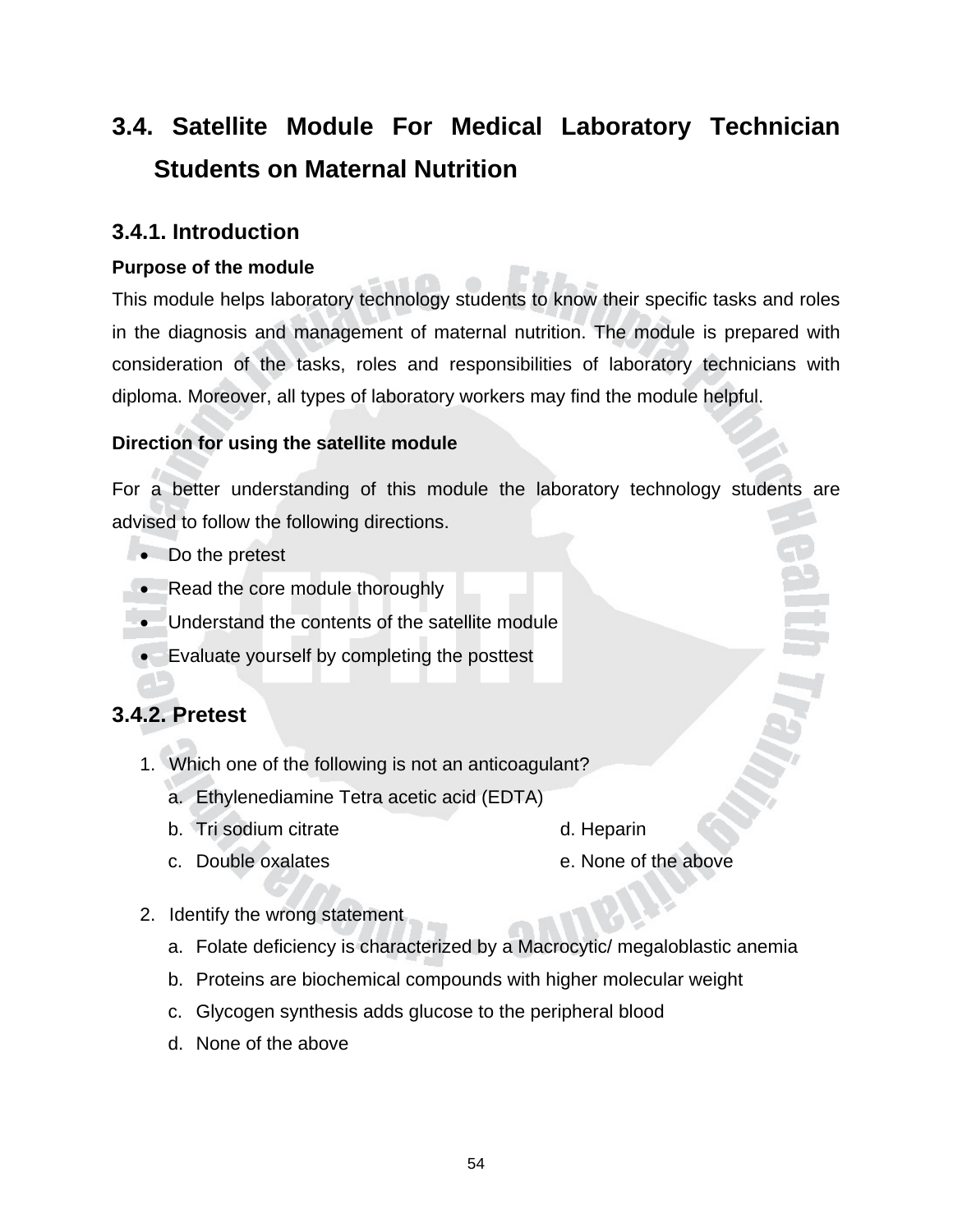- 3. Normal matured red blood cells are:
	- a. Discocytes c. Megalocytes

- b. Macrocytes d. Microcytes
- e. All of the above
- 
- 4. List three biochemical compounds that can be tested in urine to evaluate maternal nutrition.
- 5. List two dominant malaria parasites that are more prevalent than the others in Ethiopia.

#### **3.4.3. Learning objectives**

After completion of this module students will be able to:

- Describe how to collect, handle and label blood, stool and urine specimens.
- Describe the concept of laboratory diagnosis associated with maternal nutrition.
- List the biochemical tests used in the diagnosis of anemia.
- Describe and demonstrate the red blood cell morphology.
- Classify anemia based on red blood cell morphology.
- Describe the laboratory diagnosis of blood parasites, intestinal parasites and common urinalysis tests used to evaluate maternal nutrition.

#### **3.4.4. Learning activities: case study**

Almaz Tesema is a 22-year –old pregnant woman who lives in Kolla Duba, a rural town, south west of Gondar town. She had a history of multiple emergency room visits for acute febrile illness and she had previously been found to have a positive blood smear test for plasmodium vivax. She had been told that she was slightly anemic and had been treated with iron periodically. Today the woman came to Kolla Duba Health center because she was feeling weak, sweating, shivering and vomiting. Based on the above information answer the following questions.

- 1. What are the possible reasons for her frequent emergency room visits?
- 2. List the important laboratory investigations to diagnose this patient.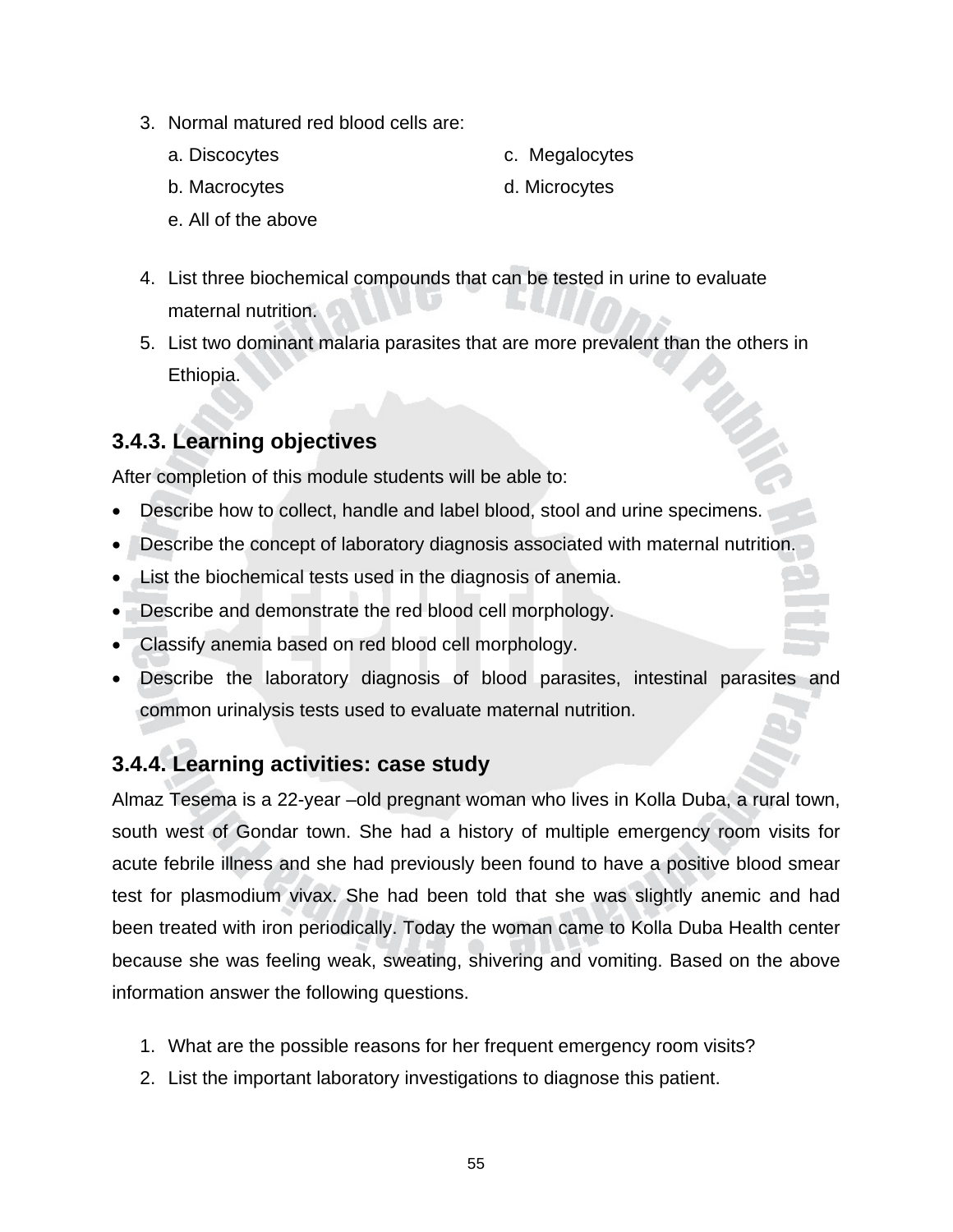#### **3.4.5. Laboratory Investigations Associated with Maternal Malnutrition.**

Depending upon the level of the laboratory various types of hematological, biochemical and parasitological investigations can be performed in the laboratory to evaluate maternal nutrition.

The most important laboratory tests used to investigate maternal nutrition are:<br>
1. Hemoglobin determination<br>
2. Dacked cell volume determination<br>
2. Dacked cell volume determination

- 1. Hemoglobin determination
- 2. Packed cell volume determination
- 3. Red blood cell morphology
- 4. Serum protein determination
- 5. Serum glucose determination
- 6. Investigation for blood and intestinal parasites.
- 7. Urinalysis

#### **Blood collection**

- The proper collection and reliable processing of blood specimens is a vital part of the laboratory diagnostic process.
- **Blood is used:** 
	- $\triangleright$  To assess the morphology of red blood cells
	- $\triangleright$  To measure the hemoglobin content
	- $\triangleright$  To measure the Hematocrit value (PCV)
	- $\triangleright$  To evaluate protein and glucose
	- $\triangleright$  To Investigate hemoparasites
- Blood can be collected from capillary/ peripheral blood-micro blood samples and from venous.

#### **Hemoglobin determination**

- The hemoglobin content of blood may be estimated by several methods:
	- $\triangleright$  By measurement of its color
	- $\triangleright$  By measurement of its power to combine with oxygen or carbon monoxide
	- $\triangleright$  By its iron content

**Note:** Students are advised to refer to common hematology textbooks for detailed understanding of each method and procedures in all cases of this satellite module.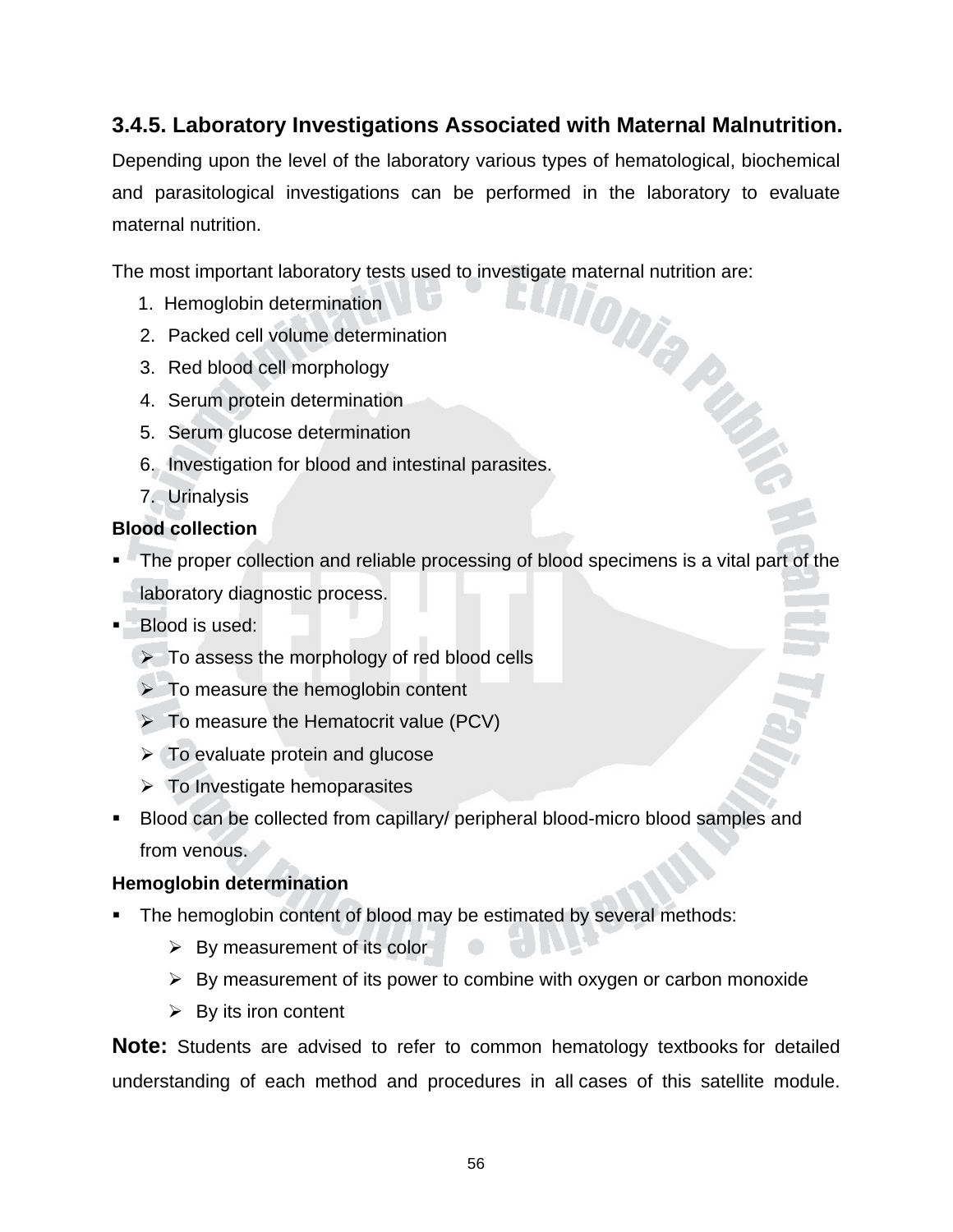Moreover, referral of specimens to the respective institutions for advanced tests is indispensable.

#### **Determination of packed cell volume (PCV) or hematocrit (HCT)**

The PCV, also commonly called hematocrit, is a measure of the ratio of the volume occupied by red blood cells to the volume of whole blood in a sample of capillary or venous blood. The ratio is measured after appropriate centrifugation and is expressed by a decimal fraction or as percentage.

There are two methods, micro hematocrit method and macro hematocrit methods. Although the macro Hematocrit method is recommended by the international council for standardization in hematology (ICSH) as an alternative method, it is no longer in routine use because of technical problems.

#### **Serum protein determination**

- Proteins are biochemical compounds with high molecular weight. They are present in the cytoplasm and cell membrane of all cells
- In disease conditions, both the total serum protein and the ratio of individual protein fraction may be changed independent of one another.
- Common methods for the determination of total proteins present in serum includes:
	- $\triangleright$  Kjeldahel's method
	- $\triangleright$  Kingsley's Biuret method
	- $\triangleright$  Dye-binding method
	- $\triangleright$  Electrophoresis

#### **Serum glucose determination**

Blood glucose concentration can be measured by:<br>• Alkaline ferric cyanide method<br>• Copper reduction method

- Alkaline ferric cyanide method
- Copper reduction method
- O-Toluidine method
- Glucostixs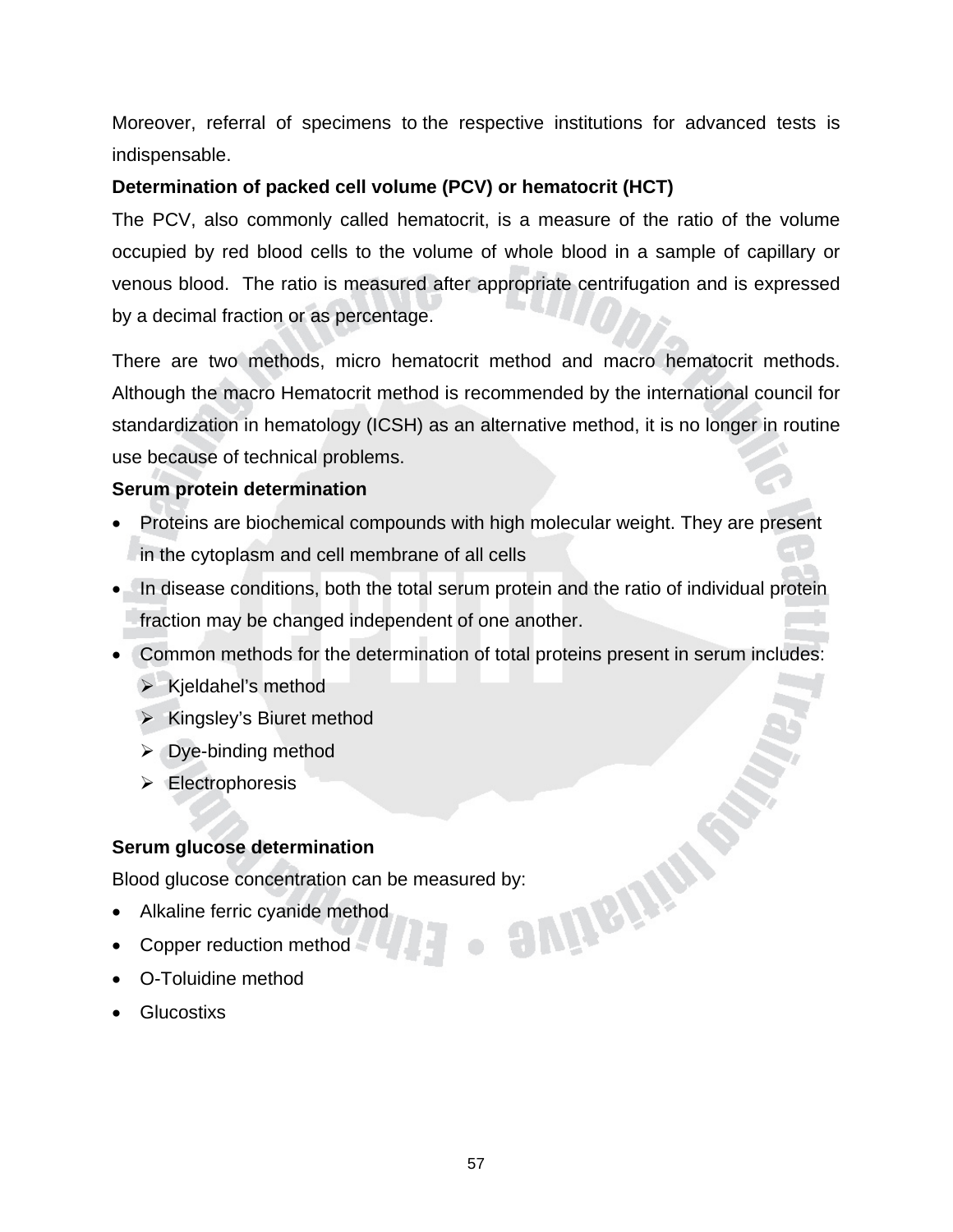#### **3.4.6. Investigation for blood and intestinal parasites.**

- The laboratory diagnosis of malaria parasites include:
	- $\triangleright$  Detecting and identifying malaria parasites microscopically in blood films
	- $\triangleright$  Concentrating parasites in venous blood by centrifugation when they can not be found in blood films
- Using a rapid malaria antigen or enzyme test.
- The laboratory diagnosis of intestinal parasite infection can be performed by either direct microscopic examination of feces or concentration techniques.

#### **Examination of red blood cells morphology**

- Examination of stained thin blood films helps for morphologic classification of RBCs.
- Normal mature cells (discocytes) have diameters within 6.0 to 8.0  $\mu$ m (normocytic normochromic RBCs).
- Red blood cells from anemic patient can be:
	- $\triangleright$  Normocytic hypochromic
		- $\triangleright$  Microcytic hypochromic
	- $\triangleright$  Macrocytic hypochromic
	- $\triangleright$  Etc.
- Red blood cells may show variation in size (Anisocytosis)such as :
	- $\triangleright$  Macrocytes
	- $\triangleright$  Megalocytes
	- $\triangleright$  Microcytes

#### **Urinalysis**

• Common laboratory tests on urine specimens to evaluate maternal nutrition include:

· SUIGIL

- $\triangleright$  Protein (albumin)
- $\triangleright$  Glucose
- ¾ Ketones

#### **3.4.7. Posttest**

Refer to the pretest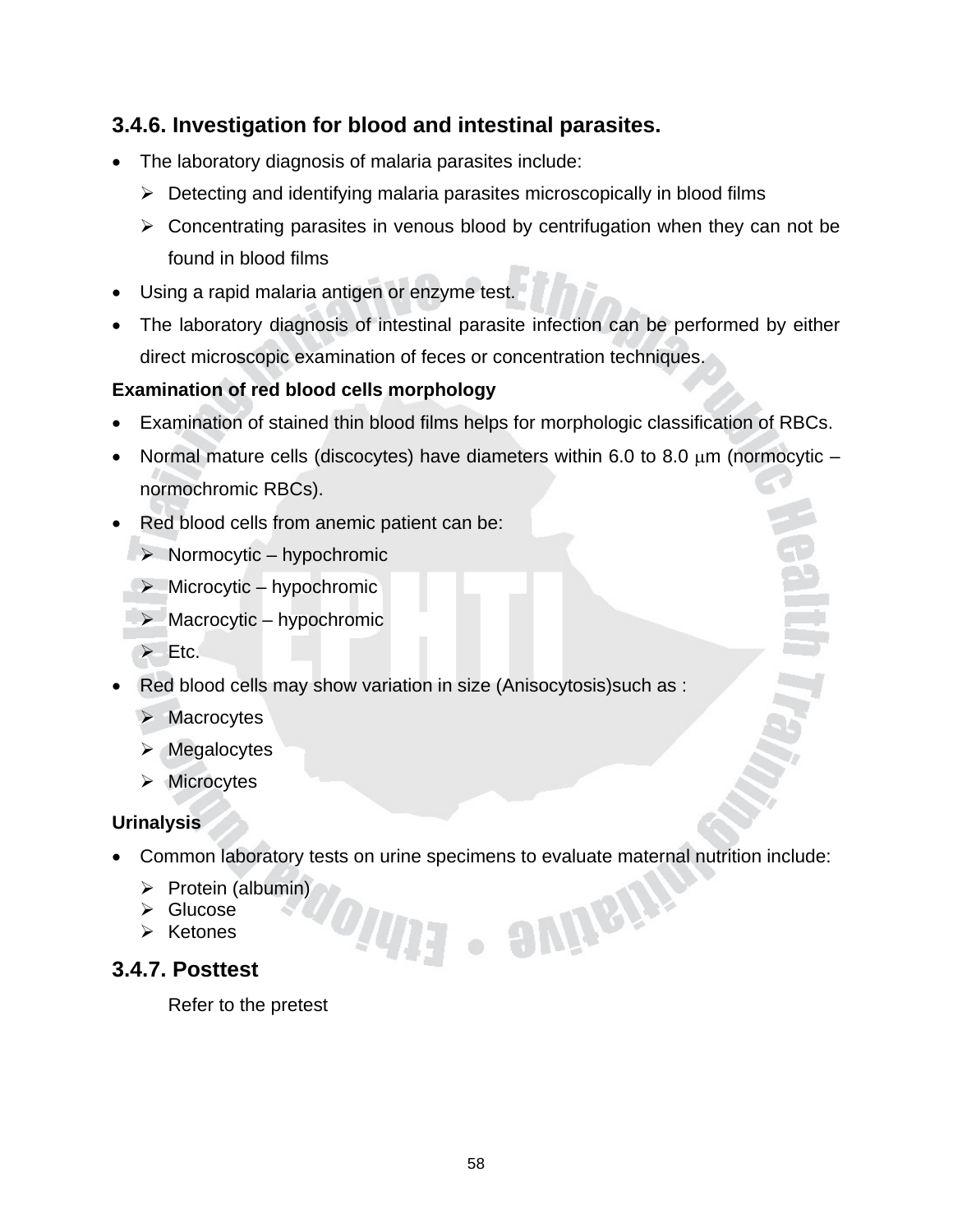# **3.5. Satellite Module For Health Extension Workers on Maternal Nutrition**

#### **3.5.1. Introduction**

The Health Extension Package is a newly designed program designed to deliver health services to the community. Health extension package students are expected to take courses that are important to the prevention of prevalent disease and problems in the country.

#### **3.5.2. Purpose and use of the module**

This module is prepared for health extension package students to equip them with the knowledge and practice on identification and prevention of common maternal nutritional problems.

#### **3.5.3. Direction for using this module**

For better understanding of the module, students are advised to follow these directions:

- $\triangleright$  Do the pretest
- $\triangleright$  Read the module thoroughly
- $\triangleright$  Understand the contents of the module
- $\triangleright$  Evaluate yourselves by doing the posttest.

#### **3.5.4. Pretest for health extension package students.**

- 1. During assessment of maternal nutritional status we mostly focus on all of the following points *except*.
	-

a) Weight c) Hemoglobin

b) Height d) Race

- 2. Which micronutrient deficiency causes night blindness?
	- a) Iron c) Vitamin A
	- b) Iodine d) Zinc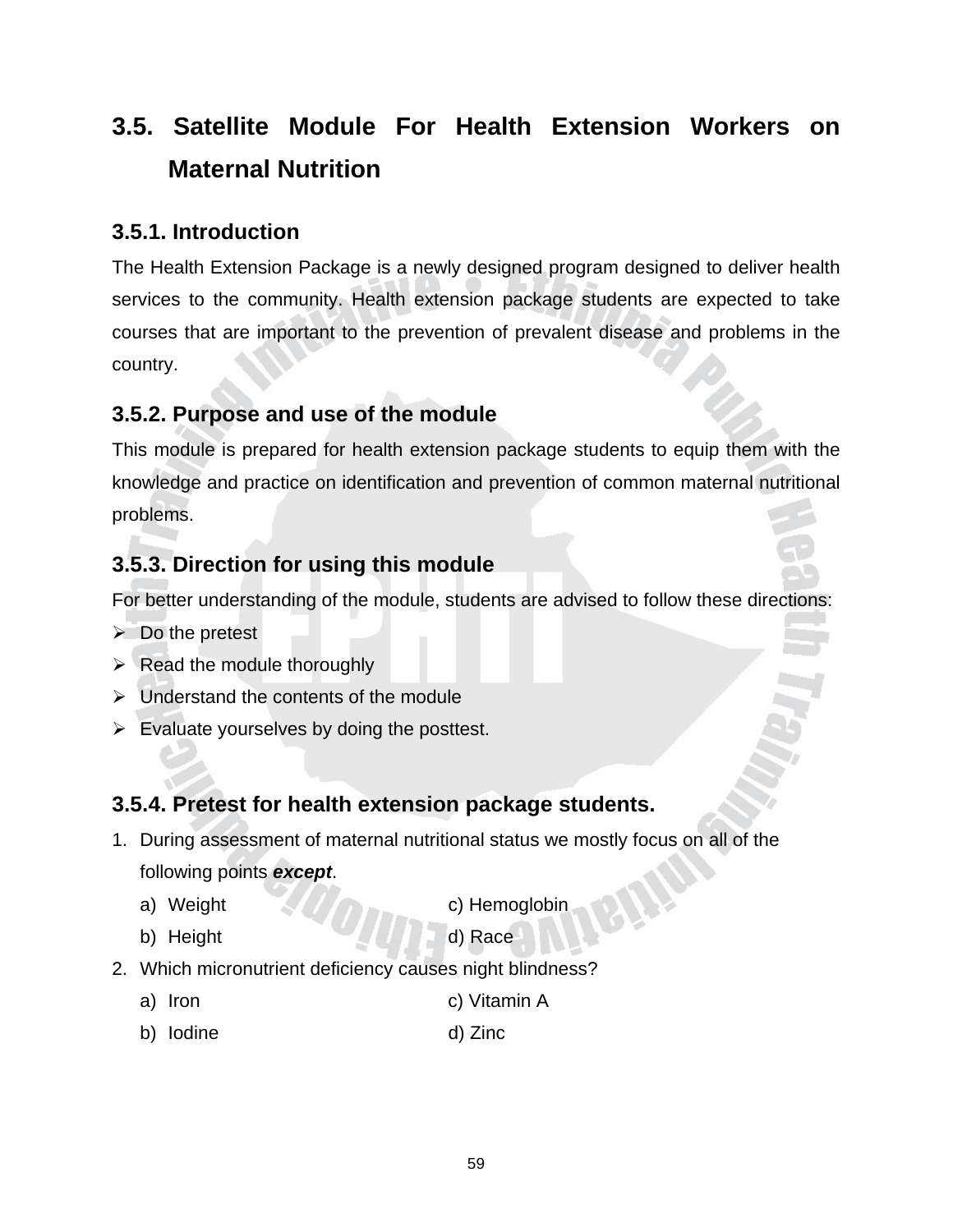- 3. Which of the following is not a method to prevent iron deficiency anemia?
	- a) Giving antihelmenthic c) Increase iron intake from diet
	- b) Proper waste disposal d) None
- 4. The following are causes of maternal malnutrition *except:*
	- a) Cultural malpractice c. Lack of knowledge
	- b) Infection **d.** None of the above
- 5. Which of the following is/ are cause/s for anemia?
	- c) Hook worm c. Iron deficiency in diet
	- d) Malaria d. All of the above
- 4. A woman in her pregnancy should gain on average:
	- a) 10.5 kg b) 7.5 kg c) 12.5 kg d) 5 kg

#### **3.5.5. Learning objectives**

After completion of this module, students will be able to:

- ¾ Discuss the major maternal nutritional problems of public health significance in Ethiopia.
- ¾ Develop skills for assessment and prevention of maternal nutritional problems.
- $\triangleright$  Identify causes of maternal malnutrition

#### **3.5.6. Learning activity: case study**

Desta Meshesha is a 35 year old pregnant woman who lives in Gendmethya, a rural village 12 km north of Gondar town. The woman always walks barefoot and she gets her income by working as daily laborer on the farmland and in the homes of other people. She states that she often eats two times per day but may not get this every day. She has a history of repeated attacks of malaria and has been previously treated with anti-malaria drugs. On examination, the woman's palms and conjunctiva are pale and she is underweight. Based on the above information answer the following questions.

- 1. What major health problems could you identify for this patient?
- 2. What do you understand from the pallor of the palm and conjunctiva of the woman? How do you help prevent such problems as health extension package students?
- 3. List two important intestinal parasites that can be prevented by wearing shoes.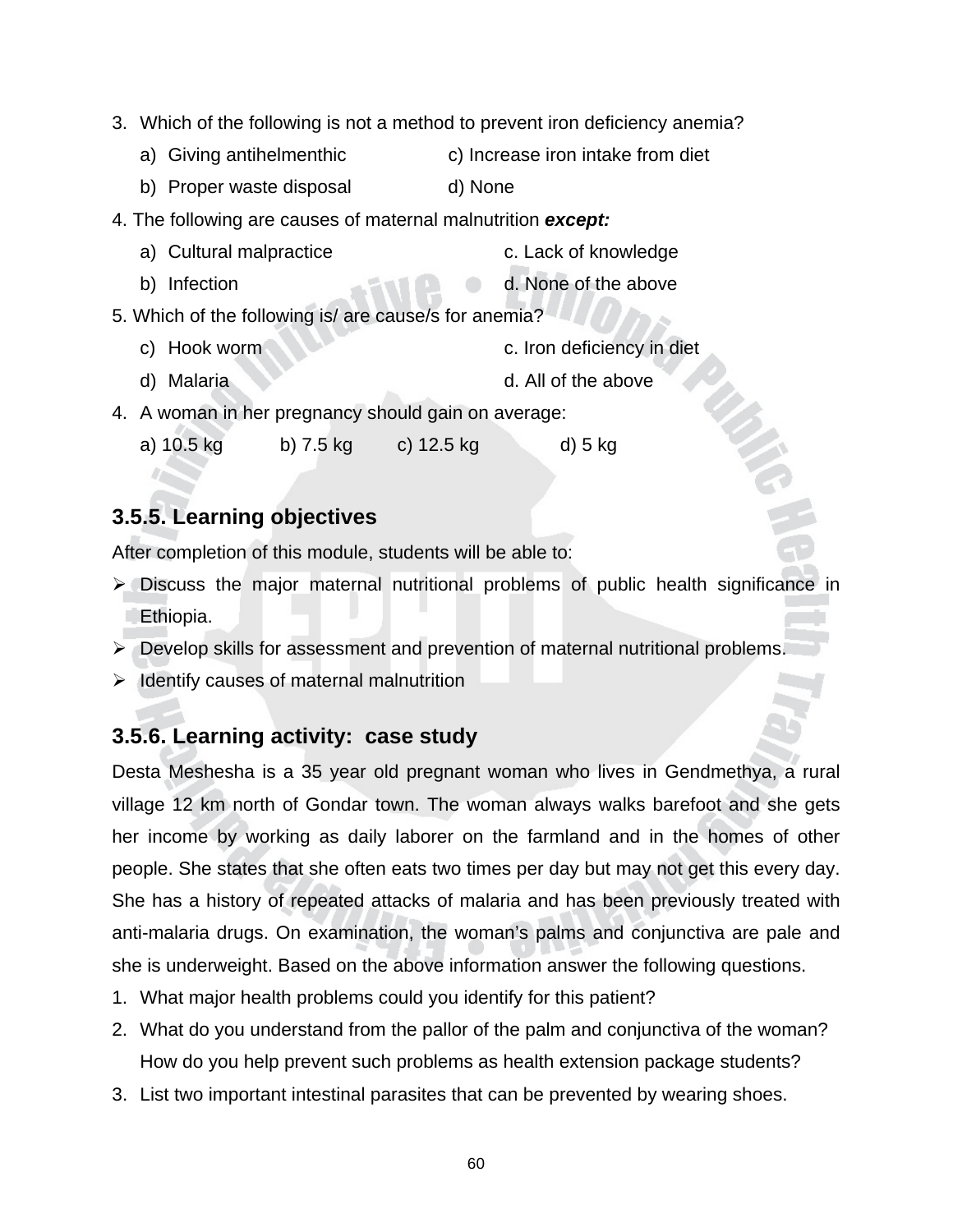#### **3.5.7. Causes of maternal malnutrition**

- Lack of knowledge
- Infection
- Cultural malpractices
- Poverty
- Manmade and natural calamites
- Social unrest (war)
- Poor food production
- Uncontrolled population growth
- Poor marketing, storage and distribution

#### **3.5.8. Factors affecting Maternal Nutrition**

#### *1. Culture and beliefs*

• During period of fasting important nutrients are not consumed, such as animal products.

Ethiopia Pro

• Discrimination in food distribution among family members; adult males before females and feeding of children with leftover food.

#### *2. Pregnancy and Lactation*

The pregnant woman's diet should include a substantial increase in calories, protein, calcium, folic acid, and iron.

Pregnant women at particular risk of nutritional deficiencies are adolescents, underweight women, obese women, women with chronic nutritional problems, women who smoke or ingest alcohol or drugs, low income women and women with chronic illnesses such as diabetes or anemia.

#### *3. Gender:*

In the family and community, females are given lower priority and hence they are served with low quality and low quantity foods.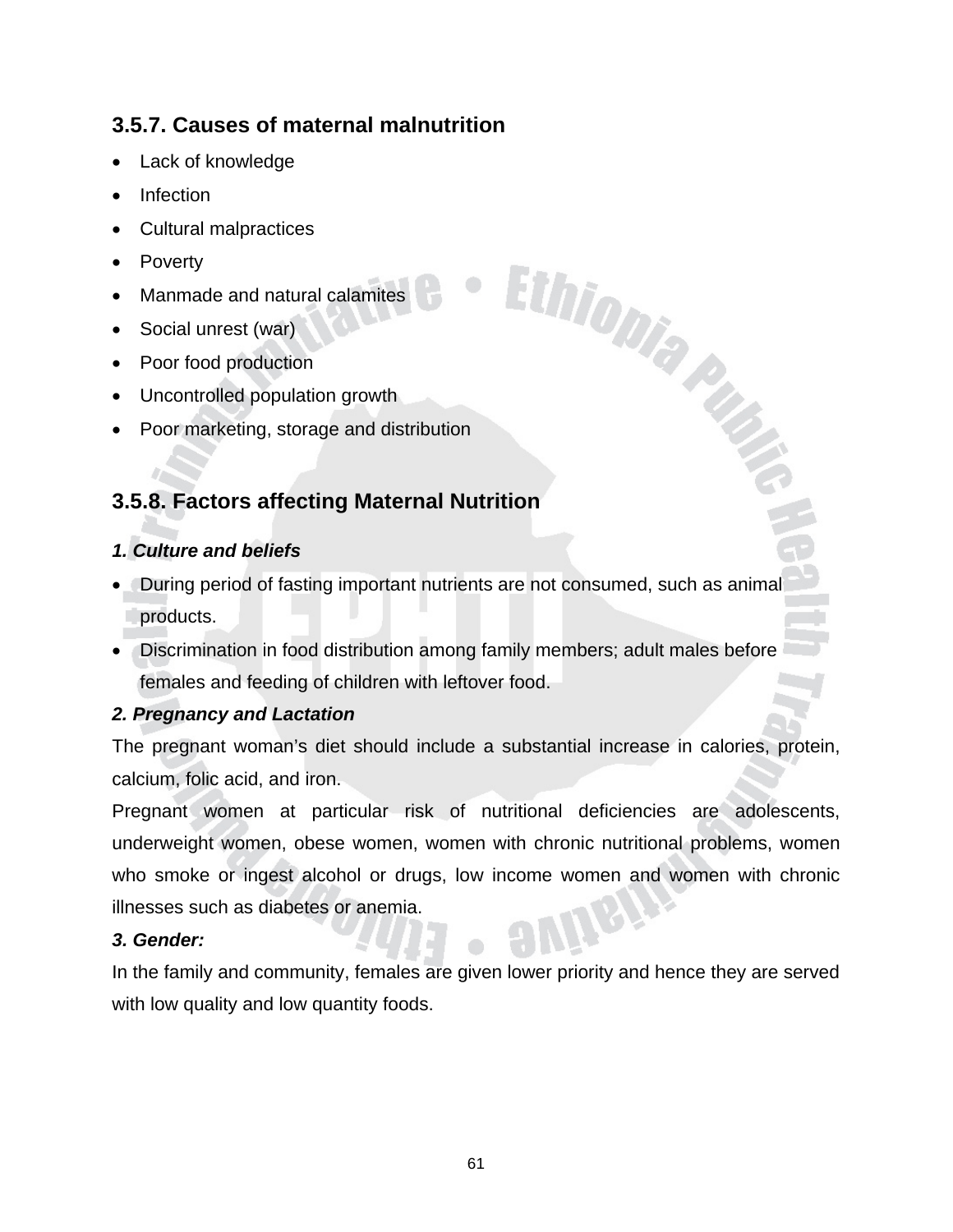#### *4. Economics:*

The type and amount of foods consumed during pregnant and lactation depends up on the income of the family.

#### **3.5.9. The Role of Maternal Nutrition in the Promotion of Maternal Health**

The growth of the fetus can be regarded as a result of the interaction between its genetic potential and the intrauterine environment. Mothers who enter pregnancy with sound reproductive physiology, and who have not suffered ill health or nutritional deprivation in childhood, will have larger and healthier infants than mothers who do not have such advantages.

There are many short mothers in the lower socio economic groups, which may mean that inadequate nutrition and different illness prevent many girls in the social group from achieving optimal physique.

#### **3.5.10. What mothers do during pregnancy**

- Help clients understand the importance of adequate weight gain during pregnancy. Strongly discourage clients who are obese from attempting to lose weight during pregnancy. Weight gain during pregnant is recommended.
- Using a food guide for pregnancy, encourage clients to plan meals carefully so that all of the nutrients needed during pregnancy can be included without excess calories. Strongly discourage the pregnancy woman from using alcohol.
- Caffeine intake should be limited. Instruct client to take only vitamins and minerals prescribed, excessive amounts can be harmful.
- Advise clients that skipping meals is a poor practice, especially for the pregnant woman. The fetus needs a steady supply of nutrients.
- Encourage the pregnant mother take in high fiber foods and plenty of fluids to avoid constipation.
- Give priority in helping pregnant teenagers improve their eating habits. Additionally, teenagers need snacks that are nutritious and at the same time acceptable to them.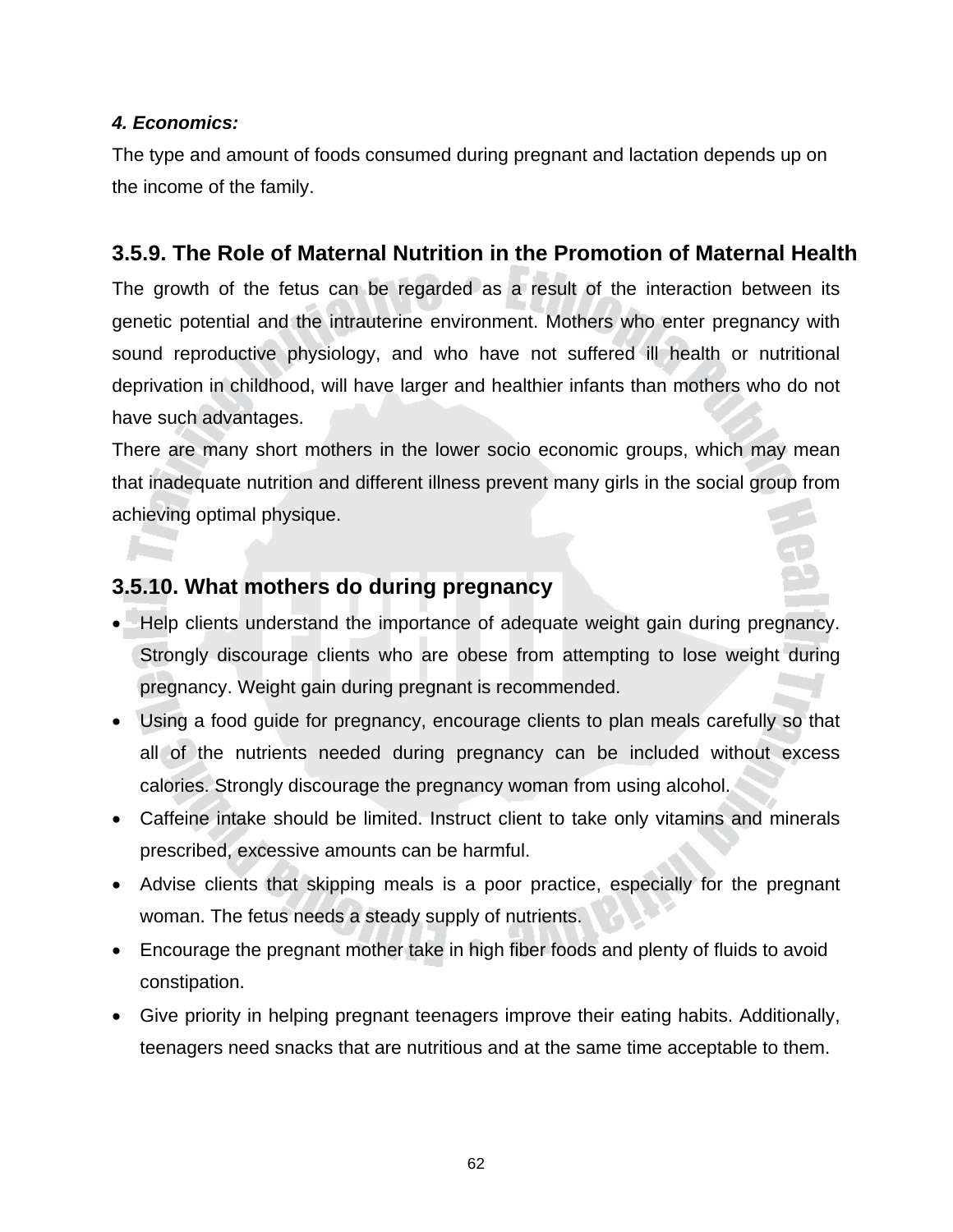Take advantage of the client's high motivation during pregnancy to provide nutrition education for the family as well as for the pregnant woman.

# **3.5.11. Common Maternal Nutritional Problems**<br>
• Protein energy malnutrition<br>
• Iron deficiency<br>
• Anticiency<br>
• Anticiency<br>
• Anticiency<br>
• Anticiency<br>
• Anticiency<br>
• Anticiency<br>
• Anticiency<br>
• Anticiency<br>
• Anticiency

- Protein energy malnutrition
- Iron deficiency
- Vitamin A deficiency
- Iodine deficiency

#### *5.1. Protein energy malnutrition*

It is due to deficiency of proteins,fat and carbohydrate

Consequences - Infection

- $\triangleright$  Obstructed labor- how?
- ¾ Maternal mortality
- $\blacktriangleright$  Low birth weight and IUGR
- $\triangleright$  Neonatal and infant mortality

#### *5.2. Iron deficiency*

- Anemia is defined in first and third trimesters as a hemoglobin concentration less
- than 11gm/100ml or hematocrit less than 33% and in second trimester,

**SUITEINS** 

hemoglobin less than 10.5gm/100ml or hematocrit less than 32%.

- It is the most common form of malnutrition
- It is the most common cause of anemia
- Other causes of anemia are parasitic infections and malaria
- Causes of dietary iron deficiency
	- Low dietary iron intake
	- Low iron bioavailability.
- Parasitic infections like Hookworm
	- Causes blood loss
	- Increase iron loss
- Malaria
	- Destroys red blood cells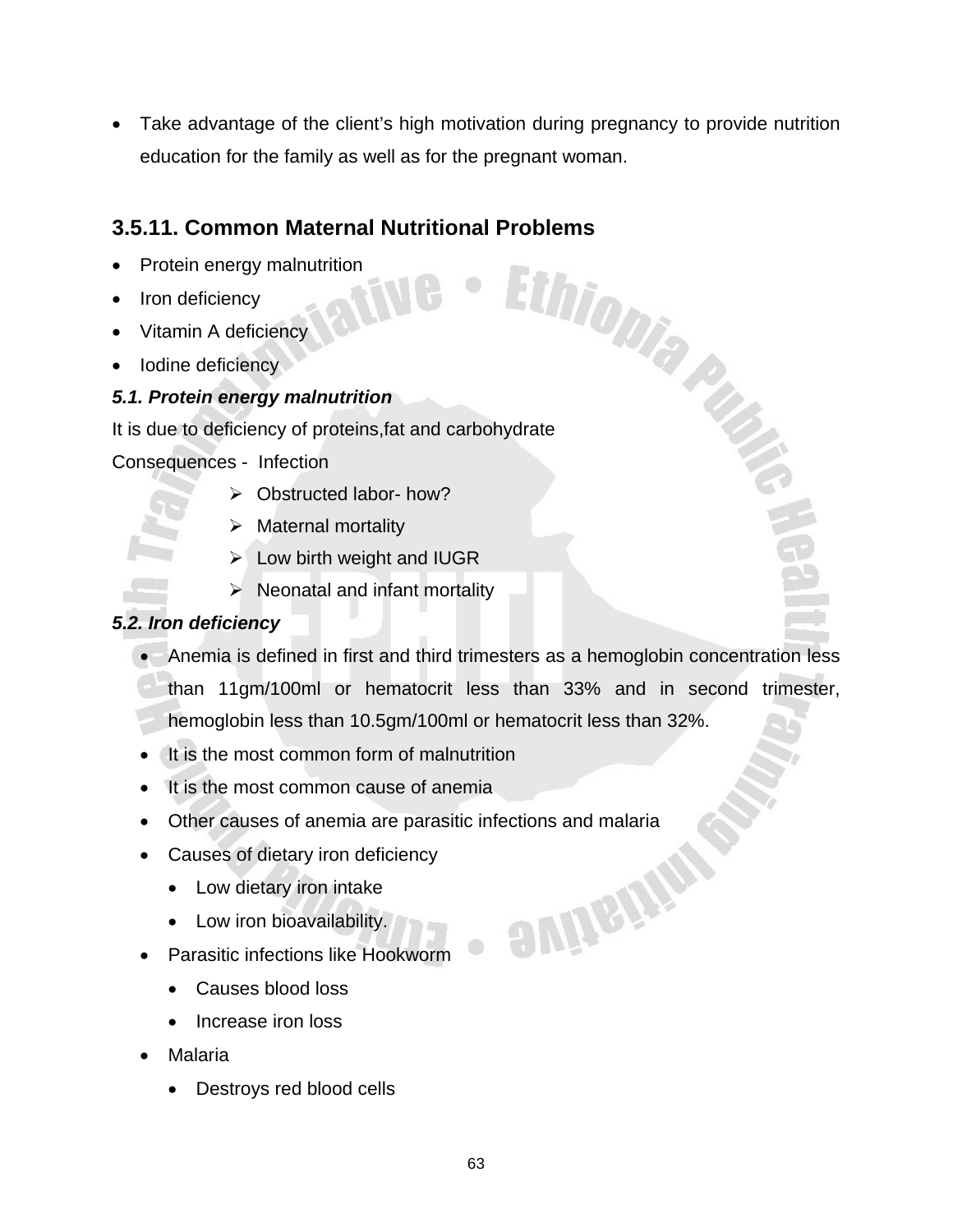- Leads to severe anemia
- Increases risk in pregnancy
- Consequences of maternal anemia
	- Maternal death
	- Reduced transfer of iron to the fetus
	- Low birth weight
	- Neonatal mortality
	- Reduced transie.<br>
	 Low birth weight<br>
	 Neonatal mortality<br>
	 Reduced physical activity and productivity<br>
	 Produced physical activity and productivity
	- Impaired cognition

# *5.3. Vitamin A deficiency*

- **Causes** 
	- Inadequate intake
	- Recurrent infection
	- Reproductive cycle
- **Consequences** 
	- Night blindness
	- Maternal mortality
	- **Miscarriage**
	- Still birth
	- Low birth weight
	- Reduced transfer of vitamin A to fetus
	- HIV vertical transmission
	- Low vitamin A concentration in breast milk<br>
	dine deficiency<br>
	Causes include:

# *5.4. Iodine deficiency*

- Causes include:
	- Living in the mountainous area where plant foods have inadequate iodine
	- Taking cassava tuber as a food with out detoxifying it and other Oxposure to chelating substances
	- Not eating (or "having access") to sea foods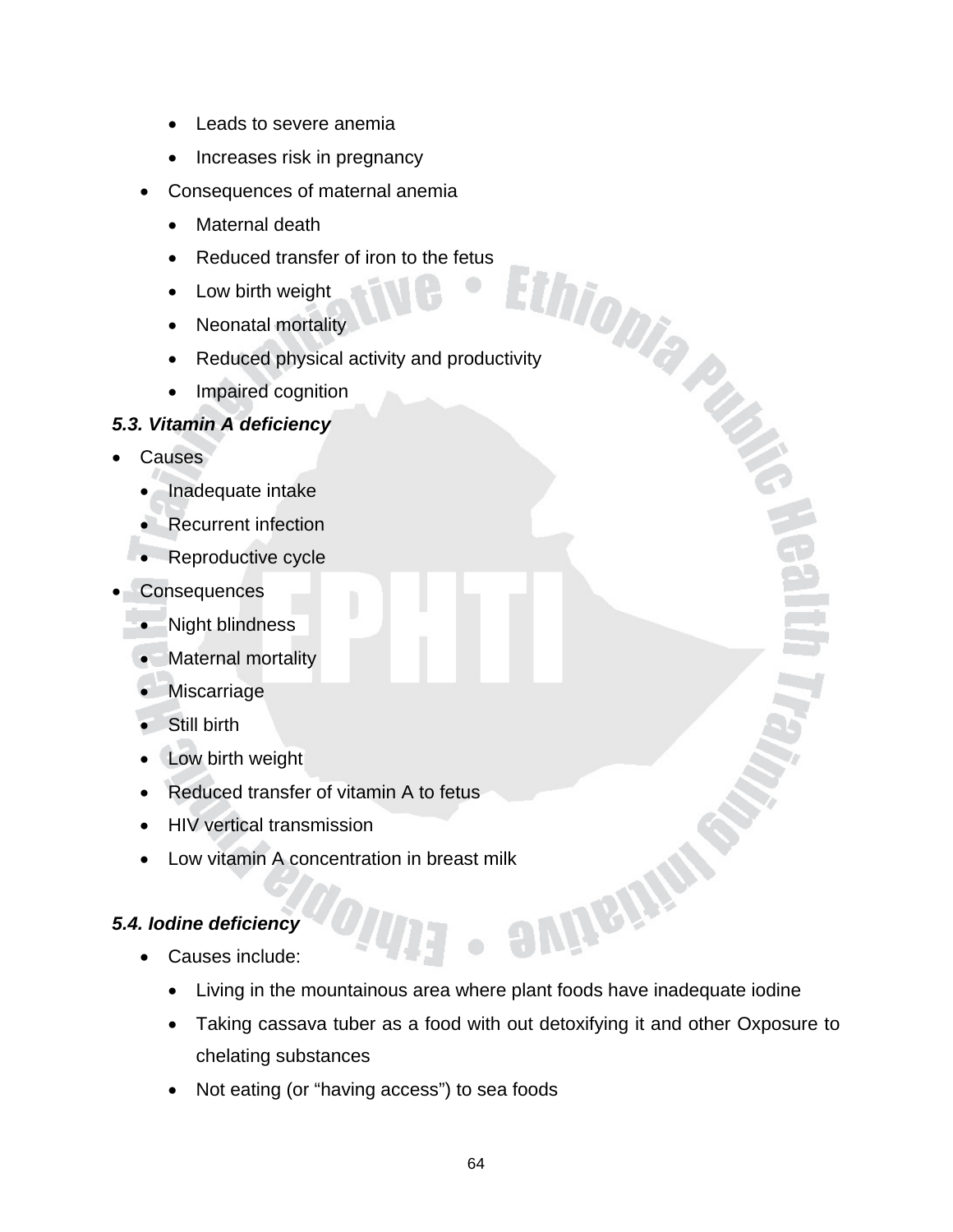- Consequences include:
	- Impaired cognition
	- Poor school performance
	- Endemic cretinism

#### **3.5.12. Assessment of maternal nutritional status**

Power-type indices express weight relative to some power function of height or height relative to some power function of weight.

#### **Assessing PEM in women**

- Height less than 1.45m
- Weight less than 45kg
- BMI less than 18.5 (thinness)
- Pregnant weight gain less than 1.5kg/month in the second and third trimesters (or less than 10.5kg gained over full course of pregnancy)

Body Mass index = Wt/(Ht)<sup>2</sup>

#### *Table: 5. The BMI and recommended weight increase during pregnancy*

| <b>Pre pregnancy BMI</b> | <b>Recommended total gain (kg)</b> |
|--------------------------|------------------------------------|
| Low (BMI $<$ 19.8)       | $12.5 - 18$                        |
| Normal (BMI 19.8 - 26)   | $11.5 - 16$                        |
| High $(BMI > 26 - 29)$   | $7 - 11.5$                         |
| Obese (BMI >29)          | < 7                                |

# **Common indicators**

- Edema
- Dyspigmentation of the hair
- Angular Stomatits
- Corneal lesions
- Swelling (enlargement) of glands
- Xerosis, etc.

empany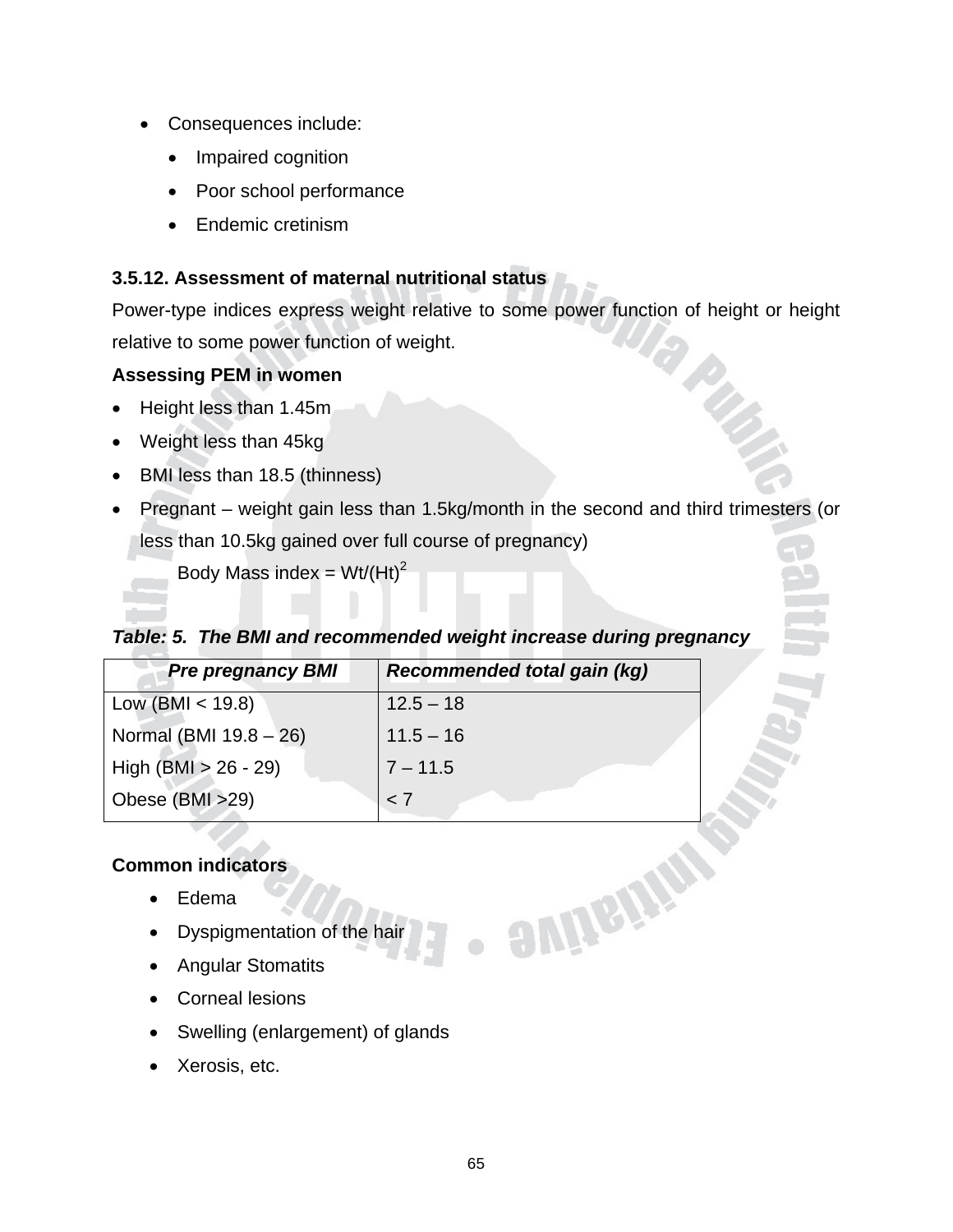# **Key interventions to improve Maternal Nutrition**

Improving Maternal Nutrition

- Ensure access and consumption of salt fortified with iodine in every household
- Distribute a high dose of vitamin A within six weeks after delivery
- Distribute iron supplements during the last six months of pregnancy<br>• Delay first pregnancy<br>• Delay first pregnancy<br>• Delay first pregnancy<br>• Delay first pregnancy<br>• Delay first pregnancy and lactation
- Delay first pregnancy
- Increase birth intervals
- Increase food intake during pregnancy and lactation
- Access to labor saving devices

# **3.5.13. Essential Nutrition Actions Approach:**

# **An action oriented approach to nutrition...**

If we use ENA approach to nutrition, estimated decrease of child mortality is 25%.

#### **Action areas:**

# *1. Women's nutrition:*

Key messages:

During pregnancy and lactation

- Increase feeding
- Iron/Folic Acid Supplementations
- Treatment and prevention of malaria
- De-worming during pregnancy
- Vitamin A Capsule after delivery

# *2. Control of Vitamin A Deficiency:*

Key messages:

- Vitamin A rich foods
- Maternal supplementation
- Food fortification

**SUITSITE**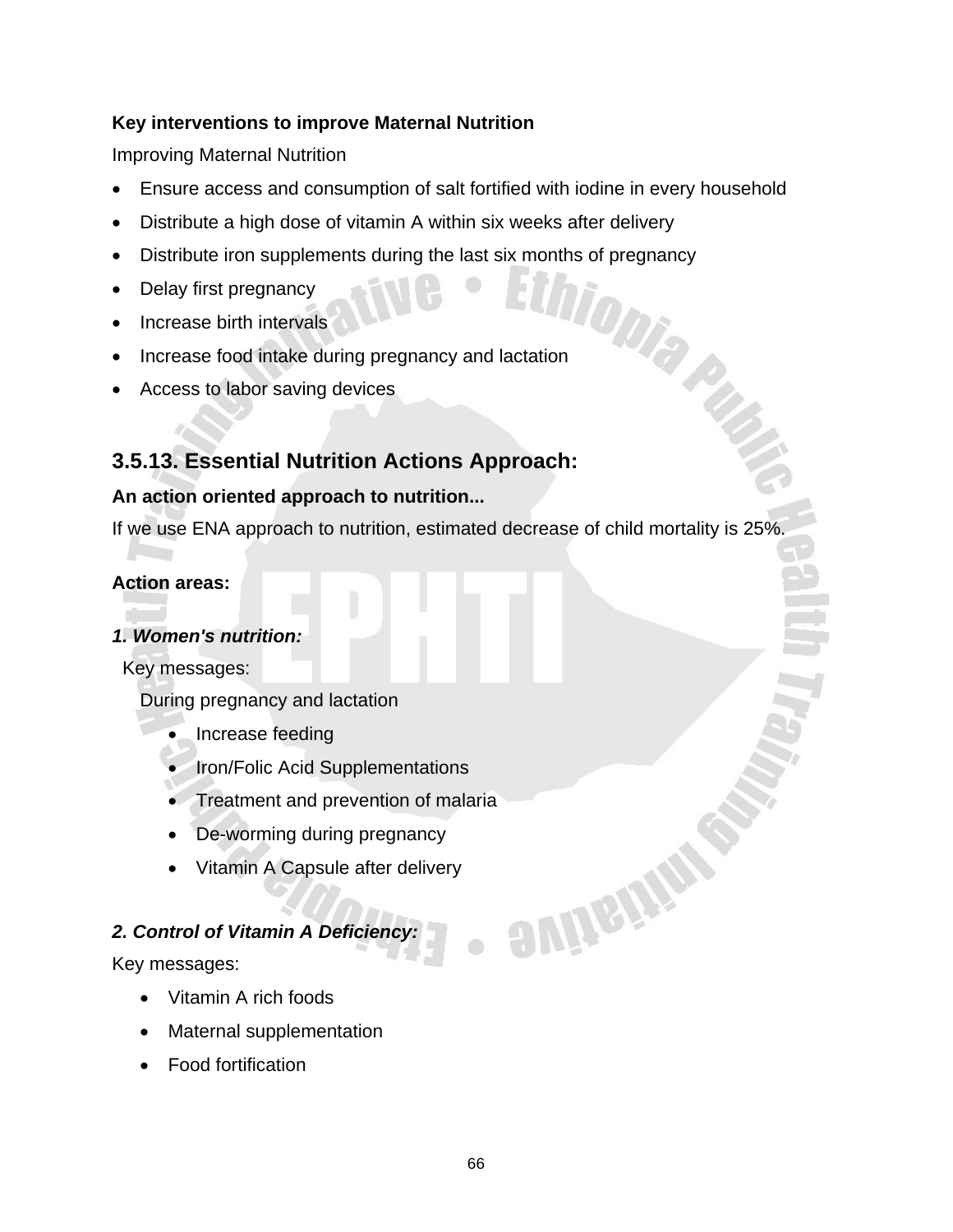# **Vitamin A**

| Target Group      | Dosage IU | Frequency                     |
|-------------------|-----------|-------------------------------|
| Post partum women | 200, 000  | within 45 days after delivery |

#### *3. Control of Anemia:*

Key messages:

• Supplementation of women and children with iron and folate.

| Group              | <b>Iron-folic acid doses</b> | <b>Duration</b>             |
|--------------------|------------------------------|-----------------------------|
| Pregnant and       | Iron: 60 mg /day             | six months during Pregnancy |
| Lactating women    | Folic acid; 400mg/day        |                             |
| <b>Adolescents</b> | Iron: 60 mg/day              |                             |
|                    | Folic acid; 400mg/day        |                             |

- Advise on iron rich foods
- De-worming for pregnant women and children (Twice/year)
- Take a single dose of albendazole (400mg) or a single dose of mebendazole (500mg) in the second trimester of pregnancy as a treatment of hookworm. If hookworms are highly endemic (>50 percent prevalence), take an additional dose in the third trimester of pregnancy.
	- Malaria control
		- Prescribe and make accessible anti-malarial curative and/or prophylactic drugs for pregnant women (according to local recommendations)

# *4. Control of Iodine Deficiency Disorders:*

Key messages

Access and consumption by all families of iodized salt

# **Iodine capsule**

Dosages are: One Capsule for pregnant women

Two Capsules for women in the reproductive age

# **Universal Iodization**

IDD can be eliminated by daily consumption of iodized salt. Salt is used universally by all age, socio-economic, cultural, and religious groups throughout the year. Iodized salt is both a preventive and curative measure for iodine deficiency and is the most effective, low cost, long-term solution to a major health problem.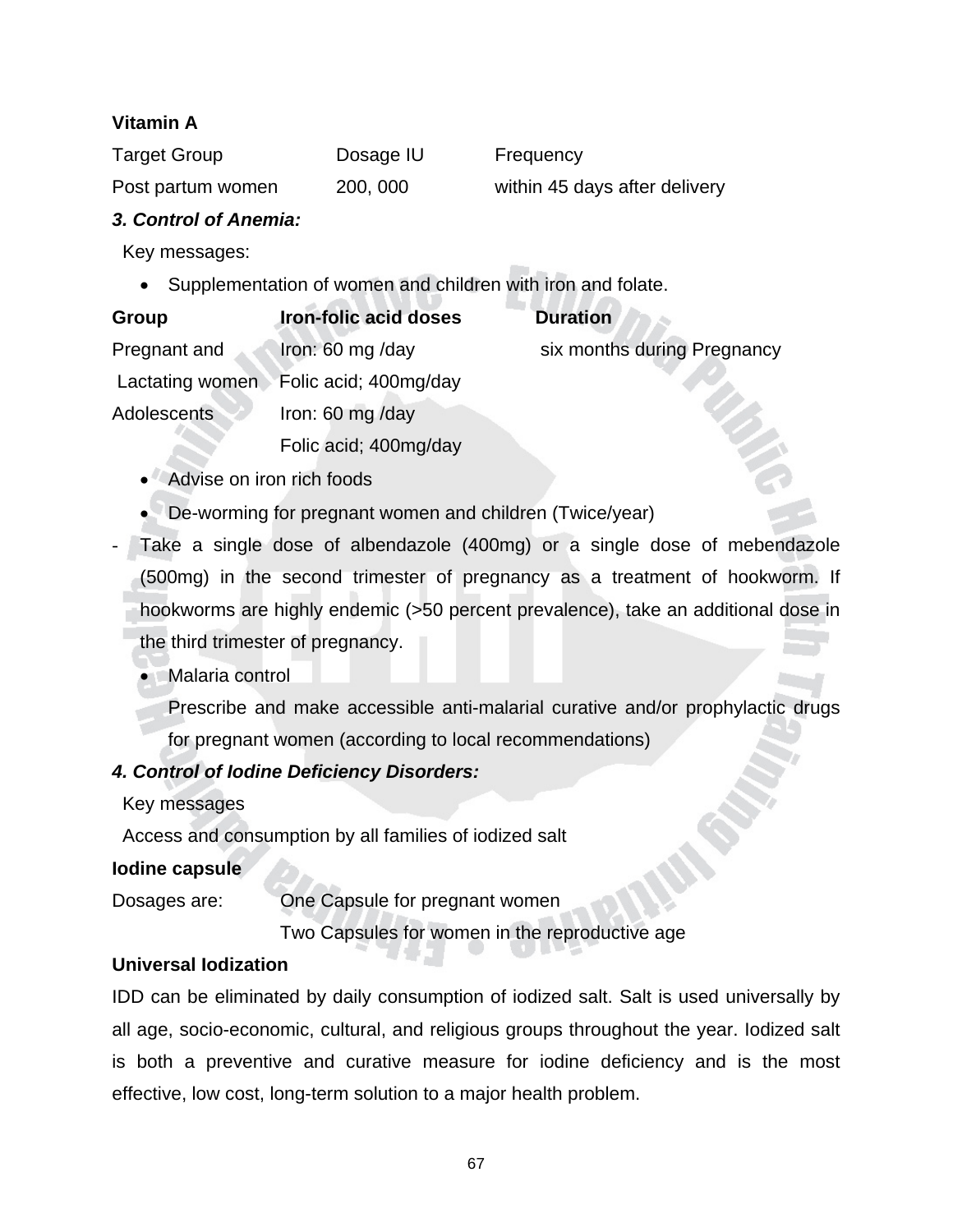# **Supplementation of Iodine capsules**

Iodized salt should be used on a daily basis in an iodine deficient environment and the daily requirement for adults is 150 micrograms.

# **How the Essential Nutrition Actions expands coverage of nutrition support in the health sector:**<br> **Actions in the lifecycle health sector:**

# **Critical contact points in the lifecycle**

# **1. During Antenatal Care**

- Pregnancy: Tetanus toxoid
- Antenatal visit, Iron/Folic Acid
- De-worming
- Maternal diet
- Exclusive breast feeding
- Risk signs, family planning, sexually transmitted infection prevention
- Safe delivery
- Iodized salt

# **2. Delivery, Safe delivery,**

- Exclusive Breast Feeding
- Vitamin A, Iron/Folic Acid
- Diet, Family Planning and Sexually Transmitted Infection, Referral

# **3. Postnatal and Family Planning:**

- Exclusive Breast Feeding, Diet, Iron/Folic Acid
- Family Planning, Sexually Transmitted Infection prevention
- Child's vaccination

# **4. Immunizations:**

- Vaccination, Vitamin A
- De-worming
- Assess and treat infant's anemia
- Family Planning, Sexually Transmitted Infection prevention, Referral

evireir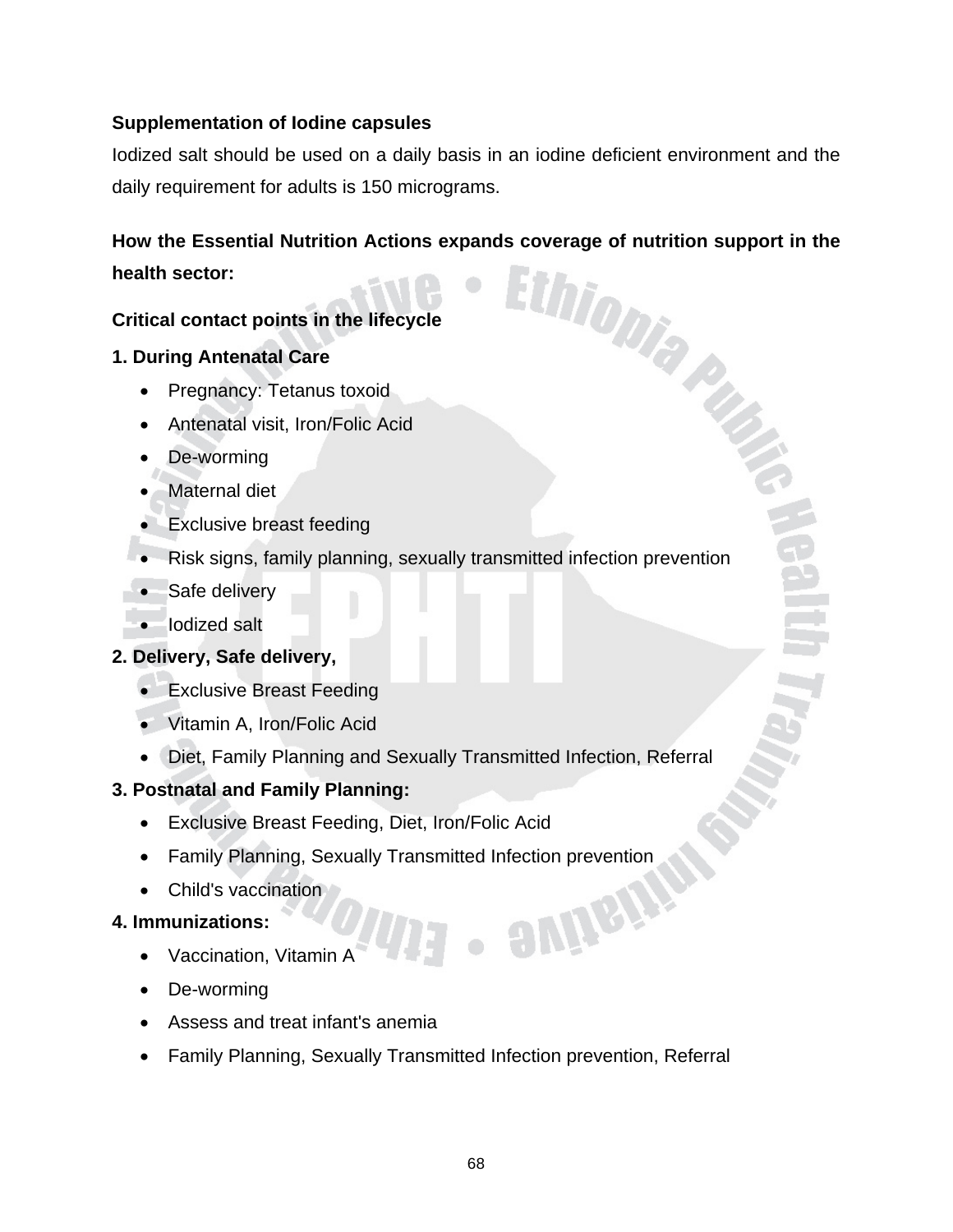# **UNIT FOUR BIBLIOGRAPHY**

- **1**. **Melkie Edris Yusuf** B. Sc. in public Health Gondar Public Health college, Addis Ababa University, M.Sc. in Applied Human Nutrition University of Nairobi, Kenya, Associate Professor of Nutrition in the University of Gondar Currently I am coordinating the Health Officer Training Programme.
- **2. Baye Gelaw** MLT (Gondar College of Medical Sciences and National Research institute of health)
	- **BSc (Jimma University)**
	- MSc (AAU) lecture of Medical Microbiology in Gondar University College.
- **3. Yohannis Fitaw** is an assistant professor in Public Health. He received his MD from Gondar University and MPH from the Addis Ababa University. He worked in various capacities from General Medical Practitioner, Assistant lecturer, Lecturer.
- **4. Dagnew Engidaw** Diploma in environmental health in Gondar College of Medical Sciences. B.Sc. in environmental health in Jimma University.
- **5. Habtemariam Tekle** is an assistant professor in Gynecology and Obstetrics. He received his MD from Jimma University and did his specialization at the Addis Ababa University. He worked in various capacities from General Medical Practitioner to the current post.  $-9$ Vir

#### **6. Tigist Alemu**

Is an instructor in the department of nursing, Gondar University. She obtained her diploma in nursing from Gondar college of Medical science and her B. Sc degree in Nursing from Jimma University.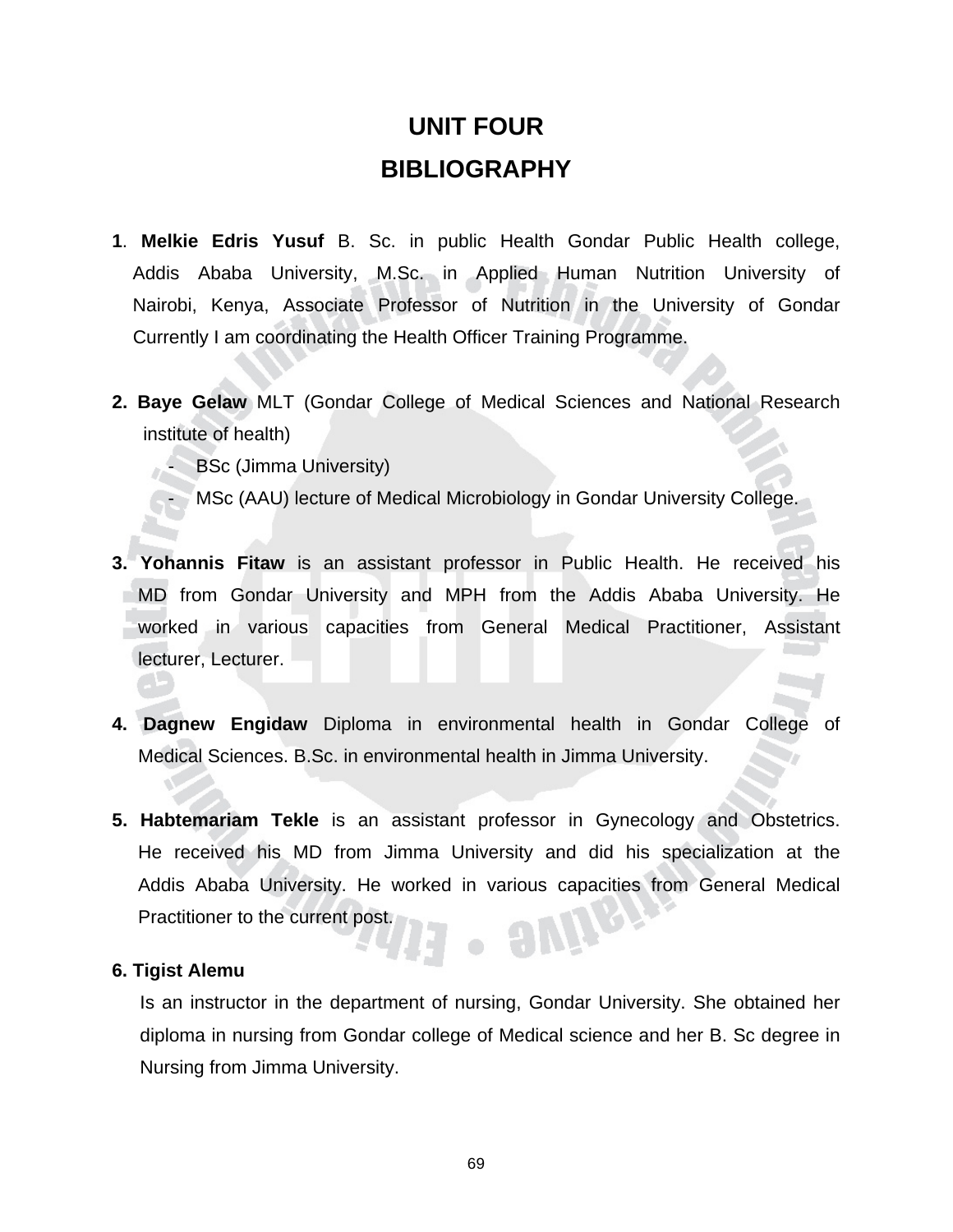# **REFERENCE**

- 1. Steven G. Gabbe Obstetrics, normal and problem pregnancy, maternal nutrition in pregnancy. Third edition 175-176 1996.
- 2. Greogy and Resnik Maternal and fetal medicine, maternal nutrition Third edition 162- 169 1994
- 3. Williams obstetrics maternal nutrition 21<sup>st</sup> edition 230-244 1997
- 4. J.A. salvato, Environmental Engineering and Sanitation: 3<sup>rd</sup>- edition: John wholly and son inc 1992.
- 5. Adrianne Bendich "Preventive nutrition" The comprehensive Guide for Health professional, second Edition, Hunane press, and 2001.
- 6. B, Tefera, Human Nutrition for students Health sciences (lecture note) Jimma university 2002.
- 7. Ruth F. Craven, Ea.tal (1996) Fundamentals of Nursing (Human Health and Function), 2<sup>nd</sup> edition
- 8. Suzane C. Smeltzer. Ea.tal, (1995), Medical Surgical Nursing, 8<sup>th</sup> edition
- 9. Susan G. Dudek, Nutrition Handbook for Nursing Practice, 3<sup>rd</sup> edition
- 10. Module on food and Nutrition for masters in public Health modular Teaching for diploma program, Gondar university, Melkie Edrie July 20, 2004
- 11. The science of food. An introduction to food science, Nutrition and Microbiology, 2<sup>nd</sup> editi P.M. Gaman and K.B. Sherrington, peramon presb
- 12. Nutrition Essentials. A Guide for health managers WHO 1999.
- 13. National Guidelines for control prevention of micronutrient deficiencies, Federal ministry of Health, Family Health depactun Ethiopia June 2004.